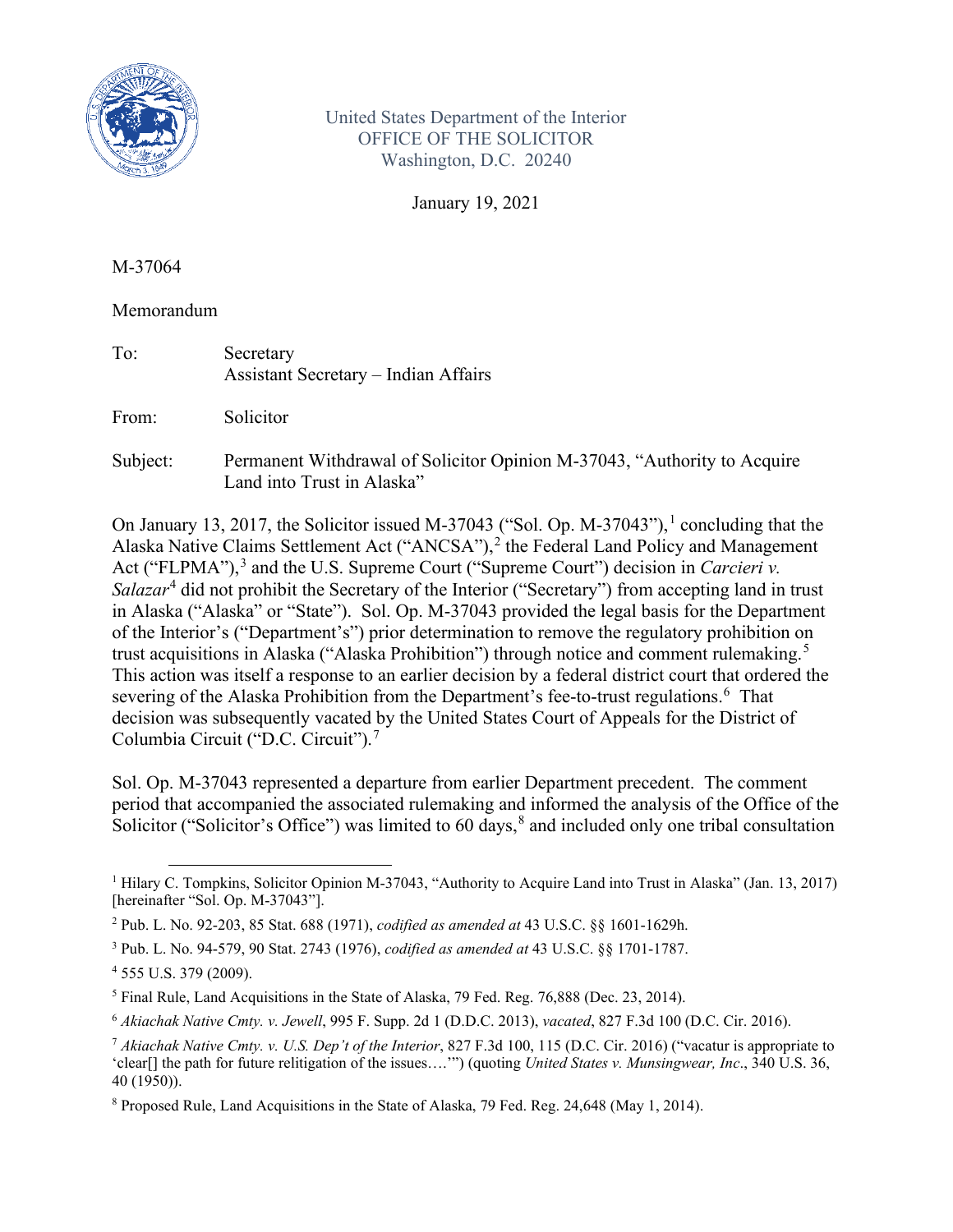in Alaska.<sup>[9](#page-1-0)</sup> This abbreviated consideration of the Secretary's ability to accept trust land in Alaska was in stark contrast to the three-year legal and policy review the Assistant Secretary – Indian Affairs ("AS-IA") thought necessary in 2000 for determining whether removal of the Alaska prohibition was appropriate.<sup>[10](#page-1-1)</sup>

In consideration of the departure from the original Department policy, which was adopted shortly after ANCSA's and FLPMA's enactment, on June 29, 2018, the Solicitor issued M-37053, a withdrawal of Sol. Op. M-37043, pending review ("Sol. Op. M-37053").<sup>[11](#page-1-2)</sup> Assisting in building a more robust consultation and public comment record to address factual and policy concerns, the Department solicited comments on six questions specifically addressing the statutory authority of future trust acquisitions in Alaska and the suitability of existing regulations governing fee-to-trust applications originating therein.<sup>12</sup> This consultation and public comment solicitation included five tribal consultations, one tribal listening session, one consultation with Alaska Native regional and village corporations ("ANCs"), one public meeting, and an extended opportunity for submitting written comments.[13](#page-1-4) At the conclusion of this eight month period of external engagement, the Solicitor's Office began its review of the arguments and views presented by stakeholders.<sup>14</sup>

I have since considered the analysis provided by the Solicitor's Office regarding the significant omissions identified in Sol. Op. M-37043, as described in Sol. Op. M-37053. In light of these omissions, this review has led me to conclude that the legal analysis contained in Sol. Op. M-37043 is insufficient to support its determination that the Secretary has authority to accept land in trust in Alaska pursuant to section 5 of the Indian Reorganization Act ("IRA" or "Act"), <sup>[15](#page-1-6)</sup> as implemented by 25 C.F.R. Part 151. Consistent with the approach adopted by the Solicitor in

<span id="page-1-0"></span><sup>9</sup> Final Rule, Land Acquisitions in the State of Alaska, 79 Fed. Reg. 76,888, 76,890 (Dec. 23, 2014).

<span id="page-1-1"></span><sup>&</sup>lt;sup>10</sup> Final Rule, Acquisition of Title to Land in Trust, 66 Fed. Reg. 3,452, 3,454 (Jan. 16, 2001). ("[T]he Department has determined that the prohibition in the existing regulations ... ought to remain in place for a period of three years during which time the Department will consider the legal and policy issues involved in determining whether the Department ought to remove the prohibition on taking Alaska lands into trust.").

<span id="page-1-2"></span><sup>&</sup>lt;sup>11</sup> Daniel H. Jorjani, Solicitor Opinion M-37053, "Withdrawal of Solicitor Opinion M-37043, 'Authority to Acquire Land into Trust in Alaska' Pending Review" (June 29, 2018).

<span id="page-1-3"></span><sup>&</sup>lt;sup>12</sup> Letter from John Tahsuda III, Principal Deputy Assistant Secretary – Indian Affairs, to Tribal Leaders, Jul. 2, 2018; Letter from John Tahsuda III, Principal Deputy Assistant Secretary – Indian Affairs, to Alaska Native regional and village corporation Chief Executive Officers, July 2, 2018.

<span id="page-1-4"></span><sup>&</sup>lt;sup>13</sup> Tribal consultations were held in Ketchikan on August 3, 2018; Anchorage on October 21, 2018; Bethel on March 5, 2019; and Kotzebue on March 7, 2019. An additional tribal consultation was held telephonically on December 12, 2018, for those tribes unable to send representatives to one of the four in-person consultations. A tribal listening session was held in Fairbanks on July 26, 2018. A consultation with ANCs was held in Anchorage on October 17, 2018. And a public meeting was held in Juneau on August 1, 2018. The public comment period was originally to end on December 20, 2018. It was extended to March 15, 2019 at the request of tribal leaders, and in response to an earthquake strike north of Anchorage on November 30, 2018 that disrupted the existing tribal consultation schedule.

<span id="page-1-5"></span><sup>&</sup>lt;sup>14</sup> In addition to the numerous individuals who presented their views at the various in-person and telephonic sessions, 22 written comments were received from federally recognized tribes, the State, ANCs, tribal advocacy groups, law school professors, and concerned citizens.

<span id="page-1-6"></span><sup>15</sup> Act of June 18, 1934, ch. 576, Pub. L. No. 73-383, 48 Stat. 984, *codified as amended at* 25 U.S.C. §§ 5101-5129.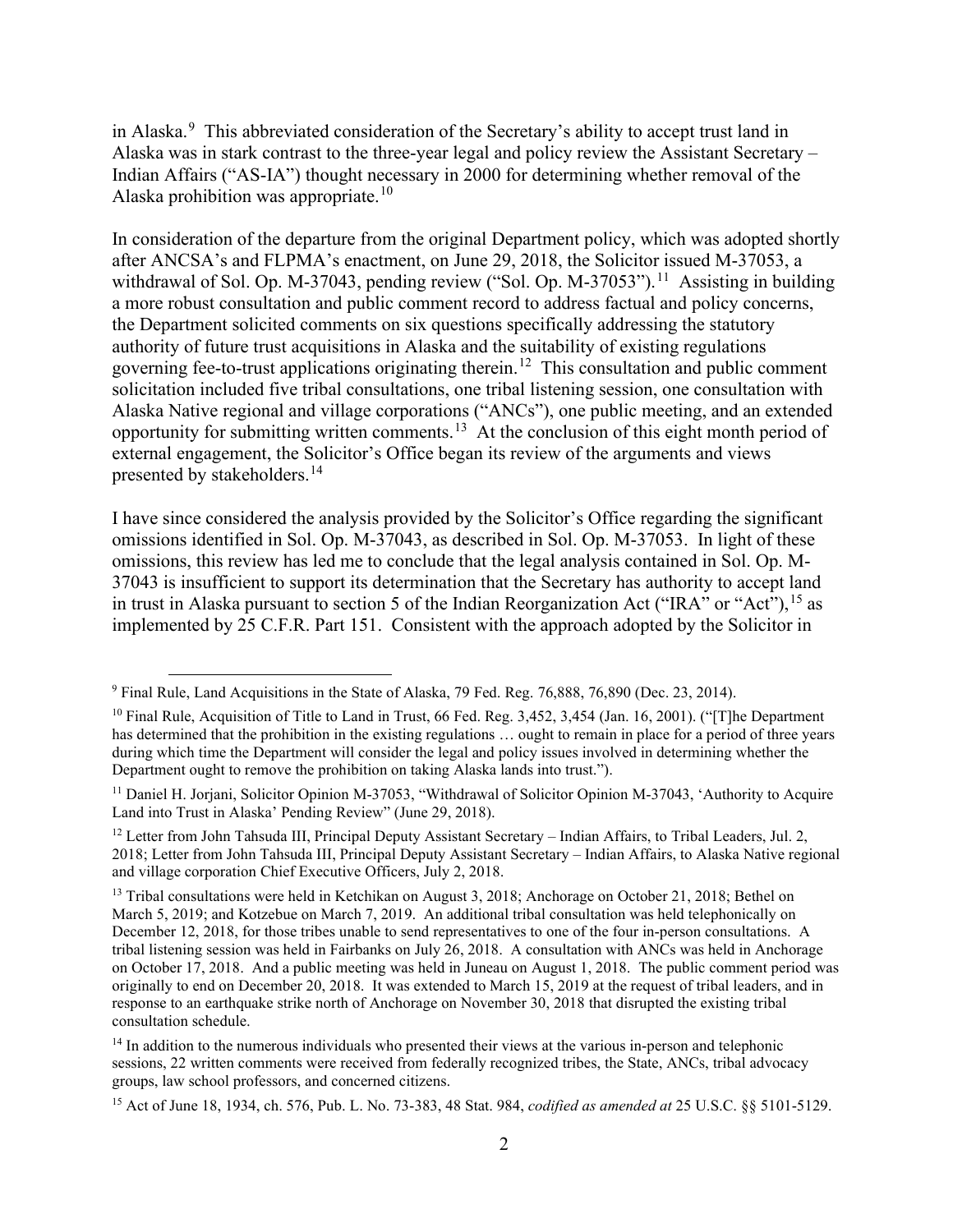January 2001 when confronting this issue at the conclusion of the Clinton administration,  $16$  I am permanently withdrawing Sol. Op. M-37043. Substantial doubt exists regarding the validity of Sol. Op. M-37043's conclusions and Sol. Op. M-37043 should not encumber any future examination of whether the Secretary can, as a matter of law, and should, as a matter of policy, accept land in trust on behalf of federally recognized tribes in Alaska.

In the attached Memorandum,<sup>[17](#page-2-1)</sup> I have identified several issues that have not heretofore been addressed in any Department analysis of the Secretary's trust acquisition authority in Alaska. Those significant issues give rise to serious concerns over the scope of the Secretary's statutory authority, and until those issues are addressed and resolved, the Department should not accept in trust any lands in Alaska pursuant to section 5 of the IRA, as implemented by 25 C.F.R. Part 151. There is substantial risk that any such action in advance of resolution of the issues addressed in the Memorandum would be subject to an Administrative Procedure Act challenge asserting that the Department's action was "arbitrary, capricious, an abuse of discretion, or otherwise not in accordance with the law."[18](#page-2-2) 

| <b>DANIEL</b>          | Digitally signed by DANIEL<br><b>JORJANI</b> |
|------------------------|----------------------------------------------|
| <b>JORJANI</b>         | Date: 2021.01.19 14:43:42<br>$-05'00'$       |
| $\mathbf{D}$ : 1 II I: |                                              |

Daniel H. Jorjani

Attachment

<span id="page-2-0"></span><sup>&</sup>lt;sup>16</sup> Memorandum from John Leshy, Solicitor, to Assistant Secretary – Indian Affairs, "Rescinding the September 15, 1978, Opinion of the Associate Solicitor for Indian Affairs entitled 'Trust Land for the Natives of Venetie and Arctic Village" (Jan. 16, 2001) [hereinafter "Leshy Opinion"].

<span id="page-2-1"></span><sup>&</sup>lt;sup>17</sup> Memorandum from Daniel H. Jorjani, Solicitor, to Secretary of the Interior and Assistant Secretary – Indian Affairs, "Authority to Acquire Land in Trust in Alaska" (Jan. 19, 2021).

<span id="page-2-2"></span><sup>18</sup> Administrative Procedure Act, Pub. L. No. 79-404, 60 Stat. 237, *codified as amended at* 5 U.S.C. § 706(2)(A).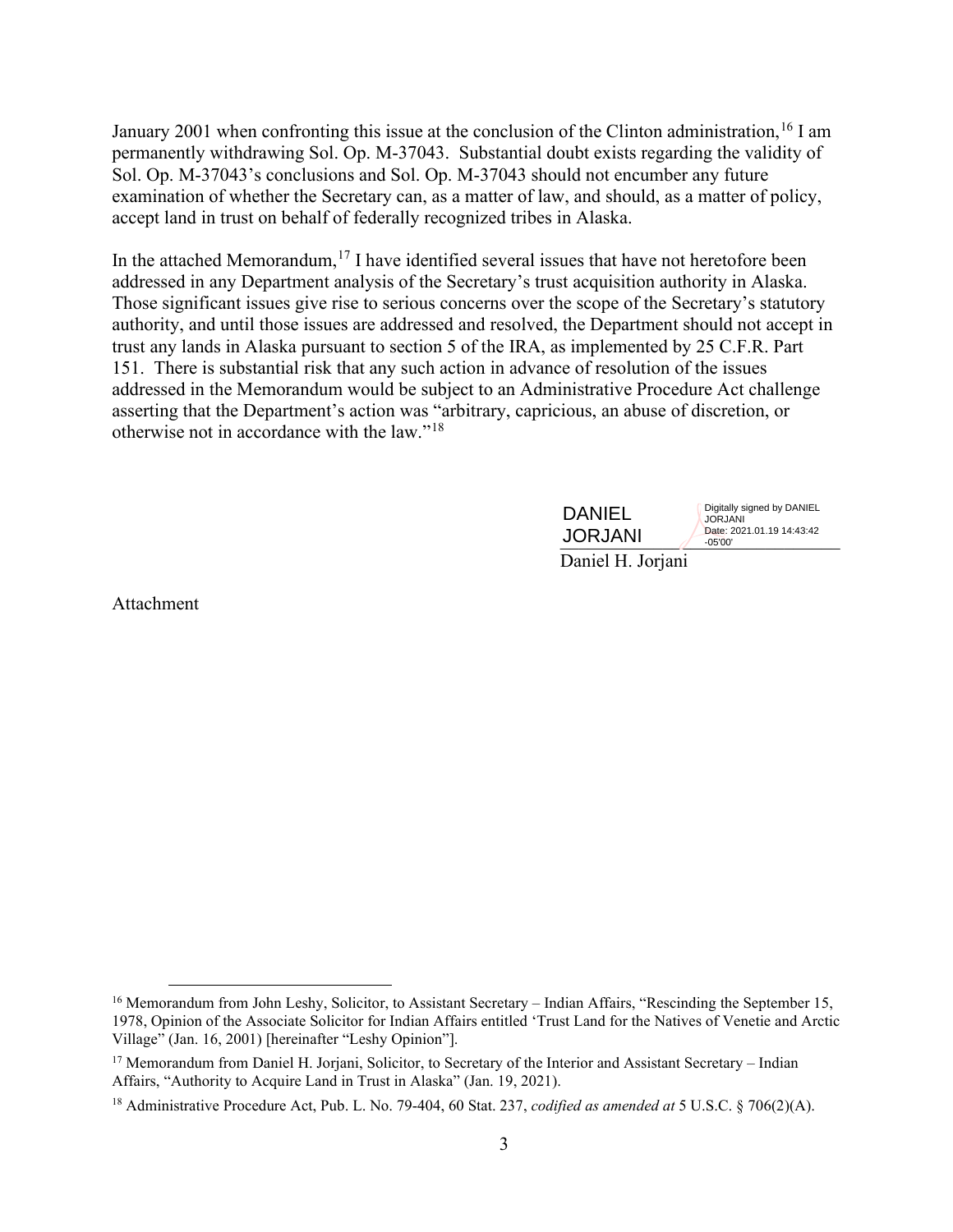

United States Department of the Interior OFFICE OF THE SOLICITOR Washington, D.C. 20240

January 19, 2021

## Memorandum

| To:       | Secretary<br><b>Assistant Secretary – Indian Affairs</b> |                                                                                                       |                                                                                |
|-----------|----------------------------------------------------------|-------------------------------------------------------------------------------------------------------|--------------------------------------------------------------------------------|
| From:     | Solicitor                                                | DANIEL<br><b>JORJANI</b>                                                                              | Digitally signed by<br>DANIEL JORJANI<br>Date: 2021.01.19<br>14:44:57 - 05'00' |
| $C = 1$ . |                                                          | $\lambda$ and a state $\lambda$ and $\lambda$ and $\lambda$ and $\lambda$ and $\lambda$ and $\lambda$ |                                                                                |

Subject: Authority to Acquire Land in Trust in Alaska

# **I. Introduction.**

On June 29, 2018, the Solicitor issued M-37053, *Withdrawal of Solicitor Opinion M-37043,*  "Authority to Acquire Land into Trust in Alaska" Pending Review ("Sol. Op. M-37053").<sup>[1](#page-3-0)</sup> This withdrawal was based on a determination the M-37043 ("Sol. Op. M-37043")<sup>[2](#page-3-1)</sup> omitted discussion of important statutory considerations, which rendered its analysis "incomplete and unbalanced."<sup>[3](#page-3-2)</sup> In order to address these concerns, Sol. Op. M-37053 contemplated a minimum of six months to solicit public comment and consult with federally recognized tribes and Alaska Native regional and village corporations.<sup>[4](#page-3-3)</sup> Sol. Op. M-37053 further anticipated that the Department of the Interior ("Department") would require a minimum of six additional months to review any and all comments received.<sup>[5](#page-3-4)</sup> Since that time, the Office of the Solicitor ("Solicitor's Office") has thoroughly considered the arguments and views presented by stakeholders, and has evaluated the conclusions reached by M-37043 ("Sol. Op. M-37043"). This review has identified numerous significant omissions in Sol. Op. M-37043. In light of these omissions, the legal analysis contained in Sol. Op. M-37043 is insufficient to support its determination that the Secretary of the Interior ("Secretary") has authority to accept land in trust in Alaska ("Alaska" or "State") pursuant to section 5 of the Indian Reorganization Act ("IRA" or "Act"),  $6$  as implemented by 25 C.F.R. Part 151.

This Memorandum is intended to memorialize the research and analysis conducted by the Solicitor's Office in its review of Sol. Op. M-37043. Such research and analysis represents a significant undertaking, and the issues discussed herein give rise to serious concerns over the scope of the Secretary's authority to accept land in trust for any particular Alaska Native tribe.

<span id="page-3-0"></span><sup>1</sup> Daniel H. Jorjani, Solicitor Opinion M-37053, *Withdrawal of Solicitor Opinion M-37043, 'Authority to Acquire Land into Trust in Alaska' Pending Review* (June 29, 2018) [hereinafter "Sol. Op. M-37053"].

<span id="page-3-1"></span><sup>2</sup> Hilary C. Tompkins, Solicitor Opinion M-37043, *Authority to Acquire Land into Trust in Alaska* (Jan. 13, 2017) [hereinafter "Sol. Op. M-37043"].

<span id="page-3-2"></span><sup>3</sup> Sol. Op. M-37053 at 4.

<span id="page-3-3"></span><sup>4</sup> Sol. Op. M-37053 at 5.

<span id="page-3-4"></span><sup>5</sup> *Ibid*.

<span id="page-3-5"></span><sup>6</sup> Act of June 18, 1934, ch. 576, Pub. L. No. 73-383, 48 Stat. 984, *codified as amended at* 25 U.S.C. §§ 5101-5129.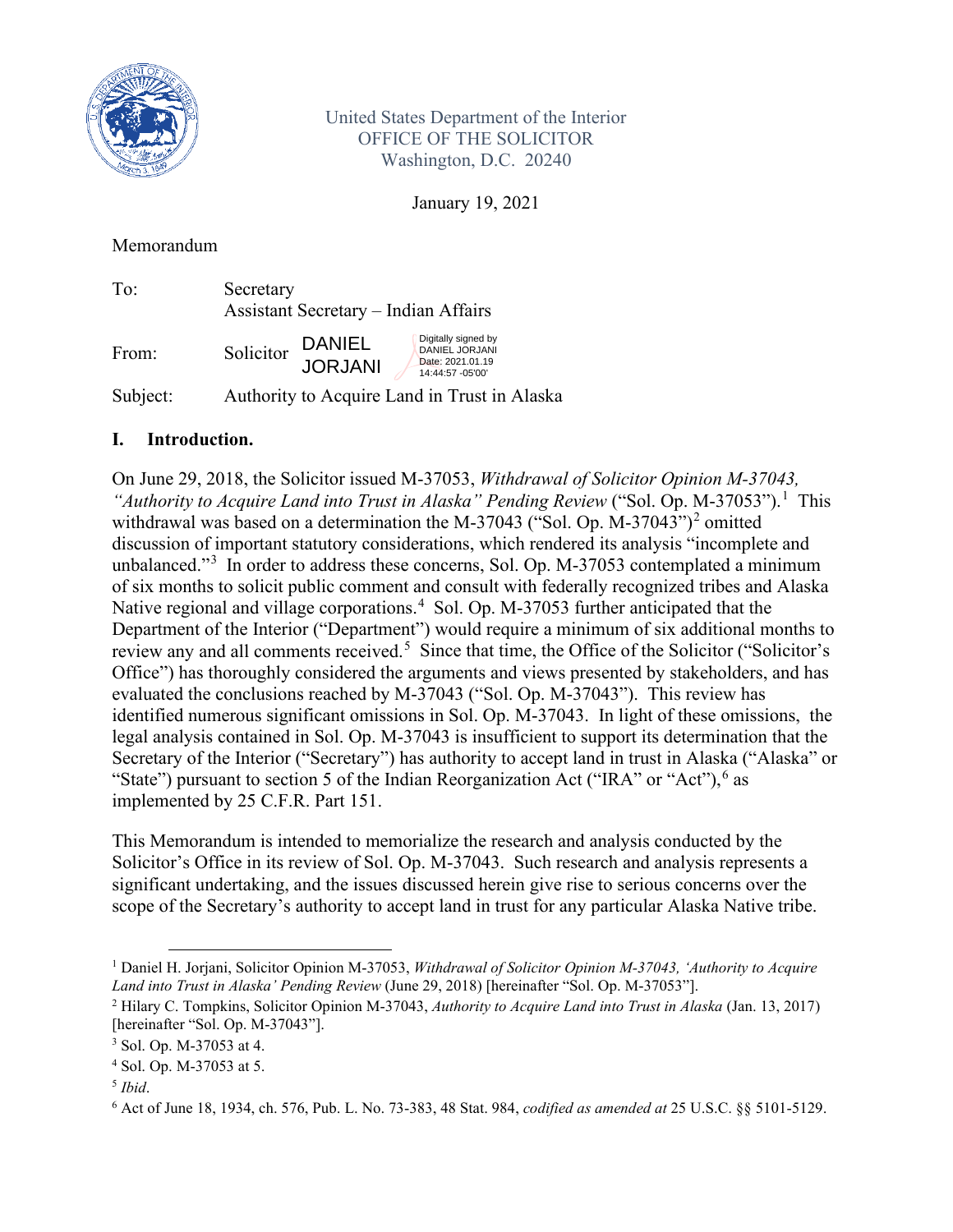Until these issues are addressed and resolved, the Department should not accept in trust any lands in Alaska pursuant to section 5 of the IRA, as implemented by 25 C.F.R. Part 151. There is substantial risk that any such action in advance of resolution of the issues addressed herein would be subject to an Administrative Procedure Act ("APA") challenge asserting that the Department's action was "arbitrary, capricious, an abuse of discretion, or otherwise not in accordance with the law."<sup>[7](#page-4-0)</sup>

## **II. Background.**

## **A. Land Tenure in Alaska, 1867-1971.**

The history of Alaska Native land tenure is complex, and is chronicled in the numerous statutes, judicial decisions, and administrative actions and legal opinions that have sought to address the issue. In 1[8](#page-4-1)67, the United States acquired Alaska by treaty ("Treaty").<sup>8</sup> At that time, all vacant, unoccupied and unappropriated lands became part of the United States' public domain.<sup>[9](#page-4-2)</sup>

At the time of cession, 65,000 of Alaska's 75,000 inhabitants were Alaska Native.<sup>[10](#page-4-3)</sup> And while Article III of the Treaty provided for the admission of Alaska's inhabitants to the "enjoyment of all the rights, advantages, and immunities of citizens of the United States" within three years, it excluded Alaska's "uncivilized tribes," who were instead to be subject "to such laws and regulations as the United States may, from time to time, adopt in regard to aboriginal tribes of that country."<sup>[11](#page-4-4)</sup>

Prior to 1934, the United States enacted few laws "in regard to the aboriginal tribes" of Alaska. The era of treaty-making formally ended in 1871,<sup>[12](#page-4-5)</sup> before there was any consideration of negotiation of treaties between the federal government and Alaska Native tribes. The first extension of Congress' Indian affairs authority to Alaska occurred in 1873, when it made applicable two provisions of the Trade and Intercourse Act of 1834 relating to liquor sales in Indian country.<sup>[13](#page-4-6)</sup> This prompted federal officials to consider whether and where there was "Indian country" in Alaska,<sup>[14](#page-4-7)</sup> and whether Alaska's acquisition by treaty had extinguished any aboriginal title that might have existed.<sup>[15](#page-4-8)</sup> Similar questions arose concerning the legal status of Alaska Natives. The Commissioner of Indian Affairs ("Commissioner") occasionally included in his annual report those reports prepared by the Department of War in Alaska in the years

<span id="page-4-0"></span><sup>7</sup> Administrative Procedure Act, Pub. L. No. 79-404, 60 Stat. 237, *codified as amended at* 5 U.S.C. § 706(2)(A).

<span id="page-4-1"></span><sup>8</sup> Treaty of Cession, U.S.-Russia, Mar. 30, 1867, 15 Stat. 539.

<span id="page-4-2"></span><sup>9</sup> U.S. Dept. of the Interior, Office of the Solicitor, Felix S. Cohen, HANDBOOK OF FEDERAL INDIAN LAW 403 (1942)

<span id="page-4-3"></span><sup>[</sup>hereinafter "Cohen 1942"]. 10 H.R. Rpt. 40-37 at 12 (May 18, 1868).

<span id="page-4-4"></span><sup>&</sup>lt;sup>11</sup> Treaty of Cession.

<span id="page-4-5"></span><sup>12</sup> *Organized Vill. of Kake v. Egan*, 369 U.S. 60, 72 (1962) (citing 16 Stat. 544, 566 (1871)).

<span id="page-4-6"></span><sup>13</sup> Act of Mar. 3, 1873, ch. 227, 17 Stat. 510, 530. *See also U.S. v. Seveloff*, 2 Sawy. 311 (D. Oreg. 1872) (holding that Trade and Intercourse Act of 1834 was not extended to Alaska upon its acquisition).

<span id="page-4-7"></span><sup>14</sup> H.R. Exec. Doc. 44-135 at 8, 10-13 (Feb. 26, 1876).

<span id="page-4-8"></span><sup>&</sup>lt;sup>15</sup> *Id.* at 50; *see also* 16 Op. Atty. Gen. 141 (Sep. 24, 1878) ("the Territory of Alaska cannot be considered as a country belonging to an Indian tribe").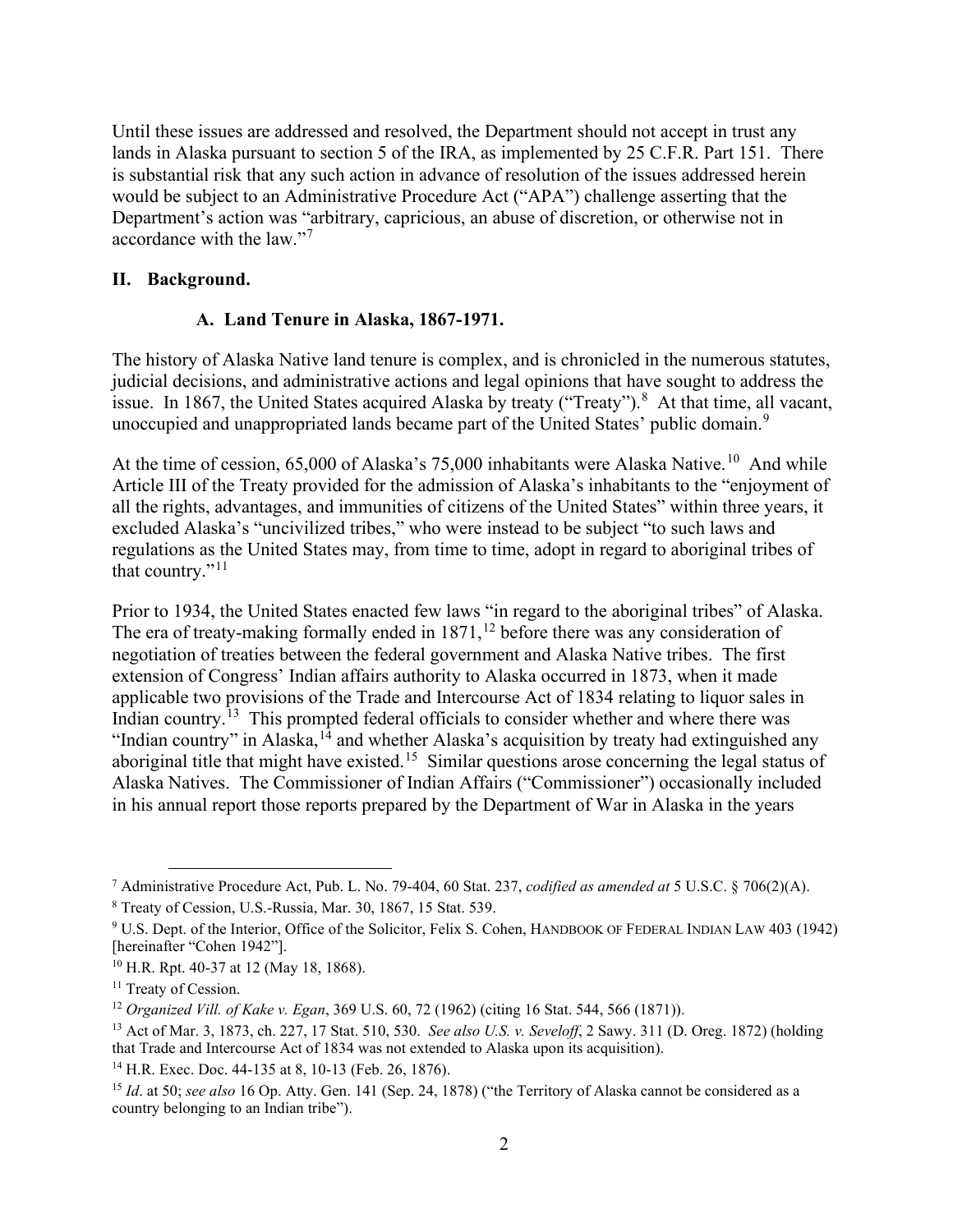immediately following cession.<sup>[16](#page-5-0)</sup> It was not until 1930s, however, that the Commissioner's authority was formally extended to Alaska,<sup>[17](#page-5-1)</sup> and only then after repeated requests to place Alaska Natives under the jurisdiction of the Department.<sup>[18](#page-5-2)</sup>

Other legislation from this early period reflected uncertainty over the status of lands occupied by Alaska Natives. In 1884, for example, Congress enacted legislation creating the first civil government for the District of Alaska.<sup>[19](#page-5-3)</sup> Known as the First Organic Act, it established Alaska as a land district under the jurisdiction of the Secretary of the Interior, but provided that Alaska Natives:

shall not be disturbed in the possession of any lands actually in their use or occupation or now claimed by them but the terms under which such persons may acquire title to such lands is reserved for future legislation by Congress.<sup>[20](#page-5-4)</sup>

<span id="page-5-0"></span><sup>&</sup>lt;sup>16</sup> Annual Report of the Commissioner of Indian Affairs [hereinafter "ARCIA"] for 1868 at 308-317; ARCIA for 1869 at 533-561; ARCIA for 1875 at 202-205; *see also* S. Ex. Doc. 41-3 at 145 (Feb. 10, 1871) (recommendation by Board of Indian Commissioners to appropriate \$100,000 for health, education, and welfare of Indians in Alaska).

<span id="page-5-1"></span><sup>&</sup>lt;sup>17</sup> In 1905, Congress gave the Secretary responsibility for the education of Alaska Native children, thereby placing them under jurisdiction of the Department's Bureau of Education. In 1931, the Secretary transferred the authority for implementing this responsibility from the Department's Bureau of Education to its Office of Indian Affairs, thereby bringing its activities under the funding authority of the Snyder Act. *See* Sec. Order No. 494 (Mar. 14, 1931); Act of Nov. 2, 1921, 42 Stat. 208, codified at 25 U.S.C. § 13; *see also* David S. Case & David A. Voluck, ALASKA NATIVES AND AMERICAN LAWS 201, 223 (3d ed. 2012) [hereinafter "ALASKA NATIVES AND AMERICAN LAWS"]. 18 *See, e.g.*, S. Ex. Doc. 47-30, at 14, 15 (Dec. 19, 1881) (copying Feb. 13, 1872 resolution of the Board of Indian

<span id="page-5-2"></span>Commissioners requesting the President to place "the Indians of Alaska under the care of the Department of the Interior"); *id*. at 15-16 (copying letter of Commissioner of Indian Affairs Francis A. Walker to Secretary of the Interior Columbus Delano (Mar. 14, 1872) expressing doubt whether Alaska Natives "should be administratively recognized as Indians within the intention of the laws organizing the Indian Office"); 42 CONG. GLOBE (Apr. 12, 1872) (introduction of S. 965, a bill to authorize the Secretary of the Interior "to have the same jurisdiction over the people called Indians inhabiting Alaska that he now has over other tribes of American Indians); S. Ex. Doc. 47-30 at 19 (citing ARCIA for 1877 at 26-27 (recommending that "some plan for bringing these [Alaska] Indians under civilizing control of the government should be adopted at an early day, especially for furnishing them educational facilities"); *id.* at 18-19 (letter from Secretary of the Interior Carl Schurz (Dec. 1, 1879) noting lack of authority for Department to expend funds for the education of Alaska Natives); *see also* Alaska Road and Trail Act; Nelson Act: Hearing on H.R. 10435 Before the H. Comm. On the Territories, 58th Cong. 7 (Mar. 10, 1904) (statement of Dr. Sheldon Jackson) ("The natives of Alaska are on an entirely different footing from the natives in any other region in the United States. There has never been an Indian agent or an Indian reservation in Alaska. The natives of Alaska have never been under the Indian laws of the country, with the exception of the law as to the sale of liquors and breech-loading firearms.").<br><sup>19</sup> Act of May 17, 1884, ch. 53, 23 Stat. 24 ("First Organic Act"). Congress formally established the Alaska

<span id="page-5-3"></span>Territory in 1912. *See* Act of Aug. 24, 1912, ch. 387, 37 Stat. 512. The 1912 act is also referred to as Alaska's Second Organic Act.

<span id="page-5-4"></span><sup>&</sup>lt;sup>20</sup> First Organic Act, § 8. Section 8 also provided for setting aside lands for missionary stations "among the Indian tribes … until action by Congress." *Id*. Section 12 required the Secretary to appoint a commission to examine into and report on "the condition of the Indians residing in said Territory," "what lands, if any, should be reserved for their use," and what "conditions should be imposed when the land laws of the United States shall be extended" to Alaska. *Id*. § 12.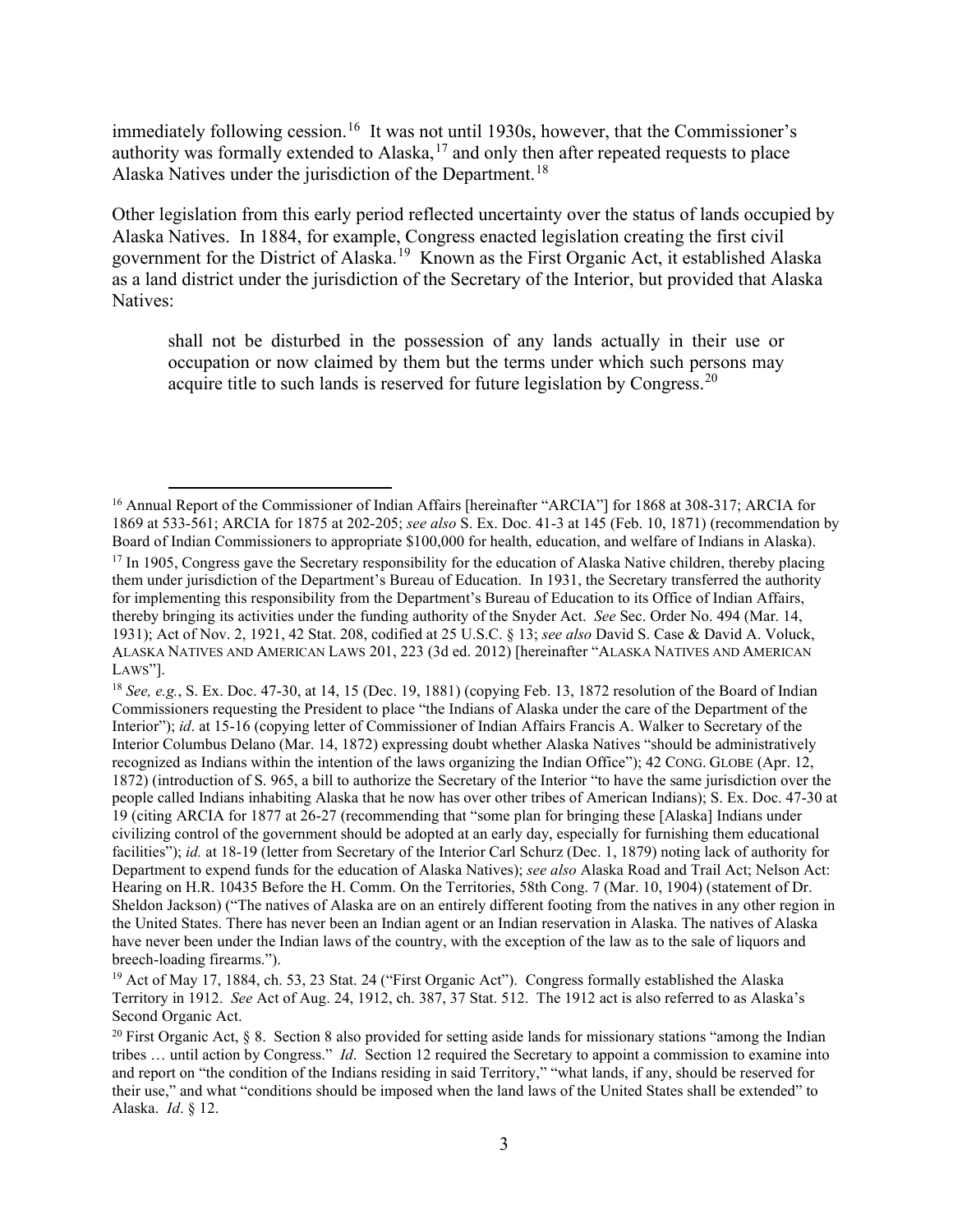Seven years later, Congress authorized entry onto public lands in Alaska,<sup>[21](#page-6-0)</sup> and permitted United States citizens to purchase any such lands they occupied and possessed for the purpose of trade or manufacture,  $22$  except public lands "to which the natives of Alaska have prior rights by virtue of actual occupation."<sup>[23](#page-6-2)</sup> Notably, the statute also established the Annette Island Reserve for the Tsimshian of Metlakatla, a group of Indians from British Columbia who emigrated to Alaska in 1887. [24](#page-6-3)

In legislation further addressing Alaska's civil government in 1900,<sup>[25](#page-6-4)</sup> Congress extended to Alaska various federal laws relating to mining claims and mineral locations,  $^{26}$  $^{26}$  $^{26}$  again providing that "[t]he Indians or persons conducting schools or missions in the district shall not be disturbed in the possession of any lands now actually in their use or occupation."<sup>[27](#page-6-6)</sup> It further included certain protections for missionary stations "among the Indian tribes."[28](#page-6-7) The Supreme Court would later describe this statute and the earlier First Organic Act as "intended merely to retain the status quo until further congressional or judicial action was taken."[29](#page-6-8)

Congress further addressed Alaska Native land rights through enactment of the Alaska Native Allotment Act in 1906.<sup>[30](#page-6-9)</sup> This statute authorized the Secretary to issue homestead allotments of nonmineral public lands to "any Indian or Eskimo of full or mixed blood," to be inalienable and nontaxable until Congress provided otherwise.<sup>[31](#page-6-10)</sup> The House of Representatives Committee on Public Lands described the legislation as necessary, given that Alaska Natives "are not confined to reservations as they are in the several States and Territories of the United States," but instead lived in villages and small settlements on lands "to which they have no title, nor can they obtain a title under existing laws."[32](#page-6-11) As a result, non-Alaska Native homesteaders could file claims that "forced [Alaska Natives] to move and give way,"[33](#page-6-12) resulting in severe hardship "due more to a

<span id="page-6-8"></span><sup>29</sup> *Tee-Hit-Ton Indians v. United States*, 348 U.S. 272, 278 (1955).

<span id="page-6-9"></span><sup>30</sup> Act of May 17, 1906, Pub. L. No. 59-171, ch. 2469, 34 Stat. 197 [hereinafter "Alaska Native Allotment Act"], *codified as amended at* 43 U.S.C. § 1634.

<span id="page-6-0"></span><sup>21</sup> Act of Mar. 3, 1891, ch. 561, § 12, 26 Stat. 1095, 1100.

<span id="page-6-1"></span><sup>22</sup> *Id*. at § 11. 23 *Id*. at § 14.

<span id="page-6-2"></span>

<span id="page-6-3"></span><sup>24</sup> *Id*. at § 15; *see also* 19 Op. Atty. Gen. 557 (1890).

<span id="page-6-4"></span><sup>25</sup> Act of June 6, 1900, ch. 786, 31 Stat. 321.

<span id="page-6-5"></span><sup>26</sup> *Id*. at § 26.

<span id="page-6-6"></span><sup>27</sup> *Id*. at § 27.

<span id="page-6-7"></span><sup>&</sup>lt;sup>28</sup> *Id.* at § 27. The First Organic Act had authorized the Secretary to provide for the education of children in the Territory "without reference to race, until such time as permanent provision shall be made for the same." First Organic Act, § 13. The 1900 act restated this requirement. *Id*. at § 28. In 1905, however, Congress placed responsibility for the education of non-Indian children with the Alaska Governor, with the education of Alaska Natives to remain under the direction and control of the Secretary of the Interior. Act of Jan. 27, 1905, ch. 277, § 7, 33 Stat. 616, 619. The Act of Jan. 27, 1905 also gave Alaska Native children the same right to attend Indian boarding schools "as the Indian children in the States or Territories of the United States." *Ibid*.

<span id="page-6-10"></span><sup>&</sup>lt;sup>31</sup> *Ibid*. Congress later amended the Alaska Native Allotment Act to allow allottees or their heirs to sell or convey title to their homestead allotments with the approval of the Secretary. Pub. L. No. 84-931, 70 Stat. 954 (1956), *repealed*, Pub. L. No. 92-203, § 18(a), 85 Stat. 688, 710 (1971). The 1956 amendment further made Alaska Native inhabitants of the Aleutian Islands eligible for allotments. S. Rpt. 84-2696, at 1 (July 20, 1956).

<span id="page-6-11"></span><sup>32</sup> H.R. Rpt. 59-3295 (Apr. 16, 1906).

<span id="page-6-12"></span><sup>33</sup> *Ibid*.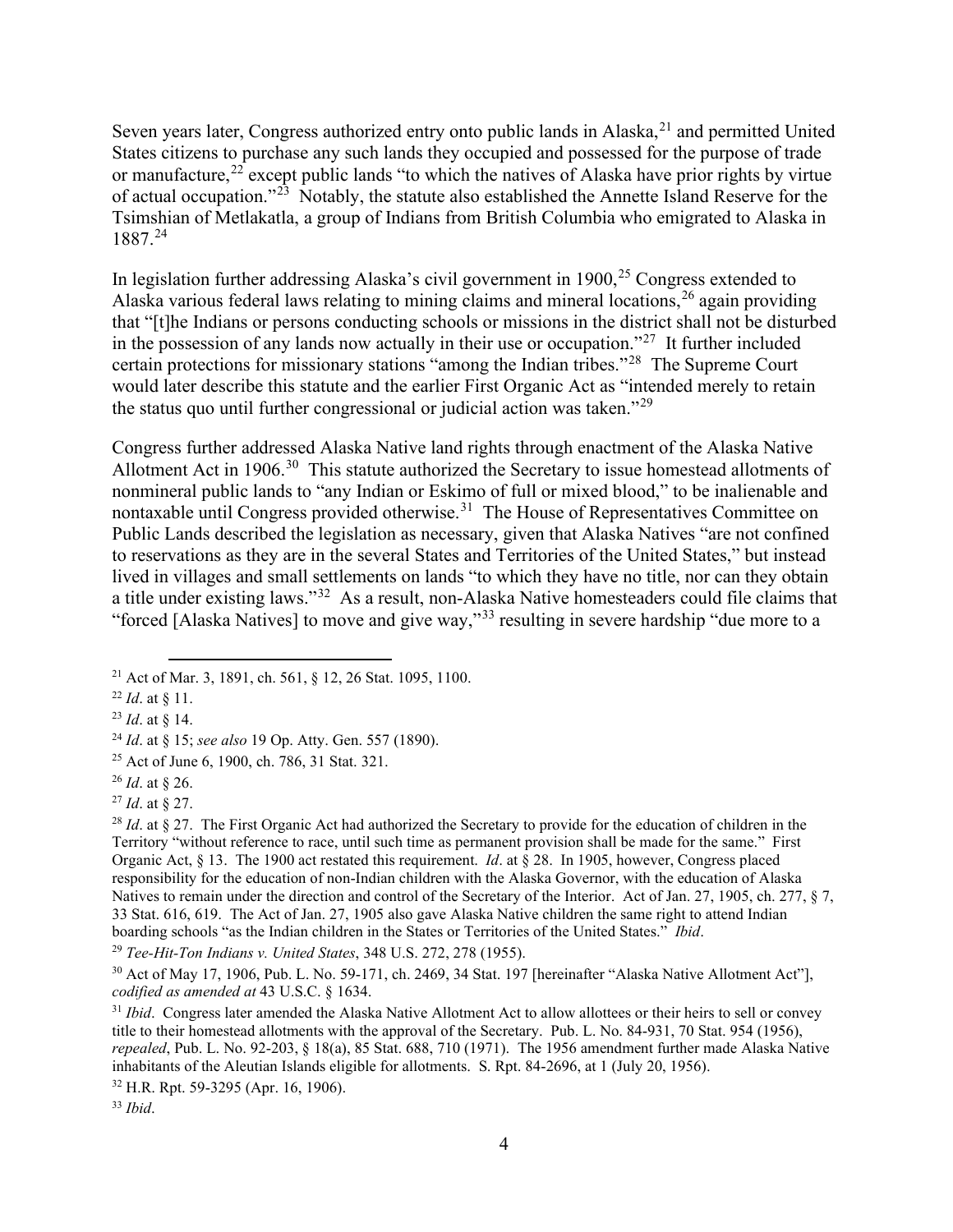lack of needed legislation than to a wanton disposition on the part of those who have thus dispossessed them."[34](#page-7-0)

The final consideration of Alaska Native land tenure during this period occurred in 1926, when Congress passed the Alaska Native Townsite Act.<sup>[35](#page-7-1)</sup> This statute was introduced in response to a request from Secretary of the Interior Hubert Work for legislation authorizing the Department to issue townsite deeds to Alaska Natives, as there had previously been a distinction between how such deeds were treated, depending on the citizenship status of the Alaska Native grantee.<sup>[36](#page-7-2)</sup>

In a marked break from prior federal Indian policy, Congress in 1934 passed the IRA "to rehabilitate the Indian's economic life and to give him a chance to develop the initiative destroyed by a century of oppression and paternalism."<sup>[37](#page-7-3)</sup> Referred to as the "Indian New Deal,"<sup>[38](#page-7-4)</sup> the IRA was prompted in part by the conclusions reached in the Meriam Report, an investigation initiated by Secretary Work into the social and economic conditions of Indians throughout the United States.[39](#page-7-5) Like the Meriam Report, the original draft of the IRA did not refer to Alaska Natives or otherwise address conditions in the Alaska Territory.<sup>[40](#page-7-6)</sup> As ultimately enacted, however, the IRA made applicable to Alaska four of its substantive provisions through an exception ("Alaska Proviso") to a prohibition on extending the Act to the "Territories, colonies, or insular possessions of the United States" ("Territorial Prohibition")<sup>[41](#page-7-7)</sup> As discussed in more detail below, none of these provisions were directly related to land.

Further, only two of the provisions could be fully implemented, as the Alaska Proviso omitted certain other provisions necessary for their operation.<sup>[42](#page-7-8)</sup> For example, the Alaska Proviso included section 10 of the IRA, which authorized loans to tribal corporations, but omitted IRA section  $17<sup>43</sup>$  $17<sup>43</sup>$  $17<sup>43</sup>$  which authorized the establishment of the tribal corporations to which the loans were intended to be distributed. Difficulties in implementation also reflected the distinct status of Alaska Natives and the lands they occupied. As Secretary of the Interior Harold L. Ickes noted at the time, "Section 17 [of the IRA], in authorizing chartered corporations uses language based upon the status of Indians in [the] continental United States."<sup>[44](#page-7-10)</sup> However, "Indian tribes do not exist in Alaska in the same sense as in the continental United States."[45](#page-7-11) Section 19 of the

<span id="page-7-6"></span><sup>40</sup> H.R. 7902, 73d Cong. (as introduced Feb. 12, 1934).

<span id="page-7-0"></span><sup>34</sup> *Ibid*.

<span id="page-7-1"></span><sup>35</sup> Act of May 25, 1926, ch. 379, 44 Stat. 629.

<span id="page-7-2"></span><sup>36</sup> H.R. Rpt. 69-450 at 2 (Mar. 3, 1926).

<span id="page-7-3"></span><sup>37</sup> *Mescalero Apache Tribe v. Jones*, 411 U.S. 145, 152 (1973) (citing H.R. Rpt. 73-1804 at 6 (1934)).

<span id="page-7-5"></span><span id="page-7-4"></span><sup>38</sup> *Coleman v. U.S. Bureau of Indian Affairs*, 715 F.2d 1156, 1160 (7th Cir. 1983). 39 *Red Lake Band v. United States*, 17 Cl. Ct. 362, 452 (1989). *Garreaux v. United States*, 544 F. Supp. 2d 885, 891 (D.S.D. 2008) (IRA enacted to address issues identified in Meriam Report). *See* Lewis Meriam, *The Problems of Indian Administration*, Institute for Government Research (1928).

<span id="page-7-7"></span><sup>41</sup> IRA, § 13, *codified as amended at* 25 U.S.C. § 5118. Section 13 also prohibited the application of certain IRA provisions to specific tribes in the State of Oklahoma as well as the Indians of the Klamath Reservation in Oregon.

<span id="page-7-8"></span> $42$  Secretary of the Interior Harold L. Ickes explained that these additional provisions "were inadvertently omitted ... in the turmoil of the last days of the Seventy-third Congress (June 18, 1934)." S. Rpt. 74-1748 at 2 (Feb. 24, 1936).

<span id="page-7-9"></span><sup>43</sup> IRA, § 17, *codified as amended at* 25 U.S.C. § 5124.

<span id="page-7-10"></span><sup>44</sup> S. Rpt. 74-1748 at 3.

<span id="page-7-11"></span><sup>45</sup> *Id*. 74-1748 at 3; *see also id*. at 2 ("Quite different is the situation in the United States proper where reservations already exist about which the tribes might organize for the purposes of this act. Not so in Alaska.").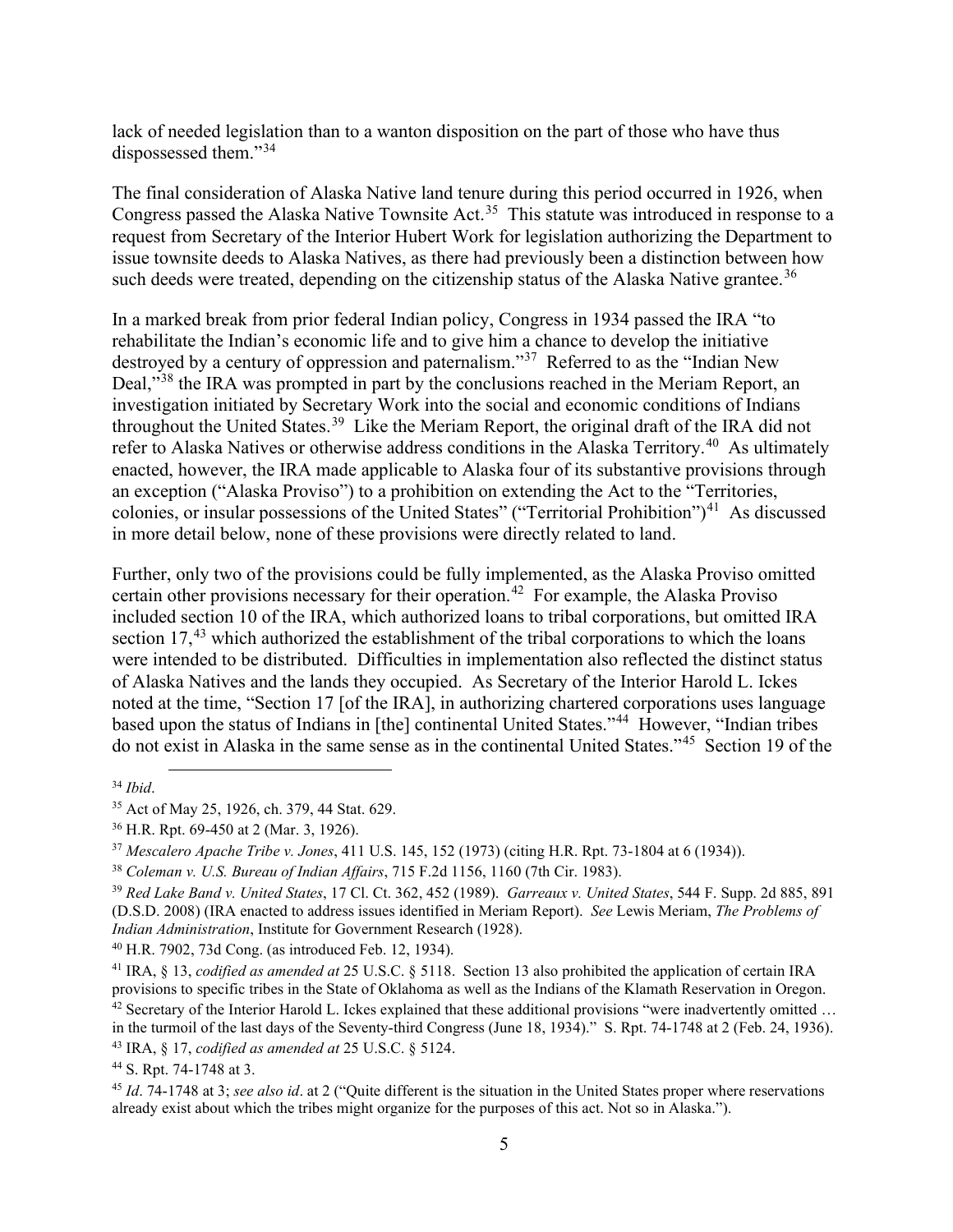IRA defines "tribe" as referring to "Any Indian tribe, organized band, pueblo, or the Indians residing on one reservation," yet "[w]ith few exceptions the lands occupied by natives of Alaska have not been designated as reservations."<sup>[46](#page-8-0)</sup> Hence "to define an Alaskan tribe it is necessary to identify it with the land it occupies and in terms of the language of the act, 'reservation.'"<sup>[47](#page-8-1)</sup> Secretary Ickes therefore supported corrective legislation that would authorize the Secretary to designate public lands withdrawn for the use and occupancy of Alaska Natives as "Indian reservations."[48](#page-8-2) Noting the continuing uncertainty over Alaska Native lands status, he concluded that authorizing the designation of reservations would finally fulfill the United States' "moral and legal obligations in the protection of the economic rights of Alaska natives" acknowledged in the First Organic Act and the Act of 1891.<sup>[49](#page-8-3)</sup>

To correct the Alaska Proviso's omissions and extend additional benefits to Alaska Natives, Congress passed the Act of May 1, 1936 ("Alaska IRA" or "AIRA").<sup>[50](#page-8-4)</sup> Section 1 of the AIRA expanded the number of IRA provisions that the Alaska Proviso made applicable to the Alaska Territory, including sections 5 and 7. Section 2 of the AIRA provided the Secretary the authority to designate certain public lands withdrawn for Alaska Native use and occupancy as Indian reservations.<sup>[51](#page-8-5)</sup>

In 1959, the Alaska Territory achieved statehood.<sup>[52](#page-8-6)</sup> Section 6 of the Statehood Act granted Alaska the right to select lands within the public domain and national forests for the purpose of furthering "the development of and expansion of communities,"<sup>[53](#page-8-7)</sup> but protected "the right or title" to which may be held" by Alaska Natives (other than unrestricted fee lands), which were to remain under federal jurisdiction and control "except as to such extent as the Congress has prescribed or may hereafter prescribe."[54](#page-8-8) Despite explicitly preserving the status quo, the Statehood Act "set in motion forces"<sup>[55](#page-8-9)</sup> that ultimately led to enactment of the Alaska Native Claims Settlement Act ("ANCSA").<sup>56</sup> Conflicts between the State's selections and specific Alaska Native claims arose shortly thereafter.<sup>[57](#page-8-11)</sup> Because many of the lands that the State sought to select under the Statehood Act were also claimed as of right by Alaska Native groups, it left doubt over land title and ignited litigation over aboriginal claims that stymied implementation of

<span id="page-8-0"></span><sup>46</sup> *Id*. at 3.

<span id="page-8-1"></span><sup>47</sup> *Id*. at 3-4.

<span id="page-8-2"></span><sup>48</sup> *Id*. at 4.

<span id="page-8-3"></span><sup>49</sup> *Ibid*.

<span id="page-8-4"></span><sup>50</sup> Pub. L. No. 74-538, ch. 254, § 2, 49 Stat. 1250, *codified as amended at* 25 U.S.C. § 5119.

<span id="page-8-5"></span><sup>&</sup>lt;sup>51</sup> As discussed *infra*, the authority of the Executive to create Indian reservations without Congressional authorization was proscribed in 1919. Act of June 30, 1919, ch. 4, § 27, 41 Stat. 3, 34 (providing that going forward, "no public lands of the United States shall be withdrawn by Executive Order, proclamation, or otherwise, for or as an Indian reservation except by act of Congress").

<span id="page-8-6"></span><sup>52</sup> Pub. L. No. 85-508, 72 Stat. 339 (Jul. 7, 1958) ("Statehood Act"); Proclamation No. 3269, 24 Fed. Reg. 81 (Jan. 6, 1959).

<span id="page-8-7"></span> $53$  Statehood Act, § 6(a).

<span id="page-8-8"></span><sup>54</sup> *Id.*, § 4.

<span id="page-8-9"></span><sup>55</sup> Thomas L. Sansonetti, Solicitor Opinion M-36975, *Governmental Jurisdiction of Alaska Native Villages Over* 

<span id="page-8-10"></span>*Land and Nonmembers* at 72 (Jan. 11, 1993) [hereinafter "Sol. Op. M-36975"]. 56 Pub. L. No. 92-203, 85 Stat. 688 (1971), *codified as amended at* 43 U.S.C. §§ 1601-1629h.

<span id="page-8-11"></span><sup>57</sup> Sol. Op. M-36975 at 72-73.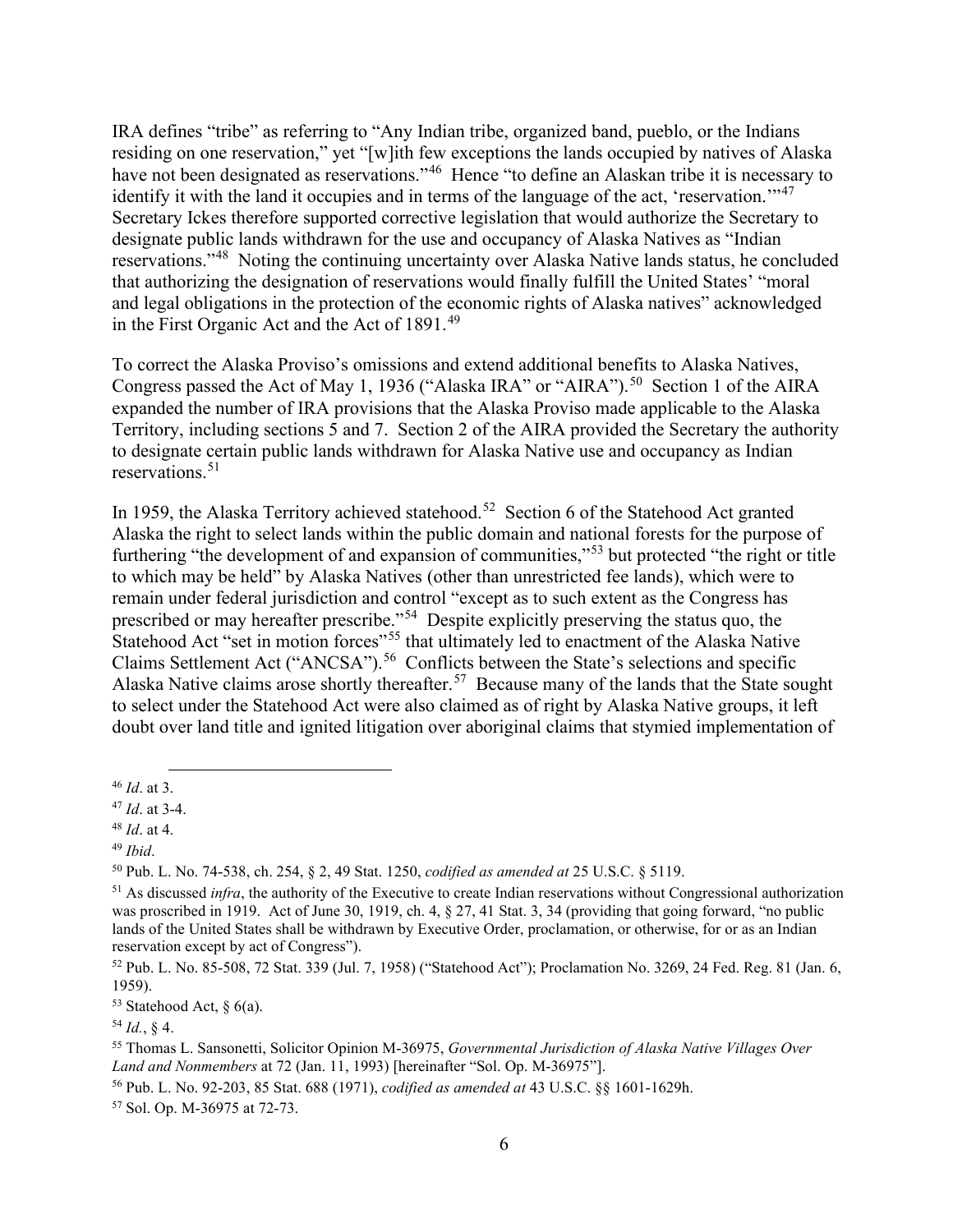the Statehood Act and threatened the State's economic development.<sup>[58](#page-9-0)</sup> To address these issues and finally resolve the question of aboriginal title,<sup>[59](#page-9-1)</sup> Congress enacted ANCSA in 1971.<sup>[60](#page-9-2)</sup>

## **B. Land Tenure in Alaska, 1971-Present.**

ANCSA extinguished all aboriginal claims in the State and revoked all existing Indian reservations, save one,<sup>[61](#page-9-3)</sup> in exchange for nearly \$1 billion and over 40 million acres of land patented in fee. ANCSA's settlement of these claims rejected what some at the time considered a paternalistic approach in favor of a model that promoted self-determination. This novel model directed settlement proceeds to be distributed among State-chartered corporations established as part of the settlement. Ownership in these corporations was initially restricted to Alaska Native shareholders.

Within five years of ANCSA's enactment, Arctic Village and the Native Village of Venetie petitioned the Department to take their former reservation into trust, title to which they had received in fee pursuant to ANCSA section  $19(b)$ .<sup>[62](#page-9-4)</sup> In 1978, Thomas W. Fredericks, Associate Solicitor for Indian Affairs, prepared a memorandum rejecting this request ("Fredericks Opinion").<sup>[63](#page-9-5)</sup> In it, he concluded that it would be an abuse of the Secretary's discretion to accept in trust the village communities' former reservation lands.<sup>[64](#page-9-6)</sup> He based this advice on ANCSA's declaration that its settlement "should be accomplished ... without creating a reservation system or lengthy wardship or trusteeship, and without adding to the categories of property and institutions enjoying special tax privileges...,"<sup>[65](#page-9-7)</sup> as well as legislative history containing similar statements of intent.<sup>[66](#page-9-8)</sup> Shortly thereafter, the Department promulgated land-into-trust regulations that prohibited consideration of any trust acquisitions in Alaska, "except acquisitions for the

<span id="page-9-0"></span><sup>58</sup> S. Rpt. 92-405 at 76 (Oct. 21, 1971) (describing Congress' failure to "define, confirm, deny, or extinguish" aboriginal title as resulting in doubts over the Secretary's authority to grant the State and other parties rights in, or patent to, public lands in Alaska claimed by Alaska Natives); *see also* Nathan Brooks, CONGRESSIONAL RESEARCH SERVICE, THE ALASKA LAND TRANSFER ACCELERATION ACT: BACKGROUND AND SUMMARY 1-3 (Jan. 14, 2005).

<span id="page-9-1"></span><sup>59</sup> *See, e.g.*, S. Rpt. 92-405 at 80 ("The legal history of Alaska Native land claims is not so much one of action but of inaction, postponement, and preservation of the controversy for resolution at a later time."); *id*. at 75-76, 106, 187; *see also* Act of May 17, 1884, ch. 53, § 8, 23 Stat. 24 (protecting existing Alaska Native use and occupancy but deferring resolution of the terms under which Alaska Natives could acquire title to such lands).

<span id="page-9-2"></span><sup>60</sup> *See also* Sol. Op. M-37043 at 6 (noting how the Statehood Act revived disputes over aboriginal title that ANCSA ultimately resolved).

<span id="page-9-3"></span><sup>61</sup> ANCSA's revocation did not apply to the Metlakatla Indian Community, Annette Island ("Metlakatla"). ANCSA, § 19(a), *codified at* 43 U.S.C. § 1618(a).<br><sup>62</sup> This provision permitted any Alaska Native village corporation to acquire the surface estate to any reservation

<span id="page-9-4"></span>lands that had previously been set aside for the "use or benefit of its stockholders or members." ANCSA, § 19(b), *codified at* 43 U.S.C. § 1618(b).

<span id="page-9-5"></span><sup>&</sup>lt;sup>63</sup> Memorandum from Thomas W. Fredericks, Associate Solicitor for Indian Affairs, to Forrest Gerard, Assistant Secretary – Indian Affairs, "Trust Land for the Natives of Venetie and Arctic Village," (Sep. 15, 1978) [hereinafter "Fredericks Opinion"].

<span id="page-9-6"></span><sup>64</sup> *Ibid.*

<span id="page-9-7"></span><sup>65</sup> ANCSA, § 2(c), *codified at* 43 U.S.C. § 1601(b).

<span id="page-9-8"></span><sup>66</sup> Fredericks Opinion at 1 (citing S. Rpt. 92-405 at 108).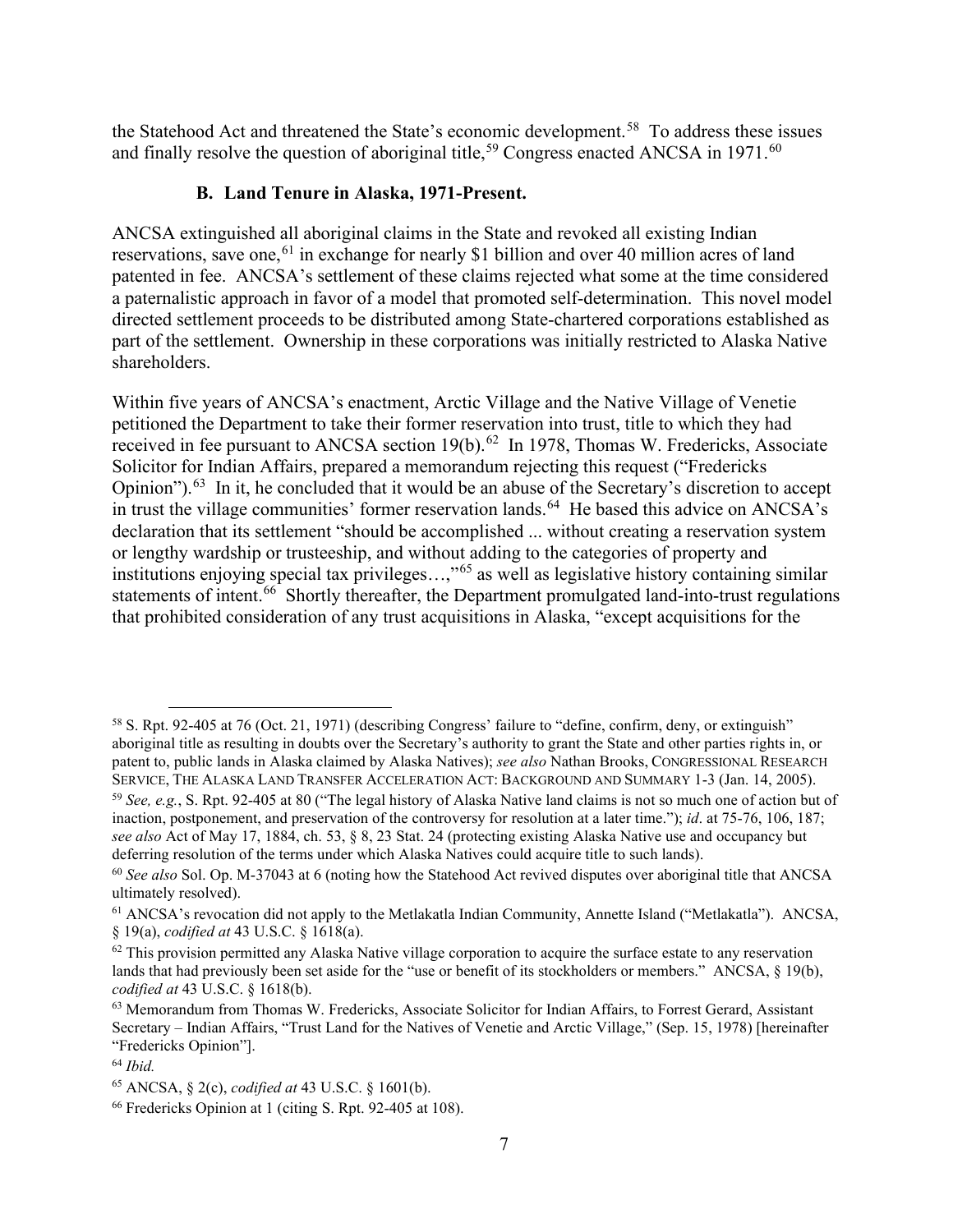Metlakatla Indian Community of the Annette Island Reserve or its members" ("Alaska Prohibition").<sup>[67](#page-10-0)</sup>

During the 1990s, Alaska Native groups petitioned the Department to remove the Alaska Prohibition,<sup>[68](#page-10-1)</sup> and in 1999 the Department concluded that "a credible legal argument" existed that ANCSA had not extinguished the Secretary's authority to accept land in trust under section 5 of the IRA.[69](#page-10-2) Two years later, Solicitor John Leshy rescinded the Fredericks Opinion based on "substantial doubt" regarding the validity of its conclusions.<sup>[70](#page-10-3)</sup> Despite this concern, however, the Alaska Prohibition remained part of the land-into-trust regulations, while the Department sought time to "consider the legal and policy issues involved in determining whether [it] ought to remove the prohibition."<sup>[71](#page-10-4)</sup>

In 2006, four federally recognized tribes in Alaska mounted a challenge to the Alaska Prohibition in the United States District Court for the District of Columbia ("District Court"),  $^{72}$  $^{72}$  $^{72}$ claiming that the Alaska Prohibition violated the privileges and immunities provisions of IRA section 16 ("Privileges and Immunities Amendments").<sup>[73](#page-10-6)</sup> After the District Court granted the tribes' motion for summary judgment, the Department removed the Alaska Prohibition through notice-and-comment rulemaking.[74](#page-10-7) Based on this action, the United States Court of Appeals for the District of Columbia Circuit vacated the District Court's ruling and dismissed the State's appeal as petitioner-intervenor as moot.<sup>[75](#page-10-8)</sup> The following year, Solicitor Hilary Tompkins issued Sol. Op. M-37043, memorializing her views on the applicability of IRA section 5 in Alaska.

Among other things, Sol. Op. M-37043 concluded that the AIRA extended IRA section 5 to all federally recognized tribes in Alaska, that the second clause of IRA section 19 identifying Alaska Natives as "Indians" ("Alaska Definition") obviated the need for an inquiry into the

<span id="page-10-0"></span> $67$  Final Rule, Land Acquisitions, 45 Fed. Reg.  $62034$  (Sept. 18, 1980).

<span id="page-10-1"></span><sup>68</sup> Notice of Petition, Land Acquisitions, 60 Fed. Reg. 1,956 (Jan. 5, 1995).

<span id="page-10-2"></span><sup>69</sup> Proposed Rule, Acquisition of Title to Land in Trust, 64 Fed. Reg. 17574, 17578 (Apr. 12, 1999).

<span id="page-10-3"></span> $70$  Memorandum from John Leshy, Solicitor, to Assistant Secretary – Indian Affairs, "Rescinding the September 15, 1978, Opinion of the Associate Solicitor for Indian Affairs entitled 'Trust Land for the Natives of Venetie and Arctic Village" (Jan. 16, 2001) [hereinafter "Leshy Opinion"] at 2.<br><sup>71</sup> *Ibid.* On November 9, 2001, the Department withdrew the revised final rule that included in its preamble a

<span id="page-10-4"></span>discussion of the perceived need to revisit the Alaska Prohibition. This had the effect of leaving in place the original regulations, which also included Alaska Prohibition, *sans* preamble.

<span id="page-10-6"></span><span id="page-10-5"></span><sup>72</sup> Complaint, *Akiachak Native Cmty. v. Jewell*, 06-CIV-0969 (D.D.C., May 24, 2006). 73 Pub. L. No. 103-263, § 5(b), 108 Stat. 707 (1994), *codified at* 25 U.S.C. § 5123(f)-(g). These prohibit the Department from making any determination that "classifies, diminishes, or enhances" the privileges and immunities available to federally recognized tribes based on their status as such. *See also Koi Nation of N. Cal. v. U.S. Dep't of Interior*, 361 F. Supp. 3d 14, 52 (D.D.C. 2019), *appeal dismissed sub nom*. 2019 WL 5394631 (D.C. Cir. Oct. 3, 2019) (rejecting United States' argument that the privileges and immunities provisions are limited to powers of selfgovernance and holding instead that they apply "to 'any' agency regulation or decision, pursuant to the IRA or 'any other Act of Congress'") (citations omitted).

<span id="page-10-7"></span><sup>74</sup> Proposed Rule, Land Acquisitions in the State of Alaska, 79 Fed. Reg. 24,648 (May 1, 2014); Final Rule, Land Acquisitions in the State of Alaska, 79 Fed. Reg. 76,888 (Dec. 23, 2014).

<span id="page-10-8"></span><sup>75</sup> *Akiachak Native Cmty. v. U.S. Dep't. of Interior*, 827 F.3d 100, 102 (D.C. Cir. 2016) ("vacatur is appropriate to 'clear[] the path for future relitigation of the issues….'") (quoting *United States v. Munsingwear, Inc*., 340 U.S. 36, 40 (1950)).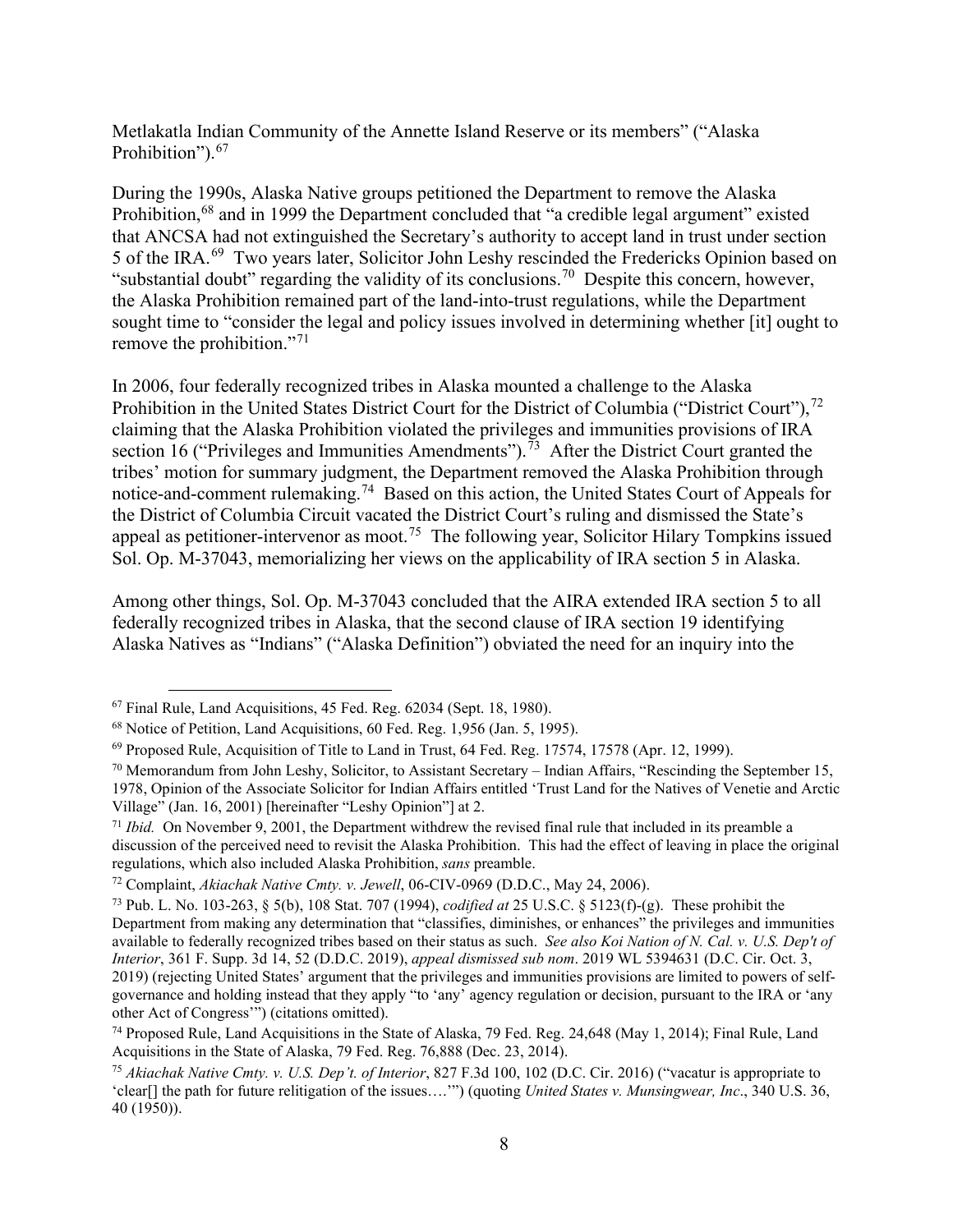jurisdictional status of any applicant Alaska Native tribe, and that neither ANCSA nor the Federal Land Policy and Management Act ("FLPMA")<sup>[76](#page-11-0)</sup> altered this statutory arrangement.<sup>[77](#page-11-1)</sup>

Sol. Op. M-37043 was withdrawn, pending review, in order to allow the Solicitor's Office time to examine the various deficiencies in Sol. Op. M-37043 identified in Sol. Op. M-37053. Based on my review of the findings of the Solicitor's Office, I now permanently withdraw Sol. Op. M-37043 because of the substantial doubt regarding the validity of the conclusions drawn therein.

## **III. Relevant Authorities.**

## **A. The IRA and Alaska IRA.**

The IRA provides the Secretary discretionary authority to acquire land in trust for the benefit of "Indians"<sup>[78](#page-11-2)</sup> and to proclaim such lands an "Indian reservation."<sup>[79](#page-11-3)</sup> Section 19 of the IRA defines "Indian" for purposes of the Act.<sup>[80](#page-11-4)</sup> The first clause of section 19 describes three categories of persons of Indian descent who may be considered "Indians" under the Act:

[1] members of any recognized Indian tribe now under Federal jurisdiction, and [2] all persons who are descendants of such members who were, on June 1, 1934, residing within the present boundaries of any Indian reservation; and [3] all others persons of one-half or more Indian blood.<sup>[81](#page-11-5)</sup>

The second clause – the Alaska Definition – provides that Alaska Natives "shall be considered Indians" for the purposes of the IRA. $^{82}$  $^{82}$  $^{82}$ 

Section 13 of the IRA – the Territorial Prohibition – prohibits the Act's application to any of the "[t]erritories, colonies, or insular possessions" of the United States.<sup>[83](#page-11-7)</sup> It includes, however, a limited exception – the Alaska Proviso – that makes four of the IRA's substantive provisions available to Indians residing in the Alaska Territory.<sup>[84](#page-11-8)</sup> The Alaska Proviso did not include an extension to the Alaska Territory of IRA section 19.

# **1. The Alaska Proviso and Section 1 of the AIRA.**

In 1936, Congress enacted the Alaska IRA to correct omissions to the Alaska Proviso that limited its implementation in the Alaska Territory. Secretary Ickes explained at the time that a separate enactment was needed, in part, to correct the inadvertent omission of section 17 of the

<span id="page-11-0"></span><sup>76</sup> Pub. L. No. 94-579, 90 Stat. 2743 (1976), *codified as amended at* 43 U.S.C. §§ 1701-1787.

<span id="page-11-1"></span><sup>77</sup> Sol. Op. M-37043 at 20, 22.

<span id="page-11-2"></span><sup>78</sup> IRA, § 5, *codified at* 25 U.S.C. § 5108.

<span id="page-11-3"></span><sup>79</sup> *Id.*, § 7, *codified at* 25 U.S.C. § 5110.

<span id="page-11-4"></span><sup>80</sup> *Id.*, § 19, *codified at* 25 U.S.C. § 5129.

<span id="page-11-5"></span><sup>81</sup> *Ibid.*

<span id="page-11-6"></span><sup>&</sup>lt;sup>82</sup> *Ibid.* As noted above, the third clause of section 19 provides that as used in the Act, the term "tribe" shall be construed to refer to "any Indian tribe, organized band, pueblo, or the Indians residing on one reservation." <sup>83</sup> IRA, § 13, *codified at* 25 U.S.C. § 5118.

<span id="page-11-8"></span><span id="page-11-7"></span><sup>84</sup> *Ibid*.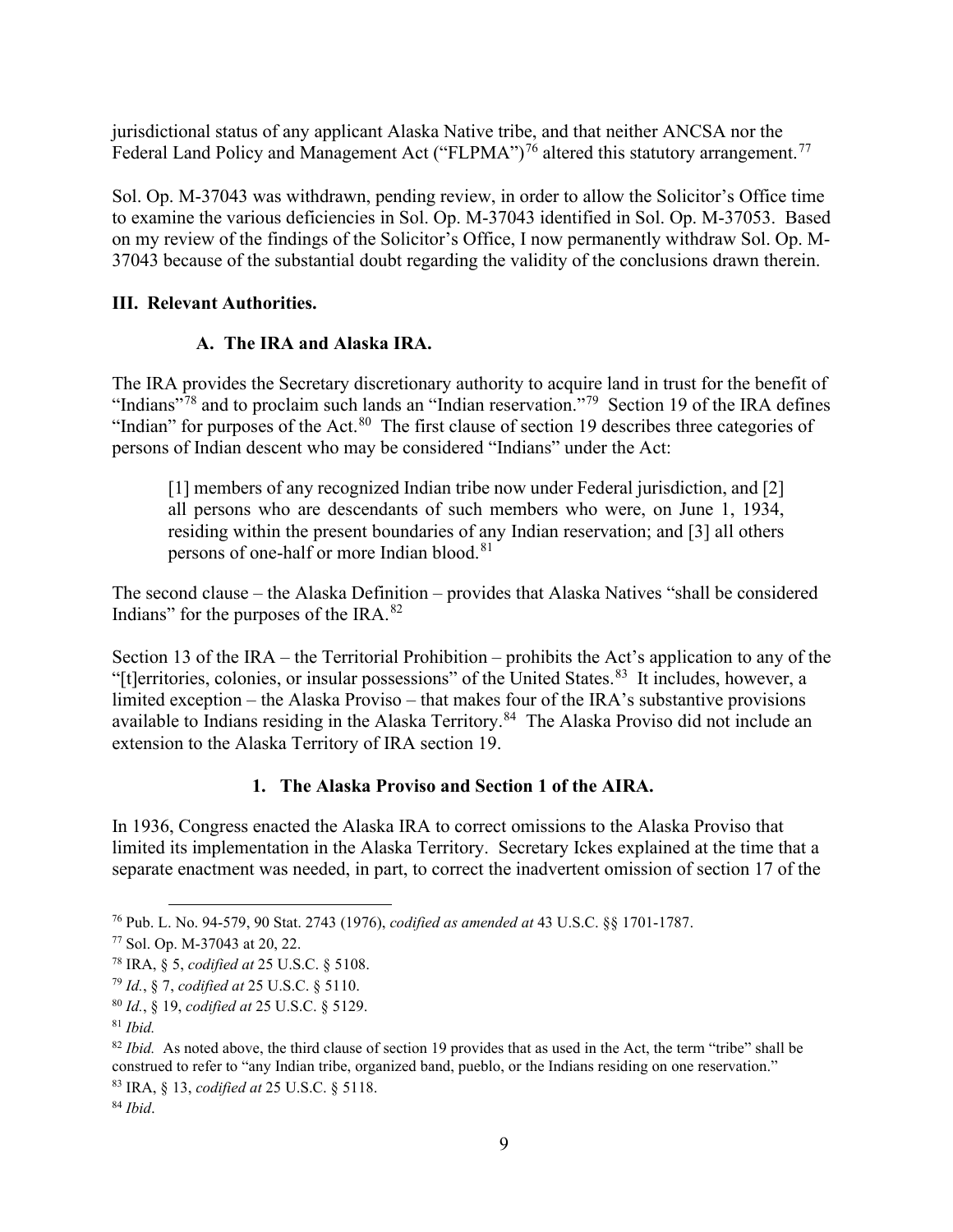IRA from the Alaska Proviso.<sup>[85](#page-12-0)</sup> Inclusion of section 17 was "basic to the satisfactory operation" of the IRA in Alaska, <sup>[86](#page-12-1)</sup> as it authorized the charter of tribal corporations eligible to receive loans under IRA section 10. The AIRA addressed this error and made applicable additional provisions that Congress felt "necessary for the proper correction" of the omission. $87$  As the House of Representatives Committee on Indian Affairs ("House Committee") described it, the purpose of the Alaska IRA was "to allow the Indians of Alaska to participate in the benefits of existing law to the same extent and manner as the Indians of the United States proper."[88](#page-12-3)

As noted by Secretary Ickes, adoption of a section 17 charter could not be accomplished without a reservation land base, <sup>[89](#page-12-4)</sup> as the "charter shall not become operative until ratified at a special election by a majority vote of: the adult Indians living on the reservation."[90](#page-12-5) Similarly, the Alaska Proviso's inclusion of IRA section 16 was equally difficult to implement, as adoption of a tribal constitution required organization of a "tribe or tribes, residing on the same reservation."[91](#page-12-6) With few reservations in Alaska, Secretary Ickes advised that "to define an Alaska tribe, it is necessary to identify it with the land it occupies and in terms of the language of the act, 'reservation."<sup>[92](#page-12-7)</sup>

### **2. Authority to Establish Indian Reservations.**

The Alaska IRA contains two separate provisions authorizing the Secretary to establish Indian reservations in the Alaska Territory. The first, found at AIRA section 1, authorizes the Secretary to accept fee lands in trust and then proclaim such lands an Indian reservation through IRA section IRA sections 5 and 7. AIRA section 2, later repealed, separately authorized the Secretary to designate certain public lands as Indian reservations.<sup>93</sup> These provisions reflect contemporary land tenure realities of the Alaska Territory. In 1936, virtually all of the Alaska Territory remained in the public domain.<sup>[94](#page-12-9)</sup> Application of IRA section 5 was therefore limited, as it was

<span id="page-12-0"></span><sup>&</sup>lt;sup>85</sup> Cohen 1942 at 413 (AIRA intended to remedy IRA's failure to extend its incorporation and credit privileges to organizations in Alaska and to authorize a type of organization more suited to Alaska Native groupings and activities than those in the Lower 48.).

<span id="page-12-1"></span><sup>86</sup> H.R. Rpt. 74-2244 at 4 (Mar. 26, 1936).

<span id="page-12-2"></span><sup>87</sup> *Ibid.* 

<span id="page-12-3"></span><sup>88</sup> *Id.* at 3.

<span id="page-12-4"></span><sup>89</sup> *Ibid.*

<span id="page-12-5"></span><sup>90</sup> IRA, § 17, *codified as amended at* 25 U.S.C. § 5124.

<span id="page-12-6"></span><sup>91</sup> *Id.*, § 16, *codified as amended at* 25 U.S.C. § 5123.

<span id="page-12-7"></span><sup>92</sup> H.R. Rpt. 74-2244 at 4; *see also* Readjustment of Indian Affairs: Hearings on H.R. 7902 Before the H. Comm. on Indian Affairs, 73d Congress, Second Session [Wheeler-Howard Act], Pt. 3 at 76 (Feb. 26, 1934) [hereinafter "H. Hrgs. on Wheeler-Howard Act"] (remarks of John Collier, Commissioner of Indian Affairs) (agreeing with Alaska Territorial Delegate Anthony Dimond that "There are no reservation Indians in Alaska in the ordinary sense of the term and [the Wheeler-Howard Act as introduced] is designed mainly to apply to Indians who are now or lately have been on reservations."); *see also* Sol. Op. M-36975 (discussing same).

<span id="page-12-8"></span><sup>93</sup> Alaska IRA, § 2.

<span id="page-12-9"></span><sup>94</sup> FEDERAL FIELD COMMITTEE FOR DEVELOPMENT PLANNING IN ALASKA, ALASKA NATIVES AND THE LAND (Washington, DC: Government Publishing Office, 1968), 449 [hereinafter "FIELD COMMITTEE REPORT"]. (By 1959, the Bureau of Land Management had patented about 435,559 acres of land in Alaska.). The FIELD COMMITTEE REPORT was expressly made part of ANCSA's legislative history. S. Rpt. 92-405 at 74.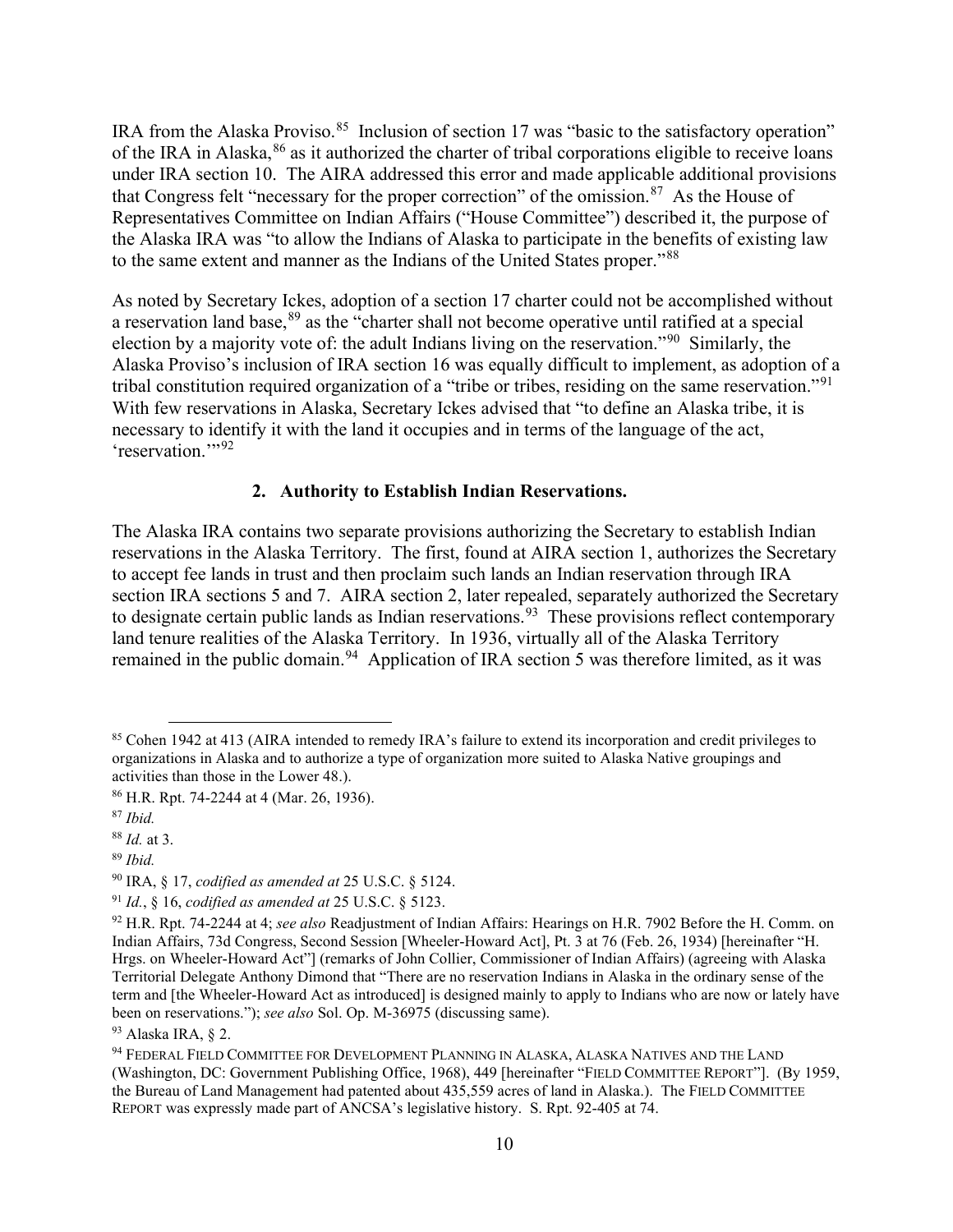intended principally to recoup former Indian lands that had been patented in fee.<sup>[95](#page-13-0)</sup> And because the President and the Secretary were statutorily prohibited from withdrawing public lands for Indian reservations, separate authority was required to establish such reservations in the Alaska Territory, which AIRA section 2 provided.<sup>[96](#page-13-1)</sup> Indeed, all six reservations established under the Alaska IRA were withdrawn from public lands pursuant to AIRA section  $2.^{97}$  $2.^{97}$  $2.^{97}$ .

## **3. Alaska-Specific Eligibility Criteria.**

Section 1 of the AIRA introduced Alaska-specific eligibility criteria ("AIRA Criteria") not found in the IRA. It provided that:

[g]roups of Indians in Alaska not recognized prior to May 1, 1936 as bands or tribes, but having a common bond of occupation, or association, or residence within a well-defined neighborhood, community, or rural district may organize to adopt constitutions and bylaws and to receive charters of incorporation and Federal loans under sections  $[16, 17,$  and 10 of the IRA].<sup>[98](#page-13-3)</sup>

As originally drafted, AIRA section 1 authorized Alaska Native groups to incorporate under IRA section 17 "without regard to residence on any Indian reservation or reservations."<sup>[99](#page-13-4)</sup> Though this addressed the fact that application of IRA section 17 required reservation lands, Secretary Ickes offered the AIRA Criteria as an amendment to accomplish the same purpose, while "establish[ing] a basis upon which such groups may be formed."[100](#page-13-5) In the view of the Department, the AIRA Criteria addressed "the peculiar nontribal organizations under which the Alaska Indians operate…,"[101](#page-13-6) with "no tribal organizations as the term is understood generally."<sup>[102](#page-13-7)</sup>

The intent of the AIRA Criteria was to ensure that applicants under the Alaska IRA had "some connecting or underlying foundation."<sup>[103](#page-13-8)</sup> They were drafted by Assistant Solicitor Felix Cohen and Office of Indian Affairs ("OIA") Field Agent William Paul.<sup>[104](#page-13-9)</sup> Because Alaska Native

<span id="page-13-0"></span><sup>95</sup> Pub. L. 49-105, 24 Stat. 338 (1887), *codified at* 25 U.S.C. § 331 *et seq*.

<span id="page-13-1"></span><sup>96</sup> *See* Act of June 30, 1919; *see also* H. Hrgs. on Wheeler-Howard Act at 78 (remarks of Commissioner Collier noting same).

<span id="page-13-2"></span> $97$  S. Rpt. 92-405 at 92 (noting that by 1946, only six reserves had incorporated as IRA reserves and that no others were formed despite numerous petitions from other native villages).

<span id="page-13-3"></span><sup>98</sup> 25 U.S.C. § 5119. The codified text substitutes "[g]roups of Indians in Alaska not heretofore recognized" for "recognized prior to May 1, 1936." Pub. L. No. 74-538, ch. 254, § 2.

<span id="page-13-4"></span><sup>99</sup> *Eligibility of Eskimo Village to Organize under the Indian Reorganization Act*, Memorandum from Associate Solicitor, Indian Affairs to Director, Office of Indian Services at 2 (July 10, 1978).

<span id="page-13-5"></span><sup>100</sup> H.R. Rep. No. 74-2244 at 5.

<span id="page-13-6"></span><sup>101</sup> *Id.* at 1.

<span id="page-13-7"></span><sup>102</sup> *Id.* at 1-2.

<span id="page-13-8"></span><sup>&</sup>lt;sup>103</sup> Letter from William L. Paul, U.S. Indian Field Service, to Harold L. Ickes, Secretary of the Interior (Sep. 21, 1937).

<span id="page-13-9"></span><sup>112</sup> Donald C. Mitchell, *SOLD AMERICAN: THE STORY OF ALASKA NATIVES AND THEIR LAND, 1867-1959* (Fairbanks: University of Alaska Press, 2003), 306-309 (citations omitted). As further evidence, Anthony Diamond, the Alaska Territory's nonvoting delegate to Congress, asked Commissioner Collier to provide a legislative proposal to "fix" the problem created by the IRA in section 17 was "inadvertently' left out of the provisions applied to Alaska (9, 10,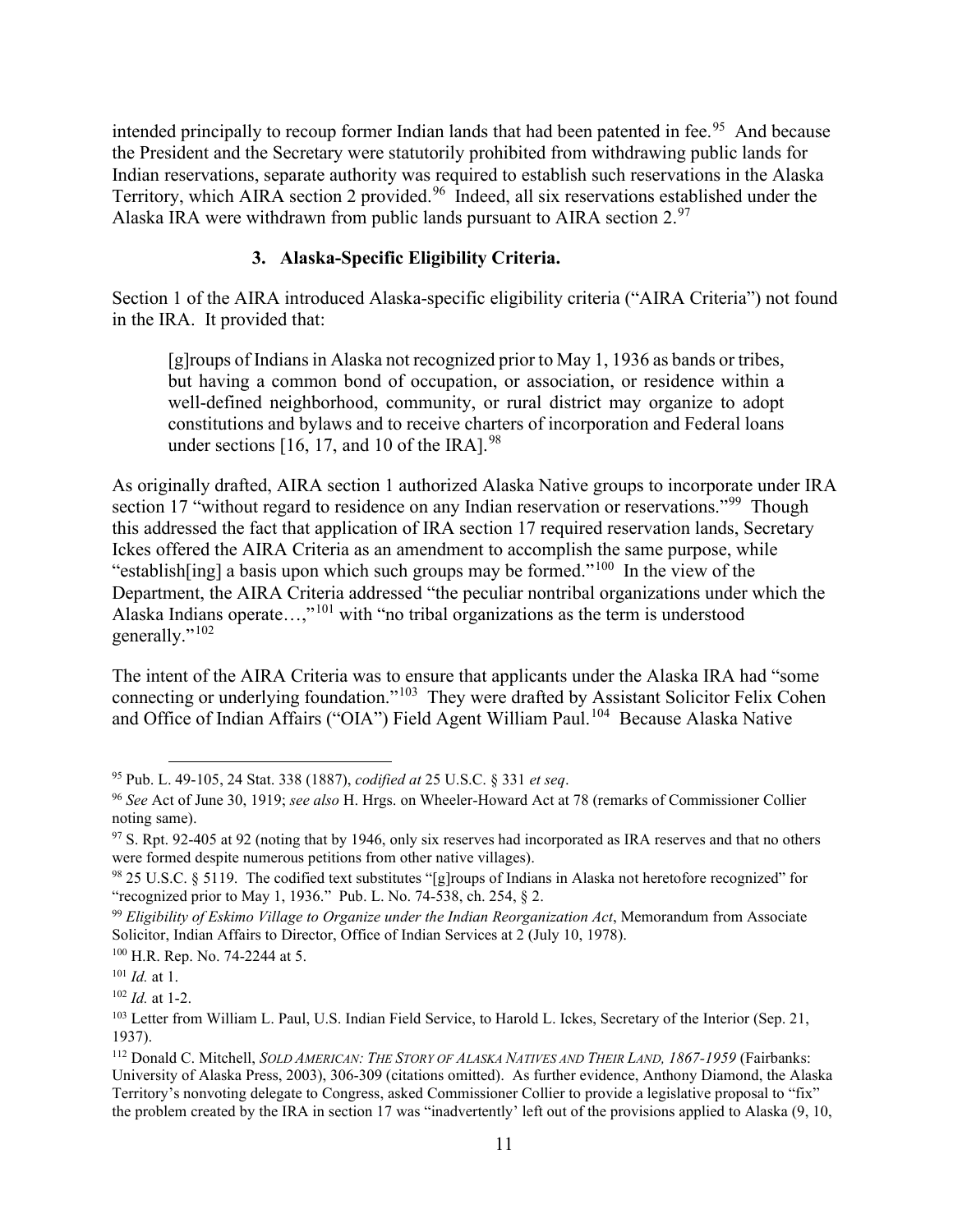groups often had scattered membership, the drafters chose to adapt language from the Federal Credit Union Act to allow for "selective organization."[105](#page-14-0) Assistant Solicitor Cohen later explained that the purpose of the AIRA Criteria was "to permit groups of Indians already associated with each other in some enterprise to adopt a constitution, regardless of past tribal or community affiliations."[106](#page-14-1) While some Department staff sought to implement the AIRA Criteria "to build up general community organizations wherever possible," others thought they should be used by "any group [of Alaska Natives] that looks like a good commercial risk."<sup>[107](#page-14-2)</sup> Assistant Solicitor Cohen preferred the former approach, but did not object to the latter, <sup>[108](#page-14-3)</sup> as his primary concern was then for the organization of individuals "who have not been associated together previously but are simply associated for purposes of borrowing money" under the IRA.[109](#page-14-4) This reflected the prevailing view at the time that the powers vested in an AIRA constitution would vary depending on whether the organization was being established for a commercial purpose, or for "self-government with a status similar to a municipal corporation," in which case they "would either be restricted or broad."<sup>[110](#page-14-5)</sup>

#### **B. The Statehood Act.**

In 1958, Congress enacted the Statehood Act to admit Alaska to the Union.<sup>[111](#page-14-6)</sup> The following year, President Dwight D. Eisenhower proclaimed Alaska's admission as the country's 49th state.<sup>[112](#page-14-7)</sup> Section 1 of the Statehood Act declared Alaska admitted to the Union "on an equal footing with the other States in all respects whatever."[113](#page-14-8) Section 4 of the Statehood Act "forever disclaim[ed]" all right and title to "any lands or other property (including fishing rights), the right or title to which may be held by any Indians, Eskimos, or Aleuts (hereinafter called natives)."<sup>[114](#page-14-9)</sup> This includes lands "held by the United States in trust for said natives."<sup>[115](#page-14-10)</sup> The

<sup>11, 12</sup> and 16). *See* Letter from Anthony Diamond, Delegate, to Dear Sir, March 5, 1935, Anthony J. Diamond Papers, University of Alaska, Fairbanks.

<span id="page-14-0"></span><sup>105</sup> Cohen 1942 at 414.

<span id="page-14-1"></span><sup>106</sup> Memorandum from Felix Cohen, Assistant Solicitor, to Mr. [Allen G.] Harper [, Special Assistant to the Commissioner of Indian Affairs] (Dec. 18, 1936).

<span id="page-14-2"></span><sup>107</sup> *Ibid*.

<span id="page-14-3"></span><sup>108</sup> *Ibid*.

<span id="page-14-4"></span><sup>109</sup> *Ibid*.

<span id="page-14-5"></span><sup>110</sup> *Alaska Conferences*, Memorandum from Fred H. Daiker, Assistant Commissioner, to John Collier, Commissioner of Indian Affairs at 2 (Feb. 6, 1937). This view is likely connected to the long-standing distinction the Department once drew between "historic" and "non-historic" tribes. *See, e.g.*, Nathan R. Margold, Solicitor Opinion M-27781, *Powers of Indian Tribes* (Oct. 25, 1934); Land Acquisitions, 45 Fed. Reg. 62,034 (the IRA's definition of "tribe" includes groups "other than sovereign entities"); *Historic v. Non-historic Tribal Status and Amendments v. Revisions*, Memorandum from Scott Keep, Assistant Solicitor, Division of Indian Affairs, to Acting Associate Solicitor for Indian Affairs (May 19, 1993). Congress eliminated such distinction when it amended IRA section 16 in 1994. Pub. L. No. 103-263, § 5(b), 108 Stat. 707 (May 31, 1994).

<span id="page-14-6"></span><sup>111</sup> Statehood Act, § 1.

<span id="page-14-7"></span><sup>112</sup> Proclamation No. 3269, 24 Fed. Reg. 81.

<span id="page-14-8"></span><sup>113</sup> Statehood Act, § 1.

<span id="page-14-9"></span> $^{114}$  *Id.*, § 4.

<span id="page-14-10"></span><sup>115</sup> *Ibid*. The Alaska Constitution includes a similar disclaimer. ALASKA CONST. art. XIII, § 12, cl. 2 ("The State and its people further disclaim all right or title in or to any property, including fishing rights, the right or title to which may be held by or for any Indian, Eskimo, or Aleut, or community thereof, as that right or title is defined in the act of admission.").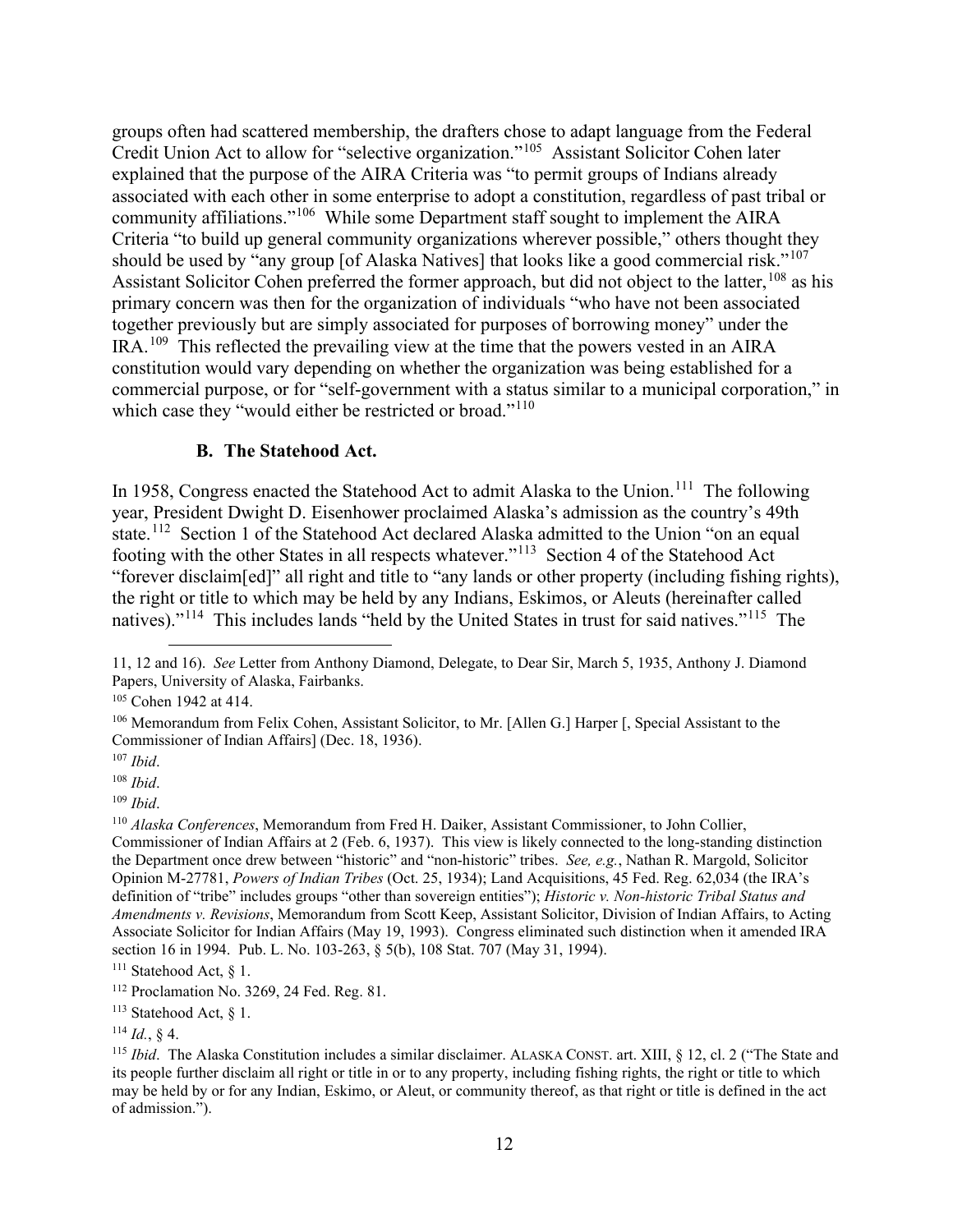intent behind section 4 was to "preserve the status quo with respect to aboriginal and possessory Indian claims, so that statehood should neither extinguish them nor recognize them as compensable."<sup>[116](#page-15-0)</sup>

Section 6 of the Statehood Act authorized the new state to select over 100-million acres from the "vacant, unappropriated, and unreserved" public lands of the United States.<sup>117</sup> Section 8(d) of the Statehood Act provided that "[a]ll of the laws of the United States shall have the same force and effect within said State as elsewhere within the United States,"[118](#page-15-2) defining "laws of the United States" to include "all laws or parts thereof enacted by the Congress that (1) apply to or within Alaska at the time of the admission of the State of Alaska into the Union, (2) are not 'Territorial laws'...,<sup>[119](#page-15-3)</sup> and (3) are not in conflict with any other provisions of this Act."<sup>[120](#page-15-4)</sup> And finally, section 30 of the Statehood Act provided that all acts or parts of acts "in conflict with the provisions of [the Statehood Act], whether passed by the legislature of said Territory or by Congress, are hereby repealed."<sup>[121](#page-15-5)</sup>

## **C. ANCSA.**

Many lands selected by the State under the Statehood Act were subject to claims of aboriginal title by Alaska Natives, which led to litigation and impacted the economic development of the State. These controversies were finally resolved by Congress in 1971 through enactment of ANCSA. ANCSA "unequivocally extinguished" all Alaska Native claims to aboriginal title and past damages based on trespass to aboriginal title.<sup>[122](#page-15-6)</sup> In exchange, ANCSA directed the transfer of nearly \$1 billion in settlement proceeds<sup>[123](#page-15-7)</sup> and over 40 million acres of land<sup>[124](#page-15-8)</sup> to ANCs, shares in which were distributed to eligible Alaska Natives.<sup>[125](#page-15-9)</sup>

Section 4 of ANCSA extinguished any and all aboriginal titles, claims based on use and occupancy, and aboriginal hunting and fishing rights.[126](#page-15-10) It further extinguished all claims that may have existed against the United States based on aboriginal right, title, use, or occupancy of land or water areas in Alaska, or based on any statute or treaty of the United States relating to

<span id="page-15-0"></span><sup>116</sup> Sol. Op. M-36975 at 72 (citing *Kake*, 369 U.S. at 65).

<span id="page-15-1"></span> $117$  Statehood Act,  $\delta$  6.

<span id="page-15-2"></span><sup>118</sup> *Id.*, § 8(d). The Statehood Act also provided that all Territorial laws then in effect would continue in full force and effect "except as modified or changed" by the Statehood Act or by the Alaska Constitution. *Ibid.*

<span id="page-15-3"></span><sup>&</sup>lt;sup>119</sup> "Territorial laws" refers to "all laws or parts thereof enacted by the Congress the validity of which is dependent solely upon the authority of the Congress to provide for the government of Alaska prior to the admission of the State of Alaska into the Union." Statehood Act, § 8(d).

<span id="page-15-4"></span><sup>120</sup> *Ibid.*

<span id="page-15-6"></span><span id="page-15-5"></span><sup>&</sup>lt;sup>121</sup> *Id.*, § 30.<br><sup>122</sup> Robert T. Anderson, Sovereignty and Subsistence: Native Self-Government and Rights to Hunt, Fish, and Gather *after ANCSA*, 33 ALASKA L. REV. 187, 204 (2016); ANCSA, § 4, codified at 43 U.S.C. § 1603; *see also* ALASKA NATIVES AND AMERICAN LAWS at 165-198.

<span id="page-15-7"></span><sup>123</sup> ANCSA, §§ 6, 9, *codified at* 43 U.S.C. §§ 1605, 1608; ALASKA NATIVES AND AMERICAN LAWS at 167. <sup>124</sup> *Id.*, §§ 11, 12, *codified at* 43 U.S.C. §§ 1610-11.

<span id="page-15-9"></span><span id="page-15-8"></span><sup>125</sup> Aaron M. Schutt, ANCSA Section 7(i): \$40 Million Per Word and Counting, 33 ALASKA L. REV. 229, 235 (2016).

<span id="page-15-10"></span><sup>126</sup> ANCSA, § 4(a), (b), *codified at* 43 U.S.C. § 1603(a), (b).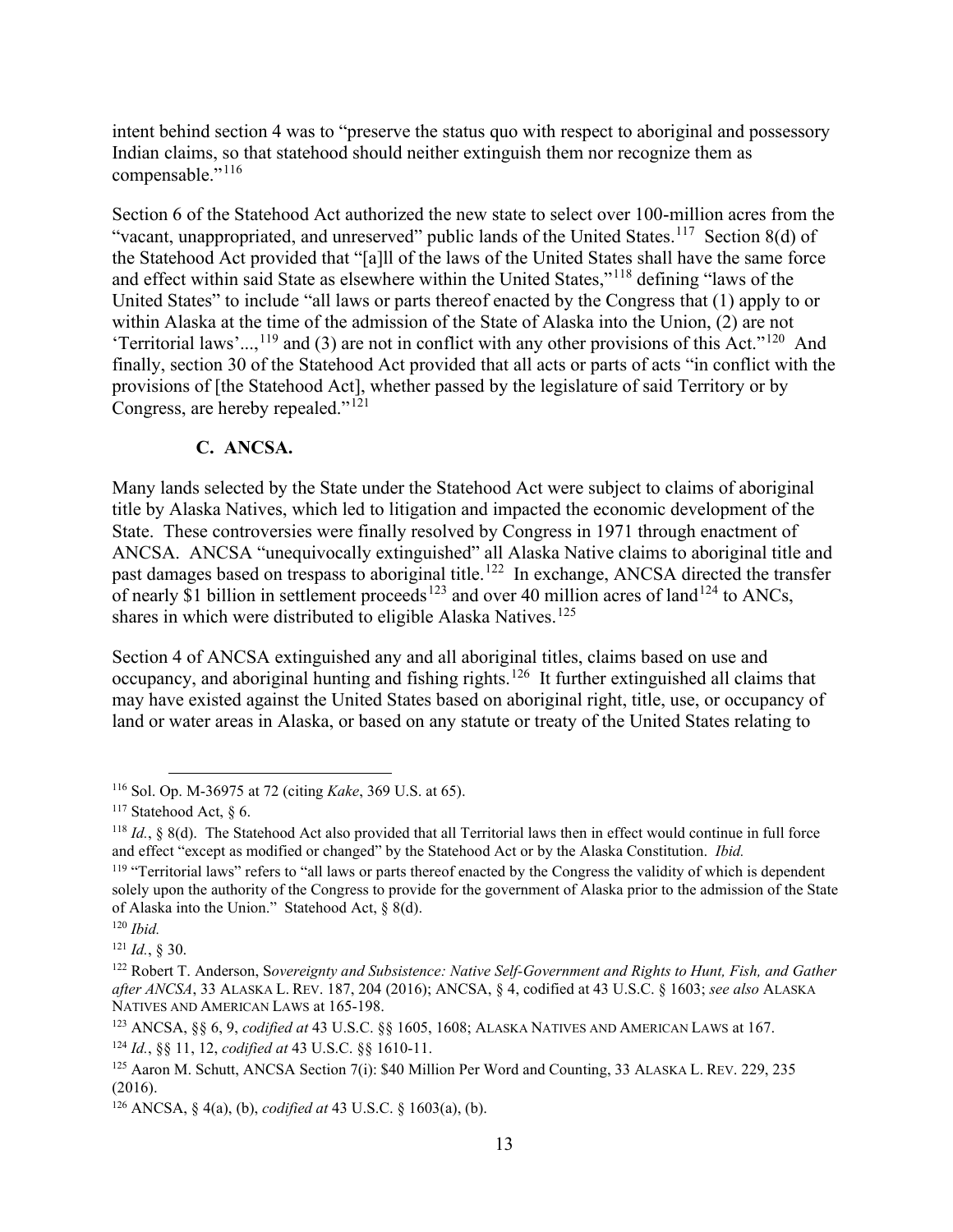Alaska Native use and occupancy, including any claims then pending in any federal or state court, or the Indian Claims Commission.<sup>[127](#page-16-0)</sup>

Fifteen years after enactment, the House of Representatives Committee on Interior and Insular Affairs concluded that few of ANCSA's goals had been achieved.<sup>[128](#page-16-1)</sup> Congress thereafter passed a comprehensive set of amendments in 1988 that "virtually restructured" ANCSA, in part by extending restrictions on the sale of ANCSA corporate shares and providing indefinite tax exemptions and protection from creditors for undeveloped ANCSA lands ("ANCSA Amendments").<sup>[129](#page-16-2)</sup> The ANCSA Amendments included a declaration of Congressional policy that confirmed that ANCSA and the ANCSA Amendments were "Indian legislation enacted by Congress pursuant to its plenary authority under the Constitution of the United States to regulate Indian affairs."[130](#page-16-3)

## **D. FLPMA.**

Enacted in 1976, FLPMA's purpose was to provide "comprehensive authority and guidelines for the administration and protection" of federal lands by the Bureau of Land Management.<sup>[131](#page-16-4)</sup> It declared as one of its objectives that "all existing classifications of public lands that were [previously] effected by executive action or statute" be reviewed in accordance with FLPMA's provisions, and that Congress "delineate the extent to which the Executive may withdraw lands without legislative action."<sup>[132](#page-16-5)</sup> Consistent therewith, Title VII of FLPMA repealed dozens of miscellaneous land laws governing the disposal of federal lands.<sup>[133](#page-16-6)</sup> Of relevance here, FLPMA section 704(a) repealed, in whole or in part, twenty-nine separate statutes providing the President and the Secretary discretionary authority to withdraw public lands for specified purposes.<sup>[134](#page-16-7)</sup> This included the Secretary's authority to establish Indian reservations on public lands in Alaska under AIRA section 2.[135](#page-16-8)

#### **IV. Discussion**

### **A. The Source of the Secretary's Authority.**

The issue Sol. Op. M-37043 attempted to address was whether the Secretary retains authority to take land into trust in Alaska. Not addressed by Sol. Op. M-37043 is the initial question, namely, what is the source of any such authority. Sol. Op. M-37043 asserted, without analysis,

<span id="page-16-0"></span><sup>127</sup> *Id.*, § 4(c), *codified at* 43 U.S.C. § 1603(c).

<span id="page-16-1"></span><sup>128</sup> ALASKA NATIVES AND AMERICAN LAWS at 179.

<span id="page-16-2"></span><sup>129</sup> Pub. L. No. 100-241, 101 Stat. 1788 (Feb. 3, 1988), *codified as amended at* 43 U.S.C. §§ 1601-1629h [hereinafter "1988 Amendments"]. The restrictions against alienation of ANCSA shares were originally set to expire in 1991, for which reason the 1988 Amendments are sometimes referred to as the 1991 amendments.

<span id="page-16-3"></span><sup>130</sup> 1988 Amendments, § 2(9), *codified at* 43 U.S.C. § 1601.

<span id="page-16-4"></span><sup>&</sup>lt;sup>131</sup> Roger Flynn, Daybreak on the Land: The Coming of Age of the Federal Land Policy and Management Act of 1976, 29 VT. L. REV. 815, 816 (2005) [hereinafter "Flynn 2005"].

<span id="page-16-5"></span><sup>132</sup> FLPMA, tit. I, § 102(3)-(4), *codified at* 43 U.S.C. § 1701(a)(3)-(4).

<span id="page-16-6"></span><sup>133</sup> *Id.*, tit. VII; Flynn 2005 at 818.

<span id="page-16-7"></span><sup>134</sup> *Id.*, tit. VII, § 704(a) (citing *U.S. v. Midwest Oil Co.*, 236 U.S. 459 (1915)).

<span id="page-16-8"></span><sup>135</sup> *Ibid.* (repealing, inter alia, Alaska IRA, § 2).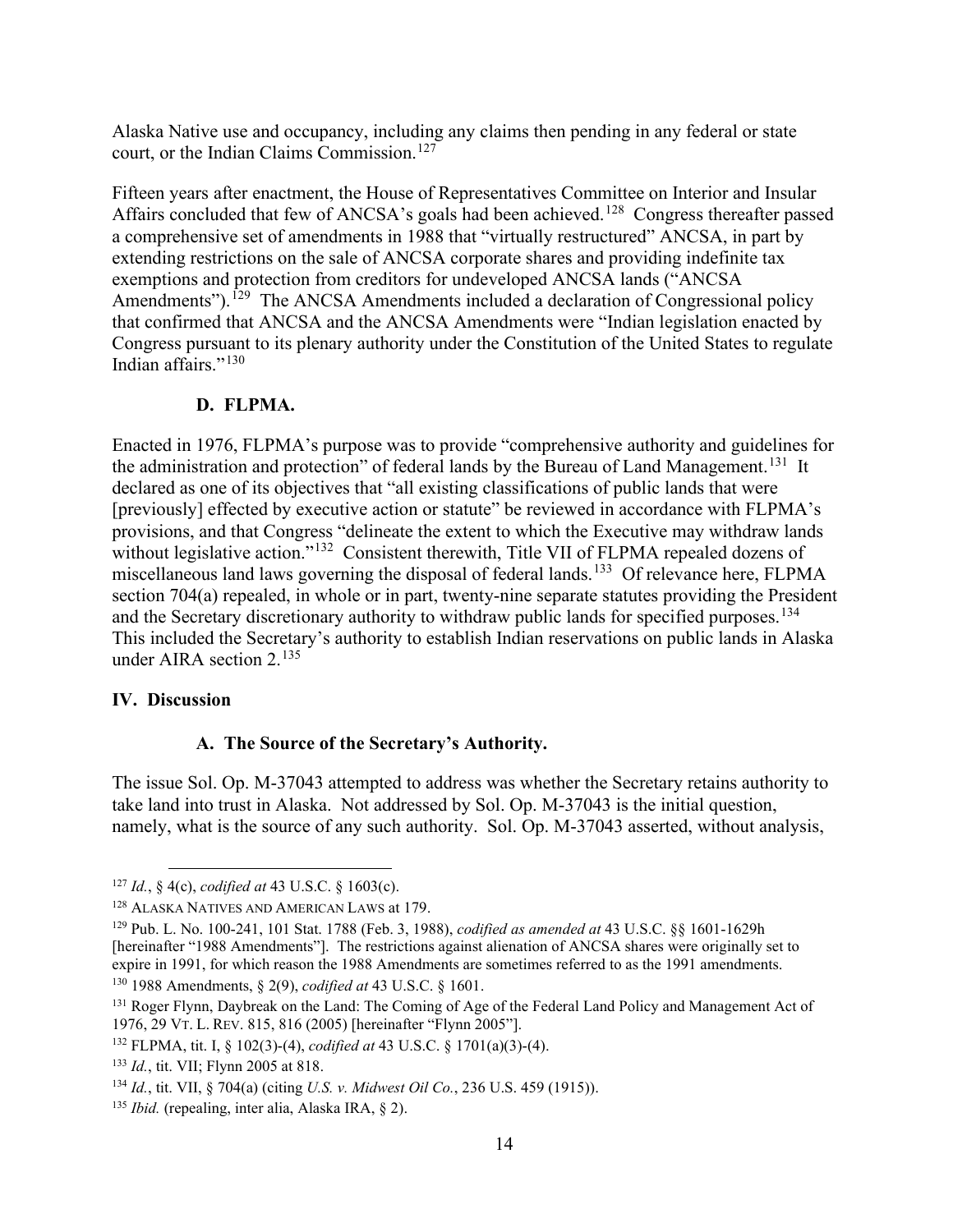that AIRA section 1 "provides its own express authority for the Secretary to take land into trust for Alaska Natives,"[136](#page-17-0) and that "[n]o further analysis is required in order to find that the Secretary has authority to approve the applications of Alaska Natives and to acquire land in trust on their behalf."<sup>[137](#page-17-1)</sup> This suggests that, but for the AIRA, section 5 of the IRA would never have applied to Alaska. There is a substantial question as to whether this assumption is contrary to the doctrine of equal footing and the terms of the Statehood Act. By its terms, AIRA section 1 expands the Alaska Proviso contained in the Territorial Prohibition, so as to make additional IRA provisions applicable to the Alaska Territory. And while the AIRA extends to Alaska an additional seven IRA provisions – including IRA section 5 – it withholds application of others, including IRA section 4.[138](#page-17-2) 

The IRA's Territorial Prohibition does not address Alaska in particular, but all federal holdings outside the States.<sup>[139](#page-17-3)</sup> The prohibition did not appear in the original draft of the IRA ("Wheeler-Howard Bill"), which was prepared with the assistance of Commissioner Collier and Assistant Solicitor Cohen, but was added later.<sup>[140](#page-17-4)</sup> In an early hearing on the Wheeler-Howard Bill before the House Committee, Commissioner Collier and Alaska Territorial Delegate Anthony Dimond discussed the extent to which the Wheeler-Howard Bill's provisions would apply in Alaska.<sup>[141](#page-17-5)</sup> This colloquy appears to have prompted Representative Hubert Peavey of Wisconsin to ask Commissioner Collier whether there were "any classes of people that might be called Indians, that could be termed Indians under the provisions of this bill, in any other territory of the United States  $(...)$  [o]utside of the 48 States?"<sup>[142](#page-17-6)</sup> Commissioner Collier thought not, but added that the Department would not object to the "direct inclusion" of Alaska.<sup>[143](#page-17-7)</sup> House Committee Chairman Edgar Howard later proposed an amendment to the Wheeler-Howard Bill in the form of a new Title V, which provided that:

[the IRA] shall not apply to any of the Territories,  $[144]$  $[144]$  $[144]$  colonies, or insular possessions of the United States, except that the provisions of titles I and II of this

<span id="page-17-0"></span><sup>136</sup> Sol. Op. M-37043 at 10.

<span id="page-17-1"></span><sup>137</sup> *Id.* at 12.

<span id="page-17-2"></span><sup>138</sup> IRA section 4 permits the exchange of Indian lands in certain circumstances.

<span id="page-17-3"></span> $139$  25 U.S.C. § 5118 (prohibiting the Act's application "to any of the Territories, colonies, or insular possessions" of the United States.").

<span id="page-17-4"></span><sup>140</sup> H. Hrgs. on Wheeler-Howard Act Pt. 5 at 189 (Mar. 5, 1934).

<span id="page-17-5"></span><sup>141</sup> *Id.*, Pt. 3 at 76-79.

<span id="page-17-6"></span><sup>142</sup> *Id.* at 77; *see also Carino v. Insular Gov't of the Philippine Islands*, 212 U.S. 449 (1909) (upholding land claim based on tribal custom and recognition); *Repeal Act Authorizing Secretary of Interior to Create Indian Reservations in Alaska: Hearings Before the S. Subcomm. on Interior and Insular Affairs on S. 2037and S.J. Res. 162*, 80th Cong. at 332 (1948) [hereinafter "S. Hrgs. on S. 2037"] (statement of Assistant Solicitor Cohen describing special moral obligation of United States to the natives of Guam and the Hawaiian Islands).

<span id="page-17-7"></span><sup>143</sup> H. Hrgs. on Wheeler-Howard Act, Pt. 3*.* at 76-77. Collier further noted that the inclusion of Alaska Natives in the IRA would "imply an extension of the Indian Office functions and a transfer to the Indian Office of some functions," including administration of fishing rights, a question the Department had not sought to raise at that time. *Ibid*.

<span id="page-17-8"></span><sup>&</sup>lt;sup>144</sup> In what are known as the Insular Cases, the Supreme Court created the doctrine of incorporated and unincorporated Territories, the former of which encompassed Territories "destined for statehood from the time of acquisition, and the Constitution was applied to them with full force," and which included Alaska. *Examining Bd. of Eng'r, Architects & Surveyors v. Flores de Otero*, 426 U.S. 572, 599 fn.30 (1976) (citing *Rassmussen v. United*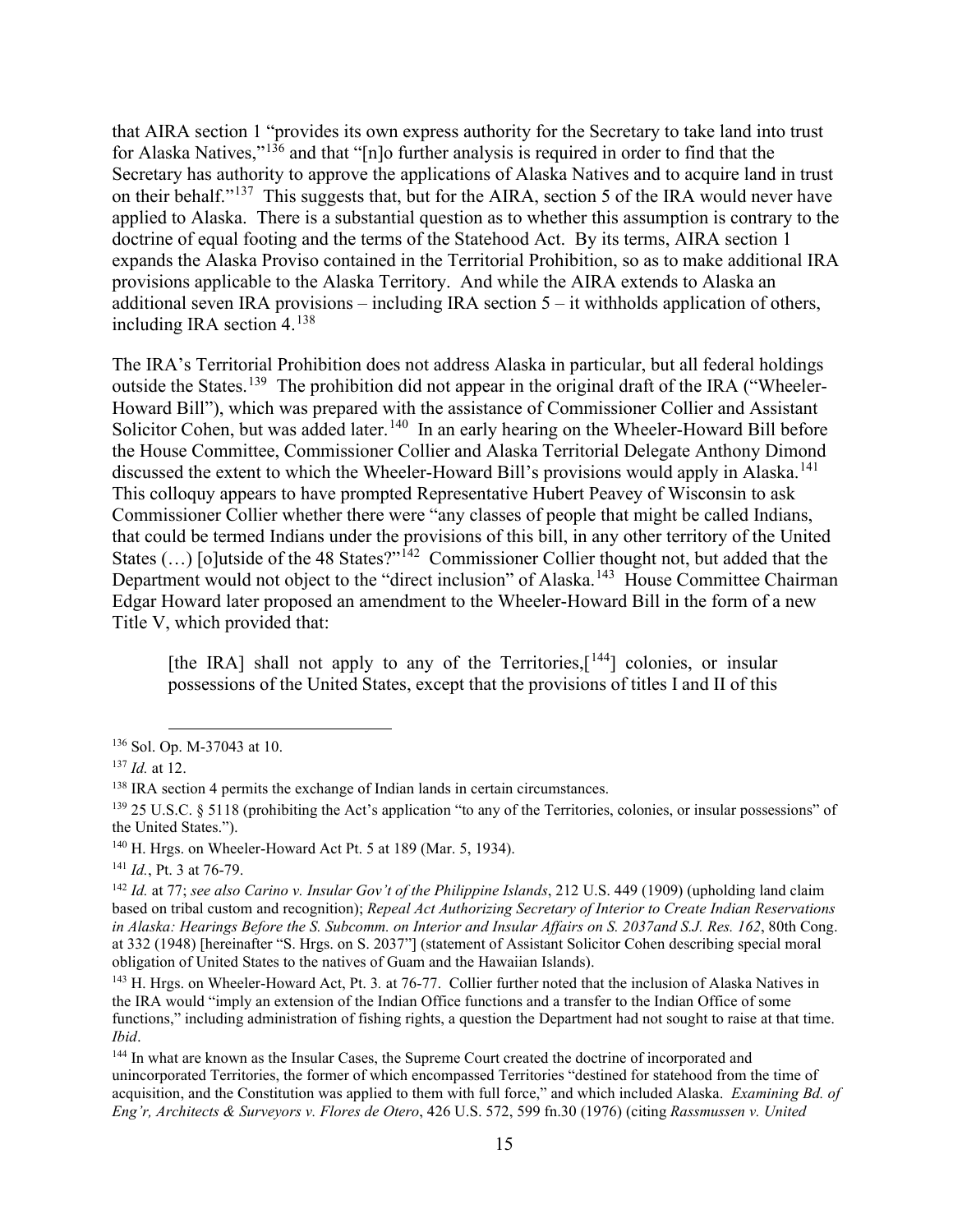act shall apply to Alaska, and for the purposes of these titles Eskimos and other aboriginal peoples shall be considered Indians.<sup>[145](#page-18-0)</sup>

The House Committee described section 3's principle clause as restricting the Wheeler-Howard Bill's application to the conterminous United States, except for the benefits of self-governance and education in titles I and II, respectively, which would be extended to Alaska Natives as an exception to the prohibition.<sup>[146](#page-18-1)</sup> In form and substance, the language of section 3 of the Wheeler-Howard Bill closely resembles the Territorial Prohibition and Alaska Proviso ultimately found at IRA section 13. It also appears to reflect Congress' understanding that absent such a restriction, the IRA might otherwise apply to all territories, colonies, and possessions of the United States as a statute of general applicability.<sup>147</sup> The legislative history supports the view that Congress included the Alaska Proviso as an exception to the Territorial Prohibition to ensure that Alaska Natives could obtain at least some of the IRA's benefits.

Two decades after the Alaska IRA's passage, Congress provided for Alaska's admission to the Union as a state "on an equal footing with the other States in all respects whatever."<sup>[148](#page-18-3)</sup> In addition to disclaiming all rights and title to any lands or other property held by Alaska Natives, including lands "held by the United States in trust for said natives,"[149](#page-18-4) the Statehood Act declared that all laws of the United States would have the same force and effect within Alaska as elsewhere in the United States.[150](#page-18-5) It further included a provision repealing all acts or parts of

*States*, 197 U.S. 516, 520 (1905), *abrogated on other grounds by Williams v. Fla.*, 399 U.S. 78 (1970)); *see also Al Maqaleh v. Gates*, 605 F.3d 84, 93 (D.C. Cir. 2010).

<span id="page-18-0"></span><sup>&</sup>lt;sup>145</sup> H. Hrgs. on the Wheeler-Howard Act Pt. 5 at 189 (citing tit. V,  $\S$  3) (as proposed).

<span id="page-18-1"></span><sup>146</sup> *Id*. at 195; *see also id*. at 199 (describing the amendment as meaning that the Wheeler-Howard Bill would not "extend outside of the United States, except that certain provisions may be applied to the natives of Alaska."). The House Committee offered no explanation for the second clause of section 3, which resembles the Alaska Clause at section 19 of the IRA.

<span id="page-18-2"></span><sup>&</sup>lt;sup>147</sup> U.S. CONST. art. IV, § 3 (Congress shall have power to dispose of and make all needful rules and regulations respecting the territory or other property belonging to the United States); *Shively v. Bowlby*, 152 U.S. 1, 48 (1894) (United States has "the entire dominion and sovereignty, national and municipal, federal and state, over all the territories, so long as they remain in a territorial condition"); *United States v. State of Alaska*, 423 F.2d 764, 768 (9th Cir. 1970), *cert. denied*, 400 U.S. 967 (same); *John v. United States*, 720 F.3d 1214, 1224 (9th Cir. 2013), *cert. den. sub nom*. *Alaska v. Jewell*, 572 U.S. 1042 (2014) (Congress had "unfettered power" to regulate the Alaska Territory from 1867 to statehood in 1959); *see also* Cohen 1942 at 403 (as a recognized territory, Alaska is subject to the paramount and plenary authority of Congress).

<span id="page-18-3"></span><sup>&</sup>lt;sup>148</sup> Statehood Act,  $\delta$  1.

<span id="page-18-4"></span><sup>149</sup> *Id.*, § 4. The Alaska Constitution includes a similar disclaimer. ALASKA CONST. art. XIII, § 12, cl. 2 ("The State and its people further disclaim all right or title in or to any property, including fishing rights, the right or title to which may be held by or for any Indian, Eskimo, or Aleut, or community thereof, as that right or title is defined in the act of admission."). The only lands to which the United States held title in trust for Alaska Natives in 1959 consisted of cannery properties separately acquired in 1948 and 1950 for the Alaska Native communities of Angoon, Kake, and Klawock, which had organized under IRA section 16 on the basis of a common bond of occupation in the fishing industry. Defendants' Supplemental Brief Pursuant to Court Order, *Akiachak Native Community v. Department of the Interior, et al.*, Case No. 06-cv-0969-RC (D.D.C.), ECF 101 at 9 n.4 (filed Jul. 6, 2012); *see also* Sol. Op. M-36975 at 112 n.277.

<span id="page-18-5"></span><sup>&</sup>lt;sup>150</sup> *Id.*, § 8(d). The Statehood Act also provided that all Territorial laws then in effect would continue in full force and effect "except as modified or changed" by the Statehood Act or by the Alaska Constitution. *Ibid*.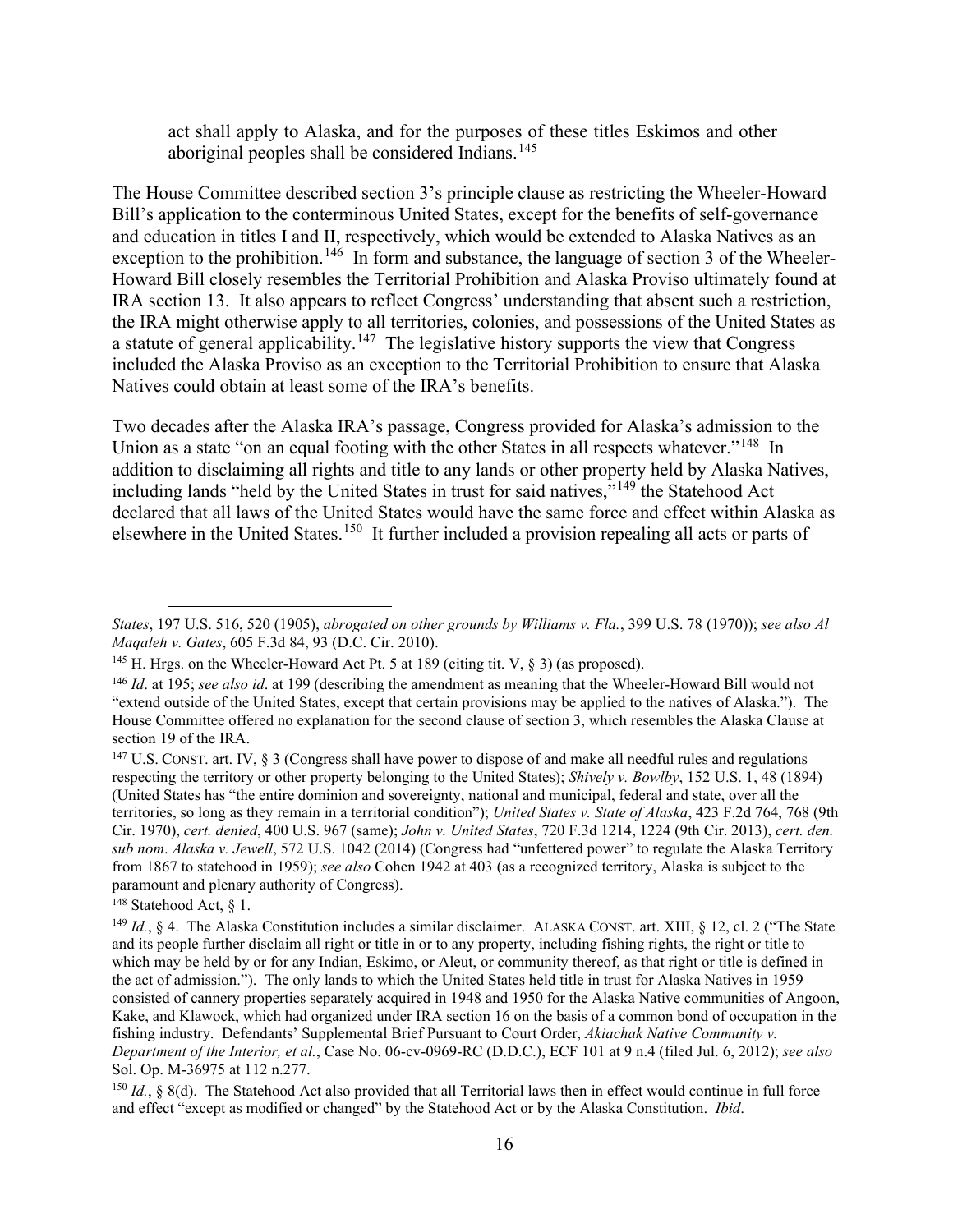acts "in conflict with the provisions of [the Statehood Act]."[151](#page-19-0) As relevant here, it defined "laws of the United States" as consisting of:

all laws or parts thereof enacted by the Congress that (1) apply to or within Alaska at the time of the admission of the State of Alaska into the Union, (2) are not "Territorial laws"...,<sup>[152](#page-19-1)</sup> and (3) are not in conflict with any other provisions of this Act.  $153$ 

Sol. Op. M-37043 nowhere considers the Statehood Act or its possible effect on application of the Territorial Prohibition to Alaska and, by extension, on AIRA section 1.

For these reasons, it is unclear whether the AIRA remains the source of authority for application of IRA provisions in Alaska beyond 1959. The Alaska Proviso was enacted as an exception limiting the scope of the Territorial Prohibition. As such, it is reasonable to conclude that its applicability was limited to that time period when Alaska was a territory, <sup>[154](#page-19-3)</sup> since the scope of any proviso is presumptively confined to the subject matter of its principal clause.<sup>[155](#page-19-4)</sup> Statehood arguably rendered the Territorial Prohibition and its Alaska Proviso inoperative and without further effect.<sup>156</sup> As a result, the IRA and all of its provisions – to include section  $5$  – were made generally applicable to the State.[157](#page-19-6)

I acknowledge that such a conclusion represents a departure from previous Department statements on this issue. Associate Solicitor Fredericks opined in 1978 that AIRA section 1 continued to apply in Alaska even after FLPMA's repeal of AIRA section 2.<sup>[158](#page-19-7)</sup> Similarly, Solicitor Leshy in 2001 presumed that AIRA section 1 remained in effect after ANCSA.<sup>[159](#page-19-8)</sup> Like

<span id="page-19-5"></span><sup>156</sup> *See, e.g.*, *United States v. Maldonado-Burgos*, 844 F.3d 339, 344 (1st Cir. 2016) (citing *Moore v. United States*, 85 F. 465 (8th Cir. 1898) (indictment alleging violation of restraint on trade in the then-Territory of Utah under federal law applicable "in any territory of the United States" had no continued effect after Utah achieved statehood because the relevant law no longer applied); *Firstcom, Inc. v. Qwest Corp.*, 555 F.3d 669, 676 (8th Cir. 2009) ("'It is well established that when a statute is repealed or otherwise becomes inoperative no further enforcement proceedings can take place unless 'competent authority' has kept the statute alive for that purpose.'") (quoting *United States v. van den Berg*, 5 F.3d 439, 441 (9th Cir.1993) (quoting *Pipefitters Local Union No. 562 v. United States*, 407 U.S. 385, 432 (1972))).

<span id="page-19-0"></span><sup>151</sup> *Id.*, § 30.

<span id="page-19-1"></span><sup>152</sup> *See infra* n.119. 153 Statehood Act, § 8(d).

<span id="page-19-3"></span><span id="page-19-2"></span><sup>&</sup>lt;sup>154</sup> A statutory exception removes certain persons or conduct from the statute's operation. BLACK'S LAW DICTIONARY (11th ed. 2019) (definition of "statutory exception").

<span id="page-19-4"></span><sup>155</sup> *Republic of Iraq v. Beaty*, 556 U.S. 848, 857 (2009). As a general rule, a proviso is intended as a special carveout of operation of the section in which it is found. *McDonald v. United States*, 279 U.S. 12, 20-21 (1929); *see also Tiger v. W. Inv. Co.*, 221 U.S. 286, 307 (1911); *San Luis & Delta-Mendota Water Auth. v. Haugrud*, 848 F.3d 1216, 1230 (9th Cir. 2017), *as corrected* (Mar. 23, 2017) (citing *United States v. Morrow*, 266 U.S. 531, 534 (1925) *and Pennington v. U.S.*, 48 Ct. Cl. 408, 412 (1913)).

<span id="page-19-6"></span><sup>157</sup> *See, e.g.*, *Tyonek Native Corp. v. Sec'y of Interior*, 836 F.2d 1237, 1240, 1243 n.2 (9th Cir. 1988) (cessation of the Alaska Territory's existence mooted need for express repeal of statutes that expressly applied to the Territory as such).

<span id="page-19-7"></span><sup>&</sup>lt;sup>158</sup> Fredericks Opinion at 3 (section 5 remains applicable to Alaska "pursuant to the unrepealed portion of the Act of May 1, 1936").

<span id="page-19-8"></span><sup>159</sup> Leshy Opinion at 1.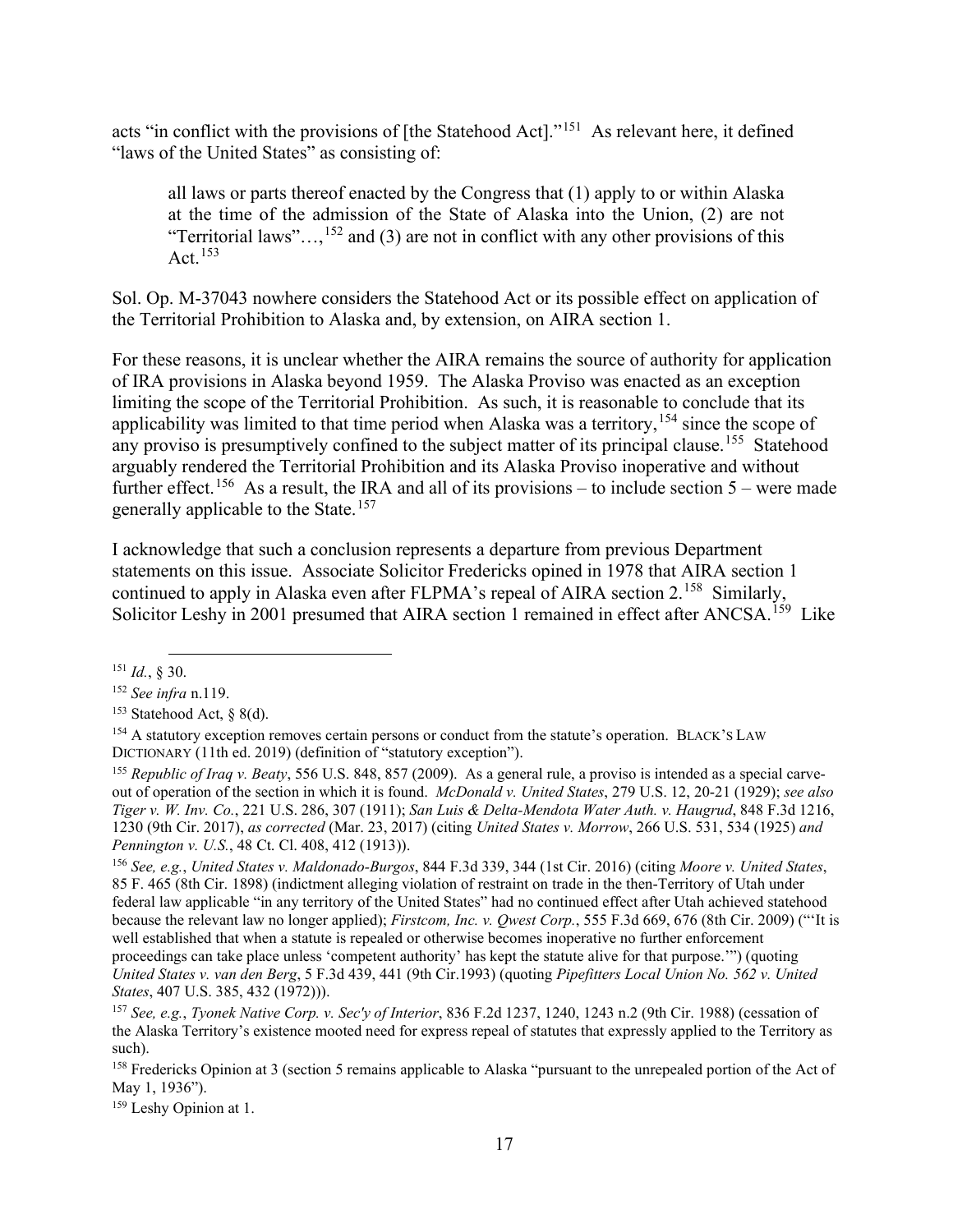Sol. Op. M-37043, however, these opinions did not acknowledge or assess of the effect of Alaska statehood on the applicability of the Territorial Prohibition and the continuing effect of the Alaska Proviso.<sup>[160](#page-20-0)</sup> Only by first identifying the source of the Secretary's authority can the Department determine the effect on its scope from subsequent developments – an inquiry Sol. Op. M-37043 did not pursue.

## **B. ANCSA's Effect on Federal Responsibilities for Alaska Native Lands.**

Congress enacted ANCSA in 1971 to finally resolve those issues left open since Alaska's acquisition in 1867. It was preceded "by more than one hundred years of at least theoretical uncertainty" about the legal status of Alaska Natives and the lands they used and occupied.<sup>[161](#page-20-1)</sup> Such uncertainty was reflected in the absence of any consensus on an "appropriate comprehensive framework" that would take into account "the unique circumstances of Alaska."[162](#page-20-2) Prior to ANCSA's enactment, there were numerous reservations created in Alaska by executive order, two reservations set aside by statute,<sup>[163](#page-20-3)</sup> six reservations established pursuant to AIRA section 2,<sup>[164](#page-20-4)</sup> and at least one parcel accepted in trust under IRA section 5.<sup>[165](#page-20-5)</sup> Although ANCSA's primary impetus was the resolution of Alaska Native land claims, it stands apart as "the most comprehensive statute to address Alaska Native issues."<sup>[166](#page-20-6)</sup>

As discussed above, ANCSA section 19(a) revoked all reservations in Alaska, excepting the Annette Island Reserve, which had its own unique history:

The various reserves set aside by legislation or by Executive or Secretarial Order for Native use or for administration of Native affairs, including those created under the Act of May 31, 1938 (52 Stat. 593), are hereby revoked subject to any valid existing rights of non-Natives.<sup>[167](#page-20-7)</sup>

Allotments issued pursuant to the Alaska Native Allotment Act were not disturbed by ANCSA, nor did ANCSA specifically address the status of any parcel the Secretary may have accepted in trust pursuant to IRA section 5. Solicitor Thomas L. Sansonetti would later confirm that the Bureau of Indian Affairs considered such acquisitions to be "valid existing rights under ANCSA

<span id="page-20-0"></span><sup>160</sup> As noted, Sol. Op. M-37043 did not consider the effect of Alaska's Statehood on the Alaska IRA, and no public comments were provided on this issue in submissions received on the withdrawal of Sol. Op. M-37043. One commenter addressed the legislative history of the Statehood Act, but not its effect on the IRA or AIRA. *See* Letter from Donald C. Mitchell, Esq. to Daniel H. Jorjani, Principal Deputy Solicitor at 32-38 (Dec. 13, 2018). 161 ALASKA NATIVES AND AMERICAN LAWS at 165.

<span id="page-20-1"></span>

<span id="page-20-2"></span><sup>162</sup> Sol. Op. M-36975 at 4.

<span id="page-20-3"></span><sup>163</sup> As discussed above, Congress established a reservation for the Indians at Metlakatla in 1891. In 1957, it additionally confirmed and enlarged the boundaries a reservation for the Chilkat Indian Village (Klukwan). Act of Sept. 2, 1957, Pub. L. No. 85-271, 71 Stat. 596.

<span id="page-20-4"></span><sup>&</sup>lt;sup>164</sup> FIELD COMMITTEE REPORT, 444, figure V-3.

<span id="page-20-5"></span><sup>165</sup> In 1950, the Commissioner for Indian Affairs accepted in trust a small parcel for the Klawock Cooperative Association at the location of the community's cannery. Deed to Restricted Indian or Eskimo Land in Alaska, sold Mar. 29, 1950 by Charles W. Demmert, Emma F. Demmert, and George Demmert to United States of America in trust for the Klawock Cooperative Association.

<span id="page-20-6"></span><sup>166</sup> Sol. Op. M-36975 at 3.

<span id="page-20-7"></span><sup>167</sup> ANCSA, § 19(a), *codified at* 43 U.S.C. § 1608(a).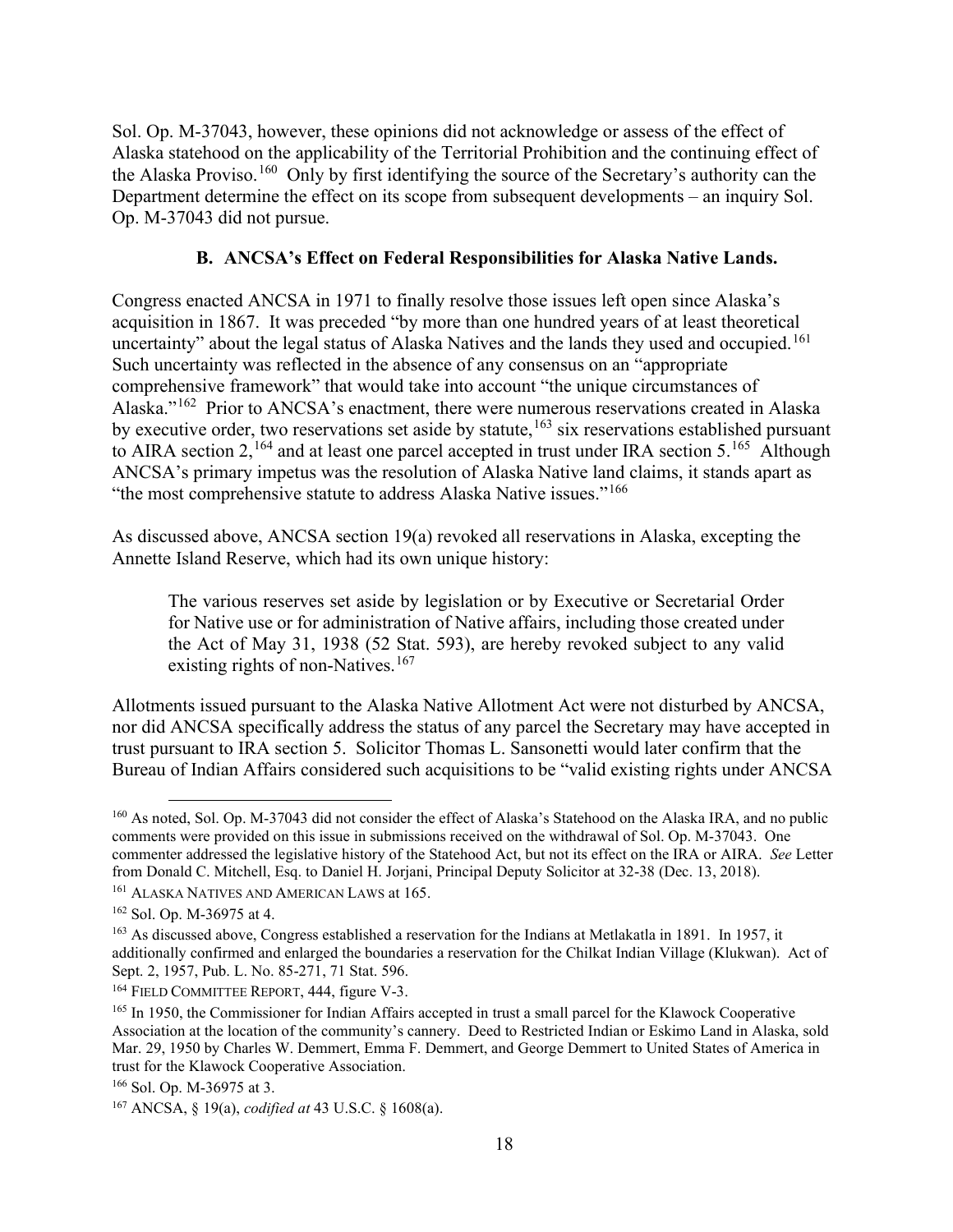section 14(g)."<sup>[168](#page-21-0)</sup> With these exceptions noted, it is apparent that Congress intended ANCSA to represent a distinct break from the Indian affairs system found in the conterminous United States. This view is expressed in ANCSA's declaration of policy, wherein Congress pronounced its intent that the settlement be accomplished:

without establishing any permanent racially defined institutions, rights, privileges, or obligations, without creating a reservation system or lengthy wardship or trusteeship, and without adding to the categories of property and institutions enjoying special tax privileges... $^{169}$  $^{169}$  $^{169}$ 

Statements made during the ANCSA floor debates support this view. For example, Representative John Henry Kyl of Iowa noted that he did "not know of any member of the committee who wanted anything to do with setting up a reservation system in the State of Alaska similar to that which we have in the lower 48 states."<sup>170</sup> Similarly, Representative E. Lloyd Meeds of Washington observed that "[e]very one of the bills in our committee and the bills in the other body, all of them, eschew the reservation or trust concept.<sup>[171](#page-21-3)</sup> Multiple other statements confirm the conclusion reached by Solicitor Thomas L. Sansonetti in Sol. Op. M-36975, namely that Congress sought through ANCSA "an unambiguous rejection of the reservation system or any categories of trust or restricted land."[172](#page-21-4) 

Notably, these sentiments were also shared by Alaska Native leaders who, early on, "proposed and endorsed" the "choice to do away with the reservation system."<sup>173</sup> The expansion of such a system "had been considered and rejected by the Native leadership as a possible alternative to settlement legislation before the first land claims bill was even introduced."<sup>174</sup> Indeed, Solicitor Sansonetti noted that since the founding of the Alaska Federation of Natives in 1966, it "had as a primary goal the enactment of federal legislation to protect Native land rights by some mechanism other than by placing large tracts into trust status."<sup>[175](#page-21-7)</sup>

### **1. Repeal of IRA Section 5.**

The Solicitor's Office's review of the legislative history of ANCSA confirms that Congress did not intend for the disestablishment of Alaska's reservation system to be a temporary measure. Years of settlement discussions and the transfer of nearly \$1 billion to ANCs in 1971 was meant to permanently alter the relationship between the federal government and Alaska Natives, at least with regard to future trust responsibilities over lands. In light of the totality of settlement, it is

<span id="page-21-0"></span><sup>168</sup> Sol. Op. M-36975, 112 n.277.

<span id="page-21-1"></span><sup>169</sup> ANCSA, § 2(b), *codified at* 43 U.S.C. § 1601(b).

<span id="page-21-2"></span><sup>170</sup> 117 Cong. Rec. 36828, 36856-57 (Oct. 19, 1971).

<span id="page-21-3"></span><sup>171</sup> *Id*. at 36865.

<span id="page-21-4"></span><sup>172</sup> Sol. Op. M-36975 at 88 (*see, e.g.*, statement of Senator George McGovern of South Dakota: "Those who are concerned about creating new Indian reservations in Alaska can find a solution to this problem by assuring an opportunity for the Natives to secure productive and promising lands." 117 Cong. Rec. 38444 (1971)). <sup>173</sup> *Id.* at 89.

<span id="page-21-6"></span><span id="page-21-5"></span><sup>&</sup>lt;sup>174</sup> *Ibid.* (citing R.D. Arnold, ALASKA NATIVE LAND CLAIMS 106 (2d ed. 1978)).

<span id="page-21-7"></span><sup>175</sup> *Ibid.*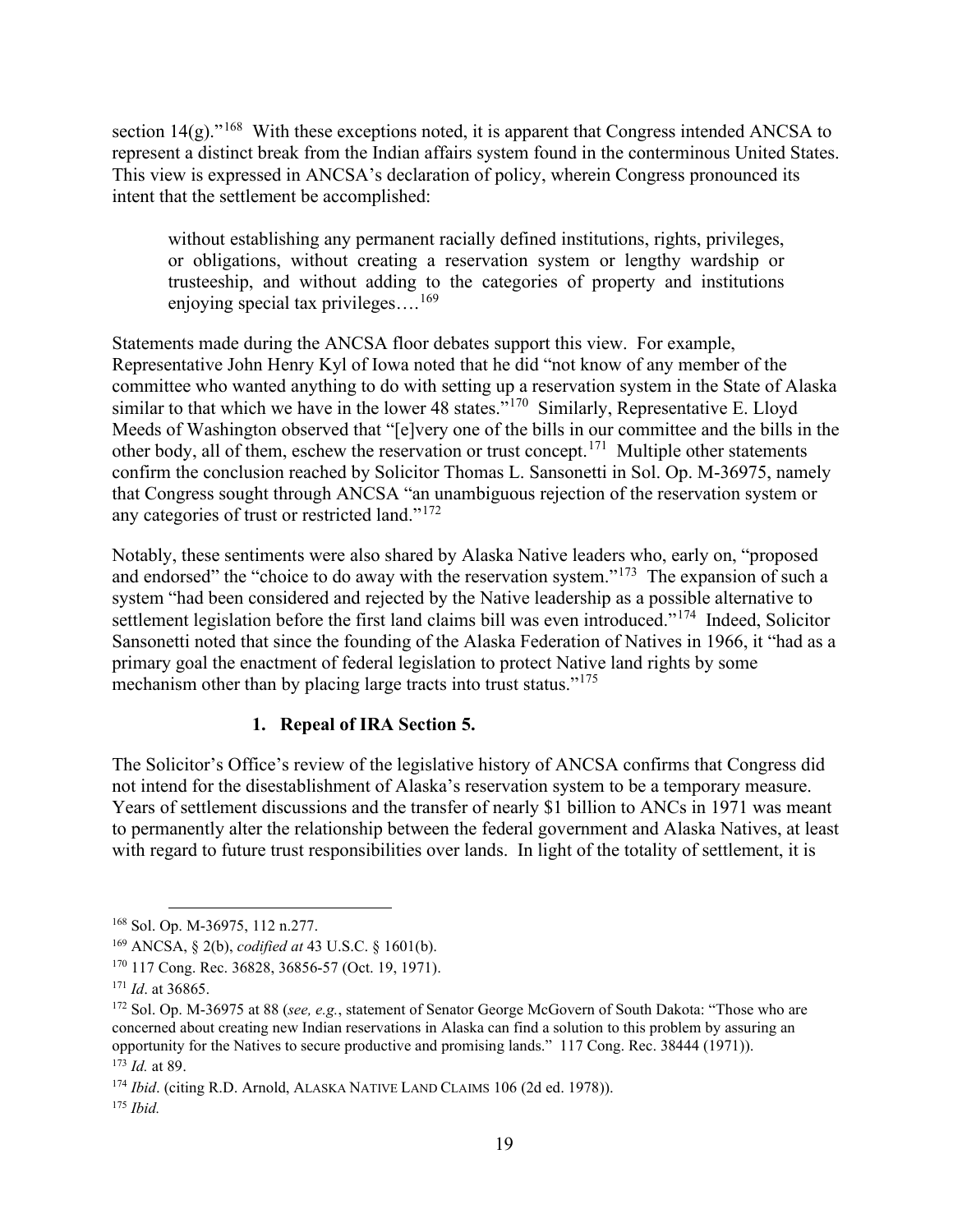inconceivable that Congress would have intended to revoke all but one of Alaska's reservations, then permitted the Department to reconstitute and expand them pursuant to IRA sections 5 and 7.

However clear the legislative intent, ANCSA neither discusses nor explicitly repeals any provision of the IRA or AIRA. Congress addressed the Secretary's authority to establish AIRA section 2 reservations in Alaska five years after ANCSA's enactment when it repealed AIRA section 2 in FLPMA.<sup>[176](#page-22-0)</sup> Thus, to the extent the more general statute, FLPMA, controls over or nullifies the more specific, ANCSA, the FLPMA repeal of section 2 can be viewed as evidence that IRA section 5 remains applicable to the State absent a finding of implied repeal.<sup>[177](#page-22-1)</sup>

Repeals by implication are disfavored, <sup>[178](#page-22-2)</sup> and the stringent standard applied in determining such repeals means that they are quite rare.<sup>[179](#page-22-3)</sup> The presumption against implied repeals rests on the view that Congress legislates "with knowledge of former related statues" and will therefore "expressly designate the provisions whose application it wishes to suspend, rather than leave that consequence to the uncertainties of implication compounded by the vagaries of judicial construction."[180](#page-22-4) All previous opinions considering the Secretary's trust acquisition authority in Alaska have concluded that IRA section 5 was not repealed by implication, with varying degrees of analysis. For example, in 1978, Associate Solicitor Fredericks concluded that "attempt[ing] to use Section 5 of the IRA (which, along with §§ 1, 7, 8, 15, and 17 of the IRA still apply to Alaska pursuant to the unrepealed portion of the [AIRA])," would be "an abuse of the Secretary's discretion" in light of the "clear legislative intent and policy expressed in ANCSA's extensive legislative history.<sup>181</sup> More recently, Sol. Op. M-37043 briefly explored ways in which ANCSA and IRA section 5 coexist, finding that they do not irreconcilably conflict.<sup>182</sup> While there is merit to that analysis, this is only one of two tests the Supreme Court considers in its implied repeal analysis:

An implied repeal will only be found where provisions in two statutes are in "irreconcilable conflict," or where the latter Act covers the whole subject of the earlier one and "is clearly intended as a substitute."<sup>[183](#page-22-7)</sup>

Thus, while acknowledging the analysis of Sol. Op. M-37043 regarding the irreconcilable conflict, the analysis of whether ANCSA intended to "cover the whole subject" of federal responsibilities relating to Alaska Native lands is lacking. For the reasons discussed below, ANCSA may present the rare case where an analysis of whether the statute was intended to

<span id="page-22-0"></span><sup>176</sup> *See* Sol. Op. M-36975 at 39, n. 110; Sol. Op. M-37043 at 8.

<span id="page-22-1"></span><sup>177</sup> *See Morton v. Mancari*, 417 U.S. 550-51 (1974) ("Where there is no clear intention otherwise, a specific statute will not be controlled or nullified by a general one, regardless of the priority of enactment.").

<span id="page-22-2"></span><sup>178</sup> *Posadas v. Nat'l City Bank of New York*, 296 U.S. 497, 503 (1936); *Mancari*, 417 U.S. at 550 (1974); *Swinomish Indian Tribal Cmty. v. BNSF Railway Co.*, 951 F.3d 1142, 1156 (9th Cir. 2020).

<span id="page-22-3"></span><sup>179</sup> *Matsushita Elec. Indus. Co., Ltd. v. Epstein*, 516 U.S. 367, 381 (1996).

<span id="page-22-4"></span><sup>180</sup> *United States v. Hansen*, 772 F.2d 940, 944-45 (D.C. Cir. 1985) (Scalia, J.), *cert. denied*, 475 U.S. 1045 (1986) (internal quotes and brackets omitted).

<span id="page-22-5"></span><sup>181</sup> Fredericks Opinion at 3.

<span id="page-22-6"></span><sup>182</sup> Sol. Op. M-37043 at 21-22.

<span id="page-22-7"></span><sup>183</sup> *Branch v. Smith*, 538 U.S. 254, 273 (2003) (citing *Posadas v. Nat'l City Bank*, 296 U.S. 497, 503 (1936)).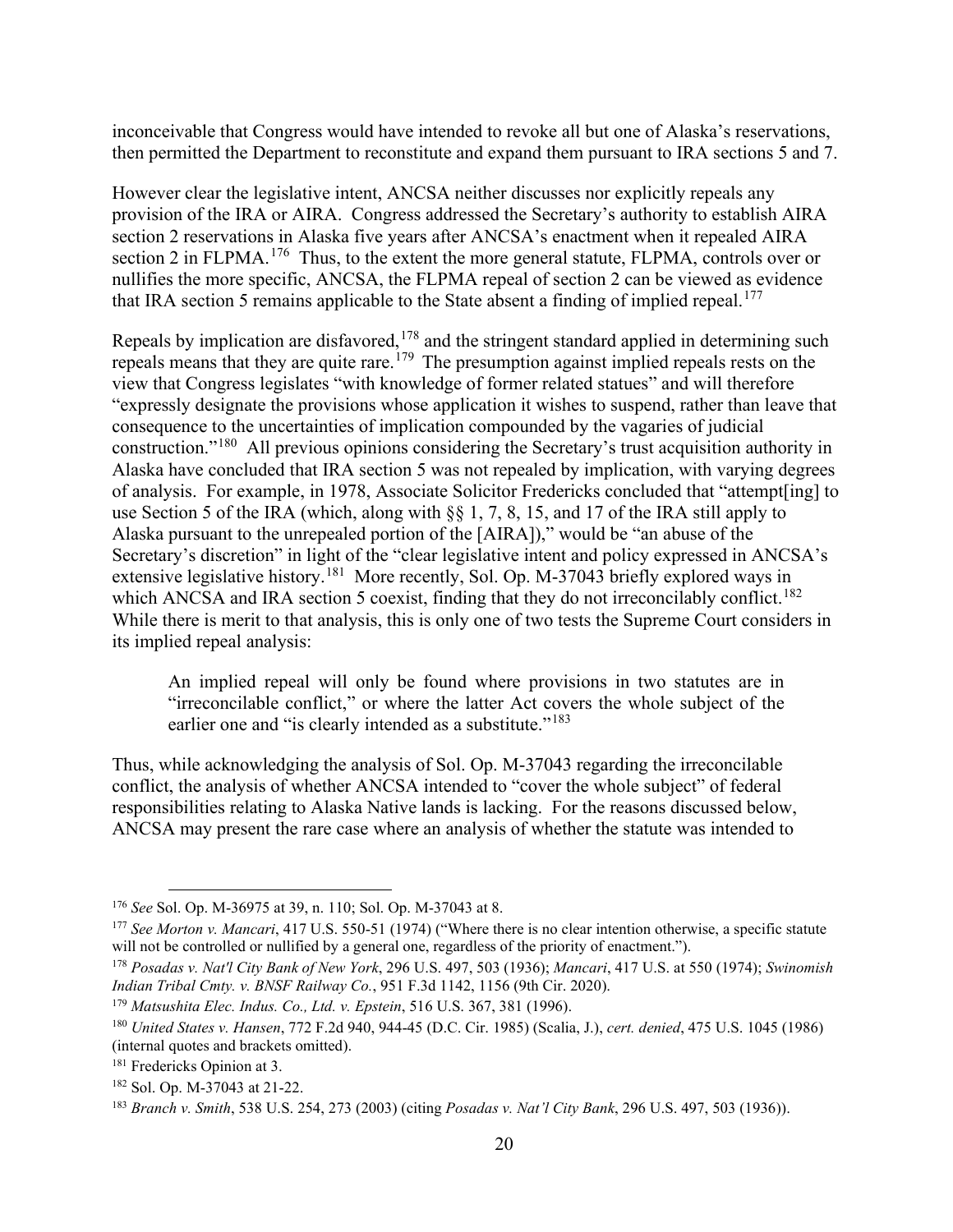occupy the field is essential to address whether Congress impliedly repealed the Secretary's discretionary authority to accept land in trust in Alaska.

#### *a. Implied Repeal: Irreconcilable Conflict*

As more fully excerpted above, ANCSA's preamble declares Congress' intent that its settlement of Alaska Native land claims be realized "without creating a reservation system or lengthy wardship or trusteeship."<sup>[184](#page-23-0)</sup> This language, and similar statements in ANCSA's legislative history,<sup>[185](#page-23-1)</sup> have previously been viewed as a basis for precluding future application of trust acquisition authority in Alaska.<sup>[186](#page-23-2)</sup> And while ANCSA's preamble and legislative history undeniably reflect an antipathy toward the trust relationship, standing alone, this policy declaration does not provide sufficient grounds to argue that Congress impliedly repealed IRA section 5's application in Alaska.

As a matter of statutory construction, a preamble is neither considered an operative part of a statute, nor as enlarging or conferring powers on administrative agencies or officers.<sup>[187](#page-23-3)</sup> A preamble may inform the interpretation of ambiguities in a statute's substantive provisions, <sup>[188](#page-23-4)</sup> but it cannot be used to contradict the text of the statute itself.<sup>[189](#page-23-5)</sup> Where those operative parts of the statute that prescribe rights and duties and otherwise declare the legislative will are unambiguous,<sup>[190](#page-23-6)</sup> their meaning cannot be controlled by a declaration of policy.<sup>[191](#page-23-7)</sup>

<span id="page-23-4"></span><sup>188</sup> *Rothe Dev., Inc. v. U.S. Dep't of Def.*, 836 F.3d 57, 66 (D.C. Cir. 2016) (findings and preambles may contribute to a general understanding of a statute, but unlike provisions that confer and define agency powers they are not an operative part of the statute) (citing Ass'n of Am. Railroads v. Costle, 562 F.2d 1310, 1316 (D.C. Cir. 19 <sup>189</sup> Tex. Children's Hosp. v. Azar, 315 F. Supp. 3d 322, 334 (D.D.C. 2018), appeal dismissed, No. 18-5238, 2018 WL 7080504 (D.C. Cir. Dec. 28, 2018).

<span id="page-23-0"></span><sup>184</sup> ANCSA, § 2(b), *codified at* 43 U.S.C. § 1601(b).

<span id="page-23-1"></span><sup>185</sup> *See, e.g.*, S. Rpt. 92-405 at 108 ("A major purpose of this Committee and the Congress is to avoid perpetuating in Alaska the reservation and the trustee system which has characterized the relationship of the Federal government to the Indian peoples in the contiguous 48 states.").

<span id="page-23-2"></span><sup>&</sup>lt;sup>186</sup> For example, it has been claimed that ANCSA's preamble shows an "unmistakable" intent to "permanently" remove all Native lands in Alaska from trust status (Fredericks Opinion at 1) and that any future trust acquisitions in Alaska would be "wholly inconsistent with Congress' purposes in ANCSA" and would undermine ANCSA's extinguishment of aboriginal claims of use and occupancy. (Letter from Bruce M. Botelho, Attorney General of Alaska, to The Hon. Gale Norton, Secretary of the Interior (June 14, 2001) at 2).

<span id="page-23-3"></span><sup>187</sup> *Yazoo Railroad Co. v. Thomas*, 132 U.S. 174, 188 (1889) (preamble is not part of an act and cannot enlarge or confer powers or control the words of the act where they are not doubtful or ambiguous). *See also Sturgeon v. Frost*, 139 S. Ct. 1066, 1086 (2019) (citing A. Scalia & B. Garner, READING LAW: THE INTERPRETATION OF LEGAL TEXTS at 220 (2012)); 1A SUTHERLAND STATUTORY CONSTRUCTION § 20:12 (7th ed.)) (congressional statements of purpose cannot override a statute's operative language).

<span id="page-23-6"></span><span id="page-23-5"></span><sup>&</sup>lt;sup>190</sup> As the courts have repeatedly held, the "most reliable guide to congressional intent is the legislation Congress enacted." *Sierra Club v. E.P.A.*, 294 F.3d 155, 161 (D.C. Cir. 2002); *Barnhart v. Sigman Coal Co.*, 534 U.S. 438, 461-62 ("We have stated time and again that courts must presume that a legislature says in a statute what it means and means in a statute what it says there. When the words of a statute are unambiguous, then, this first canon is also the last: judicial inquiry is complete.") (internal quotes and citations omitted).

<span id="page-23-7"></span><sup>191</sup> *Nat'l Wildlife Fed'n v. E.P.A*., 286 F.3d 554, 569 (D.C. Cir. 2002), *supplemented sub nom. In re Kagan*, 351 F.3d 1157 (D.C. Cir. 2003) (citing *Costle*, 562 F.2d at 1316) (preamble to agency rule no more binding than statutory preamble); *Kingdomware Techs., Inc. v. United States*, 136 S. Ct. 1969, 1979 (2016) (no deference given to agency's interpretation of rulemaking preamble where statute is unambiguous); *see also Rubin v. Islamic Republic*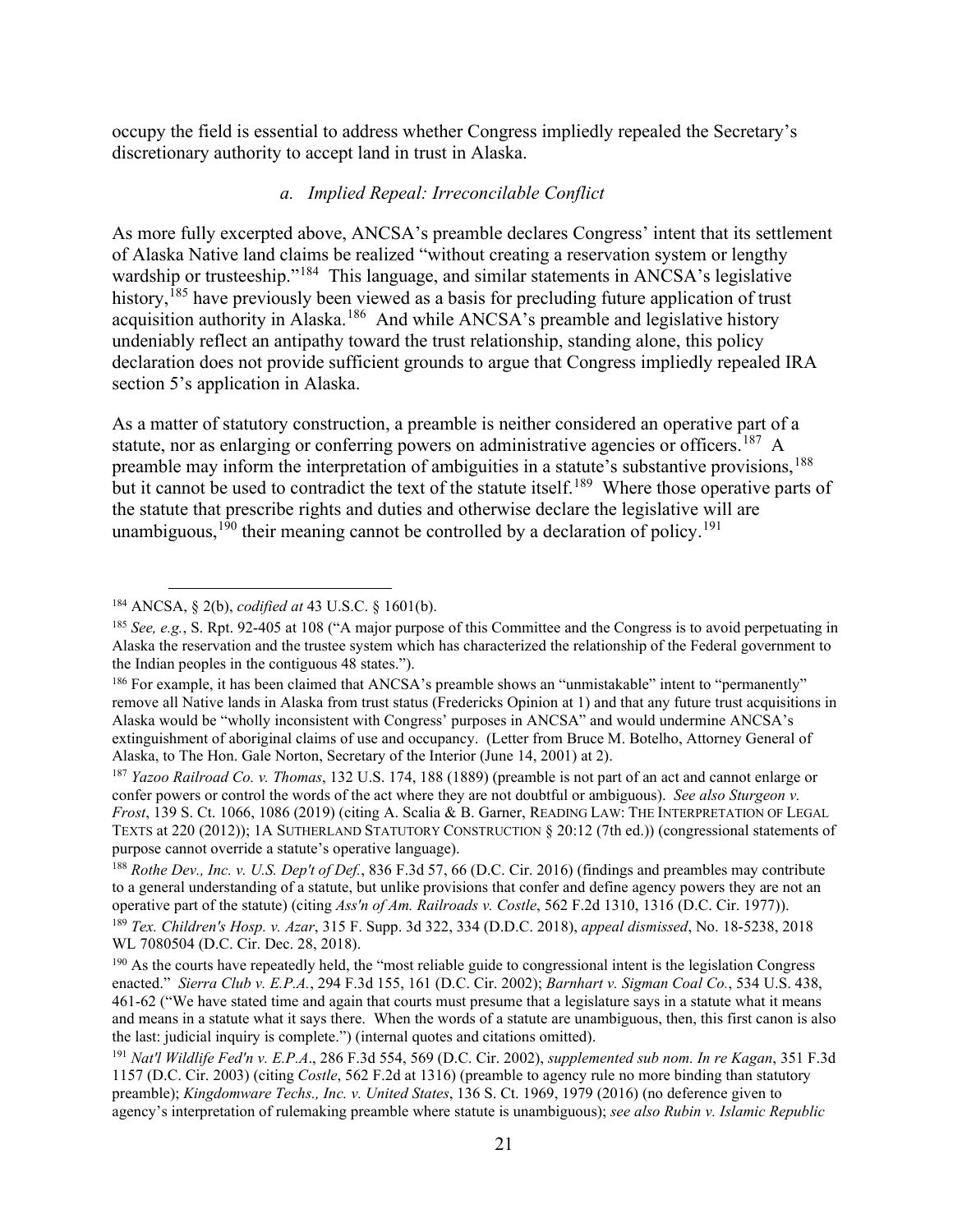Thus, however clear one thinks ANCSA's preamble, courts will seldom look to legislative intent without inclusion of language in the statute's substantive provisions that reflect and effect such declarations of policy. Having now disposed of this issue in a more comprehensive manner than addressed by Sol. Op. M-37043, the focus now turns to whether ANCSA's treatment of reservations or other Alaska Native lands within Alaska is such that the statute is irreconcilable with application of the Secretary's IRA section 5 authority.

As discussed elsewhere in this Opinion, ANCSA section 19(a) revoked all reservations in the State, with the single exception of the Annette Island Reserve. Despite the clear Congressional declaration to the contrary, ANCSA is inexplicably silent regarding the prospective authority of the Secretary to establish reservations in Alaska. This silence could be understood to reflect an assumption that the settlement definitively spoke to prospective federal responsibilities over Alaska Native lands, or to have implicitly allowed for the continued establishment of Indian reservations.<sup>192</sup> And if Congress viewed the Secretary's authority under AIRA section 2 to have survived ANCSA, by implication, so also might have the Secretary's authority under IRA sections 5 and 7.

Over the years, the Department has taken inconsistent positions as to the scope of FLPMA's repeal.<sup>[193](#page-24-1)</sup> To be clear, the relevant provision at section 704(a) of FLPMA expressly repeals only the Secretary's authority to establish reservations under AIRA section 2. Further, FLPMA's repeal of AIRA section 2 was incidental to its general repeal of laws relating to the withdrawal of public lands, for which neither Alaska nor Indian lands were specifically targeted.<sup>[194](#page-24-2)</sup> That FLPMA did not modify the applicability of IRA sections 5 and 7 to Alaska is unsurprising, particularly as the character of AIRA section 2 reservations is distinct from that of Indian trust lands. For example, AIRA section 2 neither authorized a power of permanent disposition of federal property,  $195$  nor did it create lands in which there was a compensable interest.  $196$ 

<span id="page-24-2"></span>repealed the provision authorizing the creation of reservations in Alaska.").<br><sup>194</sup> FLPMA's stated purpose was to repeal the implied authority of the President to make withdrawals and<br>reservations from the public lands re

*of Iran*, 830 F.3d 470, 479 (7th Cir. 2016), *aff'd,* 138 S. Ct. 816 (2018) (using preamble as aid to interpret statutory ambiguity).

<span id="page-24-0"></span> $192$  FLPMA § 704(a) adds indirect support to the view that ANCSA was not intended to affect lands held in trust, as it only expressly repealed authority to designate Indian reservations on public lands withdrawn for that purpose.

<span id="page-24-1"></span><sup>193</sup> *See, e.g.*, Fredericks Opinion at 2-3 (incorrectly characterizing AIRA section 2 as having "extend[ed] the provisions of the [IRA] to Alaska"); *Rescinding the September 15, 1978, Opinion of the Associate Solicitor for Indian Affairs entitled "Trust Land for the Natives of Venetie and Arctic Village"*, Memorandum from John D. Leshy, Solicitor, to [Kevin Gover,] Assistant Secretary – Indian Affairs at 1 (Jan. 16, 2001) (same); *Status of Alaska Native Village Courts and List of Recognized Tribal Entities*, Memorandum from Scott Keep, Assistant Solicitor, Division of Indian Affairs, to William G. Myers III, Solicitor at 5 (Oct. 9, 2003) (Secretary's authority to create reservations in Alaska expressly repealed by FLPMA). *Cf*. Sol. Op. M-37043 at 8 (FLPMA rescinded Secretary's authority to establish reservations under AIRA section 2); *see also* Cohen 1942, § 4.07[3][b][iii] ("ANCSA left untouched the Secretary's authority to create reservations in Alaska pursuant to the IRA. In 1976, Congress

<span id="page-24-3"></span><sup>&</sup>lt;sup>195</sup> Hynes v. Grimes Packing Co., 337 U.S. 86, 104-05; see also Bennett Ctv., S.D. v. United States, 394 F.2d 8, 11 (8th Cir. 1968) ("As a general rule, Indian lands are not included in the term 'public lands' which are subject to sale or disposal under general laws.").

<span id="page-24-4"></span><sup>196</sup> ALASKA NATIVES AND AMERICAN LAWS, 104.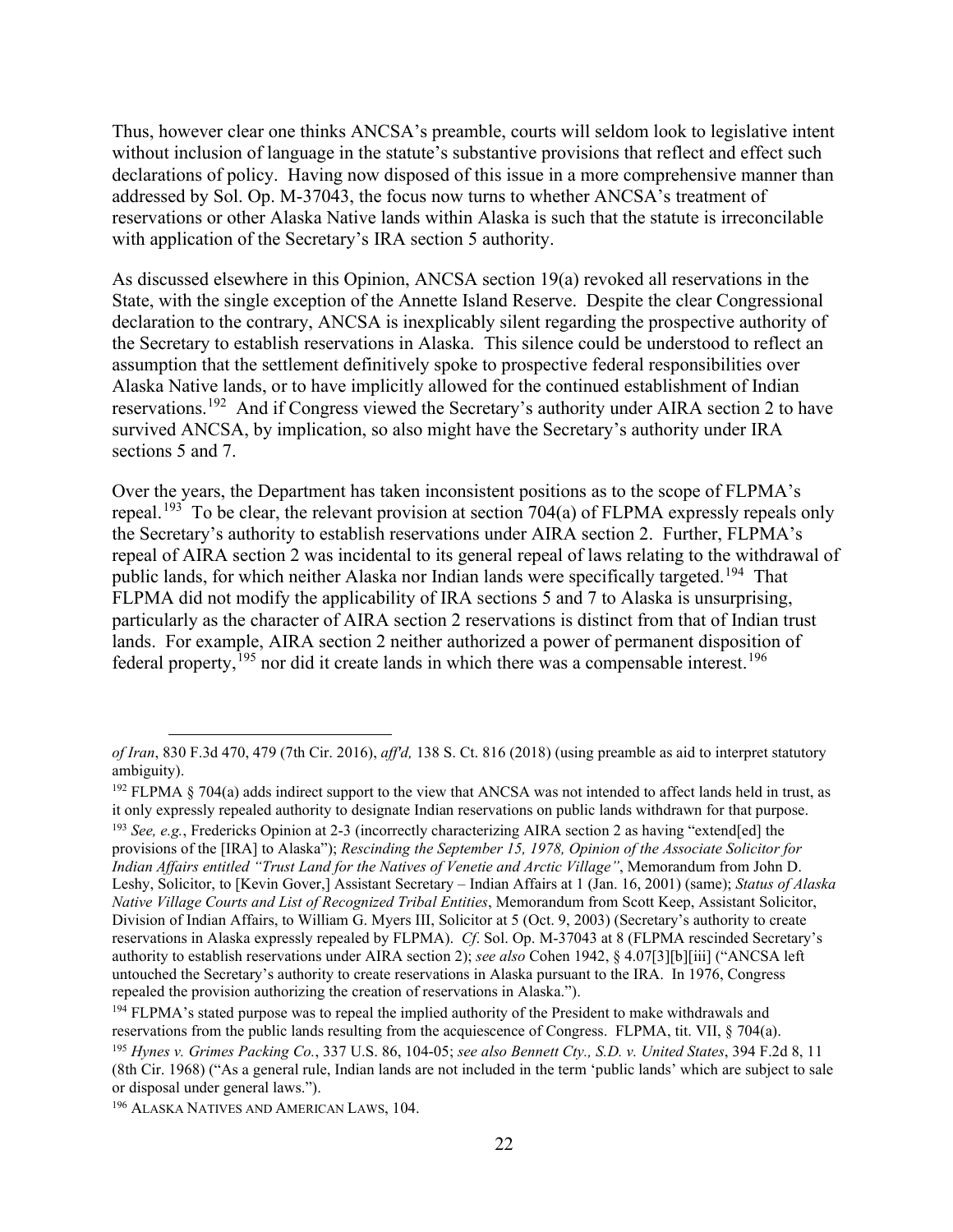ANCSA contains three express references to trust lands: two such references are to lands held in trust by the State or by a unit of municipal government under State law;<sup>[197](#page-25-0)</sup> the third refers to a definition of "trust or restricted Indian-owned land areas" in the Public Works and Economic Development Act for the limited purpose of making certain lands granted to Alaska Natives under ANCSA eligible for loan and grant programs.<sup>[198](#page-25-1)</sup> As these references relate only to lands that form part of ANCSA's proceeds of settlement, Congress was silent as to its views on trust lands generally.

Further, ANCSA did not expressly reference IRA section 5 or otherwise prospectively limit the Secretary's trust acquisition authority. And because Congress is presumed to have knowledge of former related statutes when it enacts new legislation,<sup>[199](#page-25-2)</sup> it cannot be credibly argued that it was unaware of the IRA's provisions.<sup>[200](#page-25-3)</sup> This seems all the more so, given that ANCSA refers to numerous other Indian laws, including contemporaneous statutes such as the Johnson-O'Malley Act, enacted in April 1934,<sup>[201](#page-25-4)</sup> and the Act of May 31, 1938, which authorized the Secretary to withdraw tracts of land from the public domain for the administration of the affairs of Alaska Natives.<sup>[202](#page-25-5)</sup>

### *b. Implied Repeal: Covering the Whole Subject, Intended as a Substitute*

Sol. Op. M-37043 did not address this second test by which the Supreme Court considers implied repeals. Though the bar for any finding of implied repeal is high, ANCSA represents the rare statute that may meet the demands of this analysis. There is an argument that from the time the United States acquired Alaska in 1867, the federal government's consideration and treatment of Alaska Native land rights was not directly addressed until comprehensively resolved and clarified by ANCSA in 1971. From the First Organic Act to the Statehood Act, Congress and the courts time-and-again sought to defer the issue. To amplify what has already been said regarding the Statehood Act, its legislative history reveals that the purpose of the provision disclaiming the State's right to land on which there were Alaska Native claims was to avoid dealing with the unresolved question of "indigenous rights but to leave the matter in status quo for either future legislative action or judicial determination."<sup>[203](#page-25-6)</sup> It was the subsequent efforts to implement the

<span id="page-25-0"></span><sup>197</sup> ANCSA, § 14(c)(3), *codified at* 43 U.S.C. § 1613(c)(3).

<span id="page-25-1"></span><sup>198</sup> *Id.*, § 2(g), *codified at* 43 U.S.C. § 1601(g) (citing Pub. L. No. 89-136, 79 Stat. 552).

<span id="page-25-2"></span><sup>199</sup> *Hollingsworth v. Duff*, 444 F. Supp. 2d 61, 65 (D.D.C. 2006) (Congress presumed to legislate with knowledge of former related statutes) (citing *United States v. Hsia*, 176 F.3d 517, 525 (D.C. Cir. 1999)).

<span id="page-25-3"></span><sup>200</sup> *United States v. Fausto*, 484 U.S. 439, 453 (1988) ("it can be strongly presumed that Congress will specifically address language on the statute books that it wishes to change").

<span id="page-25-4"></span><sup>201</sup> ANCSA, § 21(e), *codified at* 43 U.S.C. § 1620(e) (citing 25 U.S.C. § 452 (reclassified in 2016 to 25 U.S.C. § 5342)).

<span id="page-25-5"></span><sup>202</sup> ANCSA, § 19(a), *codified at* 43 U.S.C. § 1618(a) (citing Act of May 31, 1938, ch. 304, 52 Stat. 593); *see also* Act of July 9, 1968, Pub. L. No. 90-392, 82 Stat. 307, 321 and Act of July 13, 1970, Pub. L. No. 91-335, 84 Stat. 431 (relating to appropriation and distribution of certain judgment funds to Tlingit and Haida Indians of Alaska); Act of Feb. 8, 1887, ch. 119, 24 Stat. 388, and Act of May 17, 1906 (authorizing allotments for Alaska Natives); Act of Mar. 3, 1891, § 15 (establishing Annette Island Reserve of Metlakatla Indians).

<span id="page-25-6"></span><sup>203</sup> Sol. Op. M-36975 at 72 (citing H.R. Rpt. 85-624 at 19 (June 25, 1957)).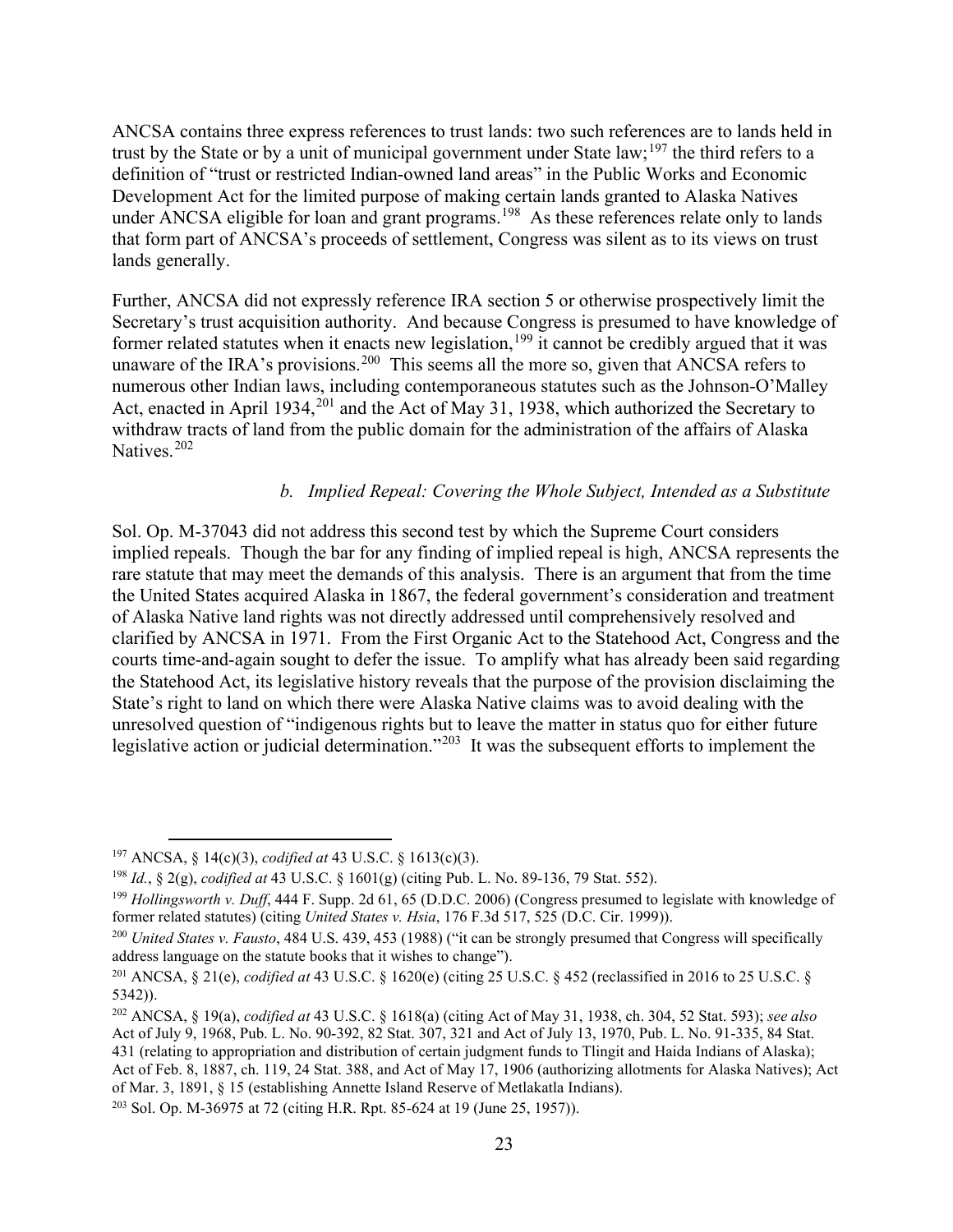Statehood Act that set in motion the "forces which finally brought the issue of Native land claims to a head." $204$ 

In 1993, Solicitor Sansonetti issued Sol. Op. M-36975, a 133-page legal opinion examining the jurisdiction of Alaska Native villages. Sol. Op. M-37043 contained no discussion of or reference to Sol. Op. M-36975, which was never withdrawn, and thus remains in effect today. While Sol. Op. M-36975 did not directly consider ANCSA's effect on the Secretary's authority to take land into trust under section 5 of the IRA,<sup>[205](#page-26-1)</sup> it did include extensive discussions of ANCSA's provisions, their legislative history, and their effect on federal responsibilities toward Alaska Native lands that are directly relevant to the present discussion.

ANCSA's comprehensive settlement can be seen as intended to finally resolve over 100 years of deferred action and ad hoc responses to Alaska Native land claims, not least since it included a number of unique provisions that were developed after extensive consultation with Alaska Native leaders.<sup>206</sup> As observed by Under Secretary of the Interior Kent Frizzell in 1976, in resolving all aboriginal claims and establishing a new system of Alaska Native land tenure, Congress, through ANCSA, necessarily adjusted the federal government's trust responsibilities with respect to Alaska Native lands.<sup>[207](#page-26-3)</sup> ANCSA "fundamentally reduced" the federal trust responsibility to Alaska Native lands,<sup>[208](#page-26-4)</sup> and the Supreme Court has since concluded that ANCSA's protections over Alaska Native lands "do not reach the level of federal involvement necessary for a finding of Indian country."<sup>[209](#page-26-5)</sup>

Though titled as a land claims settlement, ANCSA in actuality was much more. Congress' approach in ANCSA reflected a larger shift in federal policy toward Indian self-determination, away "from a pattern of services provided directly to individual Indians" and toward "direct grants to tribes and administration of programs by tribes."[210](#page-26-6) To that end, ANCSA marked a significant shift in federal responsibilities for Alaska Native lands. The vast amount of lands comprising its settlement were transferred in fee and divided among village and regional

<span id="page-26-6"></span><sup>210</sup> Sol. Op. M-36975 at 40.

<span id="page-26-0"></span><sup>204</sup> *Id*. at 72-73.

<span id="page-26-1"></span> $^{205}$  In referring to the repeal of the Secretary's prospective authority to create Indian reservations in Alaska, the Sansonetti Opinion included a reference to the view expressed in the Fredericks Opinion to the effect that IRA section 5 "was not repealed with respect to Alaska." Sol. Op. M-36975 at 112, n. 276 (citing Fredericks Opinion). While it is unclear whether Solicitor Sansonetti intended to adopt that view as his own, the fact remains that the Fredericks Opinion was subsequently withdrawn based on "substantial doubt" for the validity of its conclusions. *See* Leshy Opinion.

<span id="page-26-2"></span><sup>206</sup> Sol. Op. M-36975 at 89.

<span id="page-26-3"></span><sup>&</sup>lt;sup>207</sup> Letter from Kent Frizzell, Under Secretary of the Interior, to Hon. Ted Stevens, U.S. Senator at 1-2 (Dec. 30, 1976) (describing ANCSA as necessarily having lifted the BIA's trust responsibilities to provide realty-related services for trust lands in Alaska other than individual Indian allotments); *see also* ALASKA NATIVES AND AMERICAN LAWS at 30 (federal government acknowledged "a relatively limited and fragmented land-related trust responsibility toward Alaska Natives prior to ANCSA); *id*. at 106-108 (discussing 1968 memorandum of Alaska Regional Solicitor on federal trust responsibilities toward reserves established under section 2 of the Alaska IRA). <sup>208</sup> ALASKA NATIVES AND AMERICAN LAWS at 111 (citing Monroe E. Price, *Region-Village Relations under the Alaska Native Claims Settlement Act*, 5 UCLA-ALASKA LAW REV. 58, 61 (1975)).

<span id="page-26-5"></span><span id="page-26-4"></span><sup>209</sup> *Id*. at 111 (citing *Alaska v. Native Vill. of Venetie Tribal Gov't.*, 522 U.S. 520 (1998)).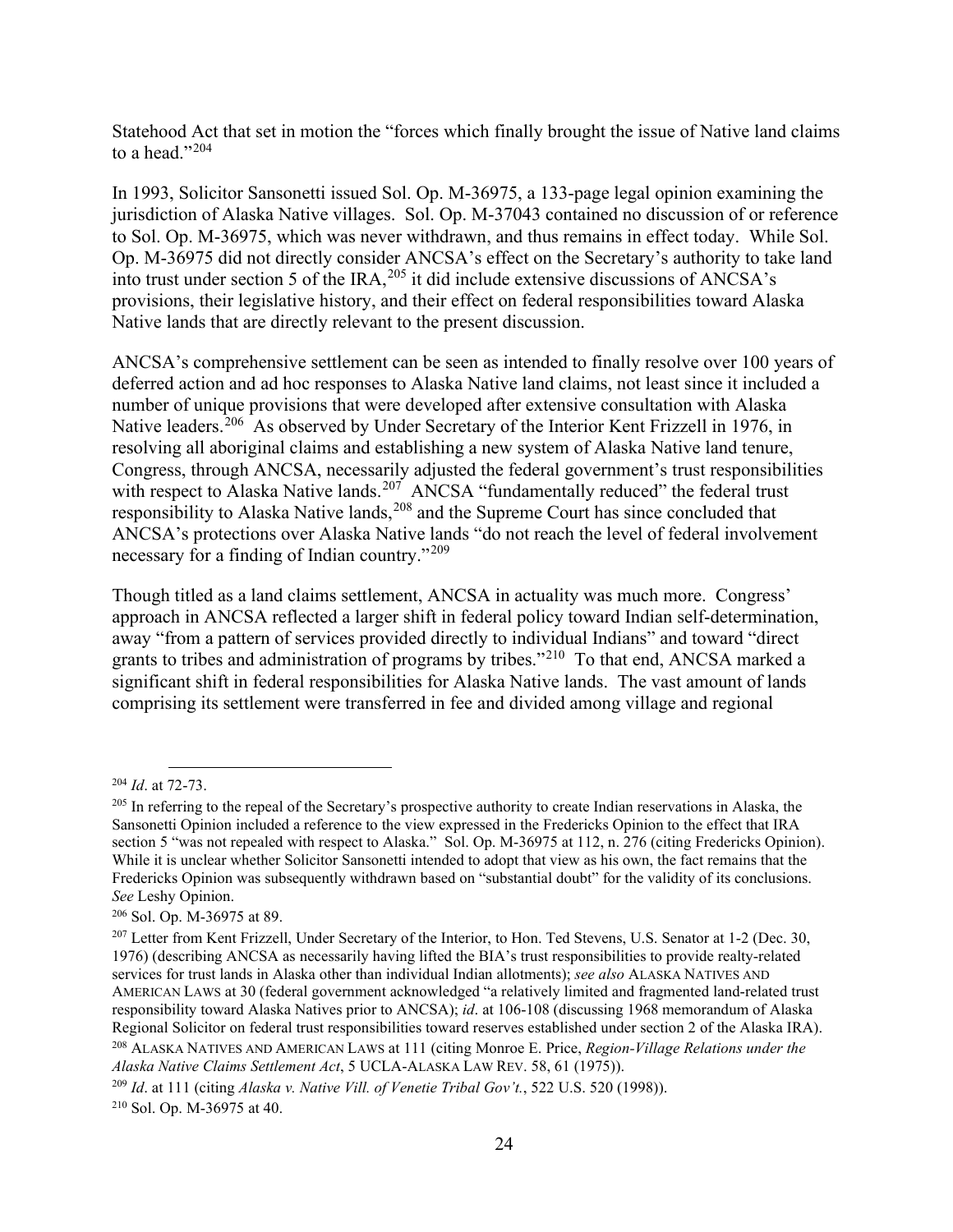corporations chartered under Alaska State law.[211](#page-27-0) The lands available to village corporations, in turn, were dependent upon their resident population.<sup>[212](#page-27-1)</sup>

There is strong evidence that Congress intended ANCSA to prospectively limit federal responsibilities for Alaska Native lands. This is reflected in ANCSA's legislative history, which early on showed a consensus on transferring its proceeds of settlement to incorporated entities rather than having the federal government hold them in trust for the benefit of Alaska Native groups.[213](#page-27-2) This also reflected the interest of Alaska Native themselves "for economic selfdetermination, and in particular to be freed from the heavy hand of BIA supervision of their economic activities,"<sup>[214](#page-27-3)</sup> which echoed the IRA's declared policy goals.<sup>[215](#page-27-4)</sup> The requirement that Alaska Native villages incorporate under Alaska state law reflected in part a rejection of "the idea of utilizing pre-existing Native institutions as the organizational vehicles for the settlements."[216](#page-27-5)

Solicitor Sansonetti rejected the notion that ANCSA was intended to terminate federal trust responsibilities toward Alaska Natives, concluding that it did not otherwise affect the retained governmental powers of tribes to determine their membership and to regulate their internal affairs. Instead, ANCSA "contains a very complete address to the issue of land."[217](#page-27-6) Solicitor Sansonetti found that ANCSA's legislative history confirmed Congress' evident intent that "after enactment there was to be no reservation or trust relationship between the United States and Alaska Native groups with respect to ANCSA lands, such as exists between the [federal] government and many Indian tribes in other states."[218](#page-27-7) Alaska Native organizations supported these goals,  $^{219}$  $^{219}$  $^{219}$  with Alaska Native leadership then believing reservations to be incompatible with "maximum economic self-determination," as "land held in trust by the United States could not be leased, developed, or sold without government permission."<sup>[220](#page-27-9)</sup> Solicitor Sansonetti noted that since 1966, the Alaska Federation of Natives had sought legislation to protect Alaska Native land rights by means other than by placing land into trust status,  $221$  and had criticized the original bill endorsed by the Department, which called for settlement lands to be held in trust for Alaska Native villages.<sup>[222](#page-27-11)</sup>

<span id="page-27-1"></span><span id="page-27-0"></span><sup>&</sup>lt;sup>211</sup> *Id.* at 78.<br><sup>212</sup> *Ibid.* at n.210 (citing ANCSA, § 11). ANCSA also established a variety of other special categories of conveyances. *Ibid*. 213 *Id*. at 84.

<span id="page-27-3"></span><span id="page-27-2"></span><sup>214</sup> *Id*. at 85. *See also id.* at n.224.

<span id="page-27-4"></span><sup>215</sup> The terms of some settlements proposed in earlier bills provided for incorporation under the IRA. *Ibid*. at n.225. <sup>216</sup> Sol. Op. M-36975 at 87.

<span id="page-27-6"></span><span id="page-27-5"></span><sup>217</sup> *Id*. at 107.

<span id="page-27-7"></span><sup>218</sup> *Id*. at 88 (citing S. Rpt. 92-581 at 40 (1971) ("The lands granted by this Act are not 'in trust' and the Native villages are not Indian 'reservations.'"), H.R. Rep. No. 92-523 at 9 (1971) (corporations established under ANCSA not to be subject to federal supervision "except to the limited extent provided in the bill")). <sup>219</sup> *Id*. at 89 (citing Arnold at 106).

<span id="page-27-9"></span><span id="page-27-8"></span><sup>220</sup> *Ibid.*

<span id="page-27-10"></span><sup>221</sup> *Ibid*.

<span id="page-27-11"></span><sup>222</sup> *Ibid*. (citing S. 1964, § 3(e), 90th Cong., 1st Sess. (1967)).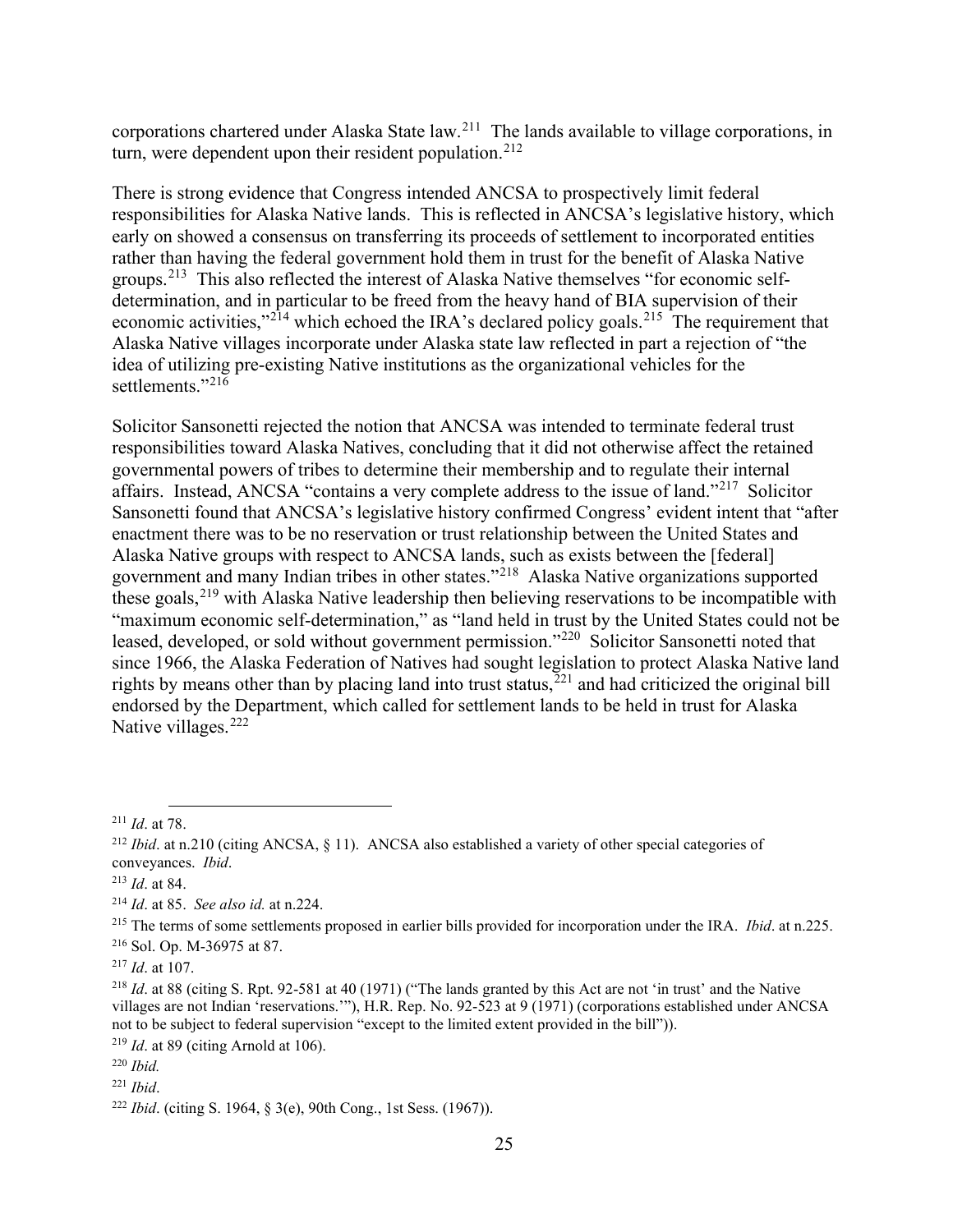Congress also made clear its intent that ANCSA would not diminish the effectiveness of the institution of local municipal government, "a major institution by which the State of Alaska protects and promotes the rights and welfare of [Alaska] Natives as citizens of Alaska," which ANCSA protected.<sup>[223](#page-28-0)</sup> ANCSA accommodated the interests of State-chartered local governments which, Solicitor Sansonetti concluded, ANCSA "must surely have recognized as local governments of and for [Alaska] Native people, as well as others, in the Native communities dealt with as Native villages under ANCSA."<sup>[224](#page-28-1)</sup> Despite ANCSA's many amendments, which reflected the continuing oversight role Congress assumed in respect to ANCSA's novel and complex approach, "none fundamentally altered [ANCSA's] overall settlement scheme in any relevant way," $225$  and Congress took pains to avoid any contrary interpretation. $226$ 

ANCSA's comprehensive statutory scheme, which revoked tribal and individual Native trust land statewide, arguably left no room for the Secretary to create trust land outside of the settlement. Legislative history and subsequent amendments to ANCSA support the view that Congress considered and rejected trust land, and therefore firmly declined to delegate to the Secretary the important legislative function of reinstituting trust land in Alaska. As confirmed by the Supreme Court in *Venetie*, [227](#page-28-4) Congress intended to depart completely and permanently from the trust land model of providing land for Alaska Natives.<sup>[228](#page-28-5)</sup>

As stated in the Senate Report on the bill that ultimately became ANCSA:

A major purpose of this Committee and the Congress is to avoid perpetuating in Alaska the reservation and the trustee system which has characterized the relationship of the Federal government to the Indian peoples in the contiguous 48 states.<sup>[229](#page-28-6)</sup>

In drafting ANCSA section 19(a), Congress progressed from referencing just two acts to the much broader final language in the statute. As introduced in April 1969, Senate Bill 1830 extinguished "any and all claims … arising under the [First Organic Act] and the Act of June 6, 1900 (31 Stat. 321)."[230](#page-28-7) The bill was amended in June 1970 to extinguish "any and all claims" based on these acts "or any other statute or treaty of the United States relating to Native use or occupancy of land."<sup>[231](#page-28-8)</sup> The enacted statute further expanded the scope to extinguish "all claims" ... based on any statute or treaty of the United States relating to Native use and occupancy."<sup>[232](#page-28-9)</sup>

<span id="page-28-0"></span><sup>&</sup>lt;sup>223</sup> *Id.* at 92 (emphasis removed) (citing ANCSA,  $\delta$  14(c)(3)).

<span id="page-28-1"></span><sup>224</sup> *Ibid*.

<span id="page-28-2"></span><sup>225</sup> *Id*. at 93.

<span id="page-28-3"></span><sup>226</sup> *Id*. at 94.

<span id="page-28-4"></span><sup>227</sup> *Native Vill. Of Venetie Tribal Gov't.*, 522 U.S. at 532.

<span id="page-28-5"></span><sup>&</sup>lt;sup>228</sup> "The text and legislative history of the ANCSA make clear that Congress sought to avoid creating any fiduciary relationship between the United States and any Native organization." *Seldovia Native Ass'n v. United States*, 144 F.3d 769, 784 (Fed. Cir. 1998).

<span id="page-28-6"></span><sup>229</sup> S. Rep. No. 92-405, at 108-109 (1971).

<span id="page-28-7"></span><sup>230</sup> 115 Cong. Rec. 9110-11 (Apr. 15, 1969).

<span id="page-28-8"></span><sup>231</sup> S. Rep. No. 91-925, at 3 (June 10, 1970).

<span id="page-28-9"></span> $232$  43 U.S.C. § 1603(c).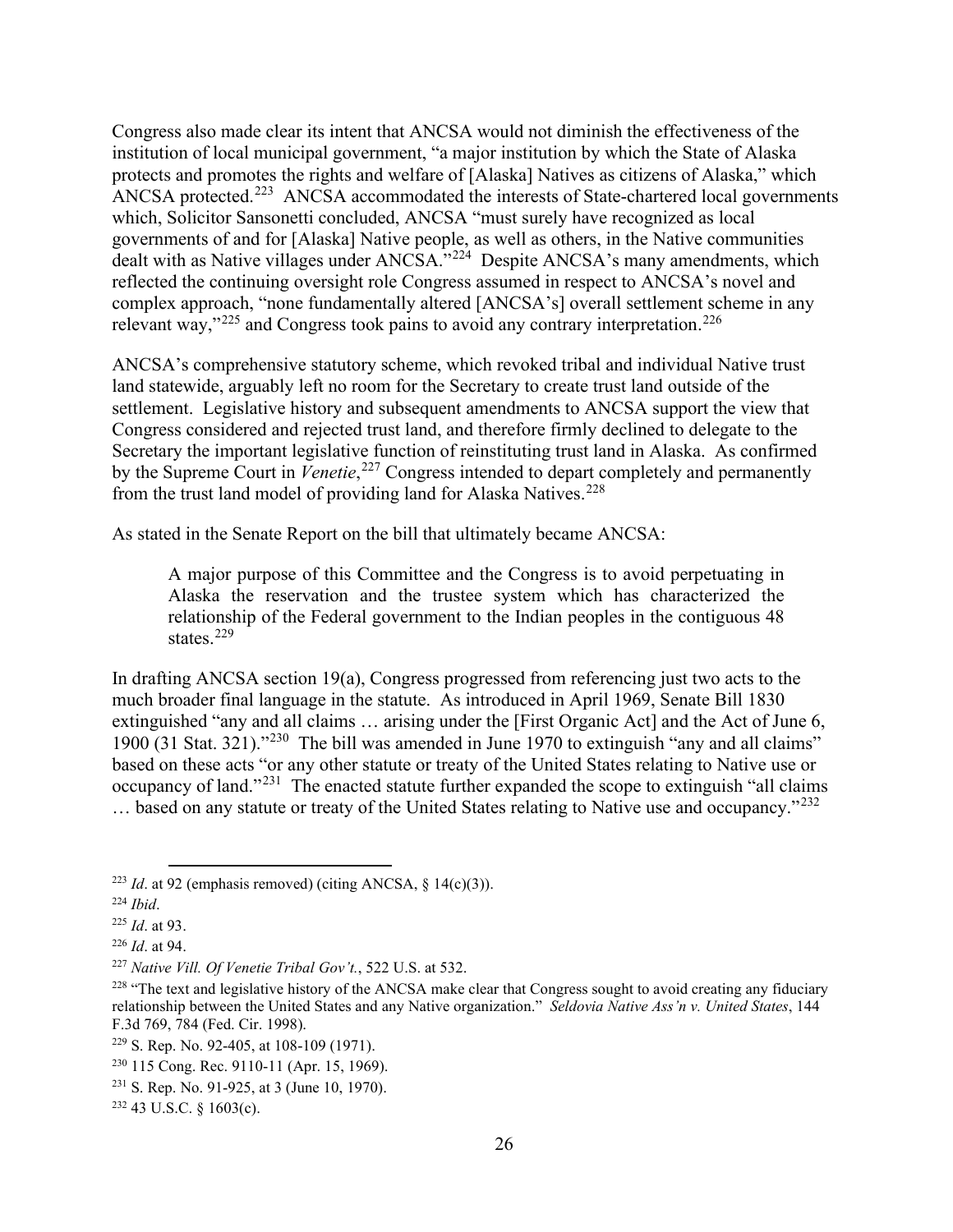These revisions lend further support to the notion that ANCSA intended to comprehensively address Alaska Native rights in land and federal responsibilities therefor.<sup>[233](#page-29-0)</sup>

As set forth above, there is merit to the argument that ANCSA was intended to occupy the field of federal responsibilities toward Alaska Native lands. Prior to any potential future exercise of discretionary authority to accept land in trust in Alaska, the impact of ANCSA's novel yet comprehensive framework for addressing Alaska Native rights in land and future federal responsibilities should be considered, and whether thereby ANCSA impliedly repealed the application of IRA section 5 in the State.<sup>[234](#page-29-1)</sup>

### **C. IRA Section 19 and the Alaska Definition.**

Sol. Op. M-37043 dedicates a significant portion of its analysis to interpreting the Alaska Definition at IRA section 19. Section 19 of the IRA defines in two separate clauses the categories of persons who may be considered "Indian" for the purposes of the Act. The first clause describes three categories of persons of Indian descent ("Categories") who may be considered "Indian" for purposes of the Act.<sup>235</sup> Two derive from the history of the trust relationship in the conterminous United States and require some evidence of federal jurisdiction in 1934.<sup>[236](#page-29-3)</sup> The third relies on evidence of Indian descent alone.

Section 19's second clause, known as the Alaska Definition, simply provides that, "for the purposes of this Act, Eskimos and other aboriginal peoples of Alaska shall be considered Indians."[237](#page-29-4) The Alaska Definition does not specify any degree of Alaska Native descent, or otherwise define "Eskimos" or "aboriginal peoples of Alaska."[238](#page-29-5) Sol. Op. M-37043 concludes that:

[b]y the plain language of Section 19, Alaska Natives are in a separate category of "Indians" under the IRA. If Congress had intended to require Alaska Natives to meet one of the first three definitions of "Indian" in the first sentence of Section 19, then the reference to Alaska Natives in the next sentence of Section 19 would be

<span id="page-29-0"></span><sup>233</sup> *United States v. Claflin*, 97 U.S. 546, 553 (1878).

<span id="page-29-1"></span><sup>234</sup> *Ibid*.

<span id="page-29-2"></span><sup>&</sup>lt;sup>235</sup> "[Category 1] all persons of Indian descent who are members of any recognized Indian tribe now under Federal jurisdiction, and [Category 2] all persons who are descendants of such members who were, on June 1, 1934, residing within the present boundaries of any Indian reservation, and [Category 3] all other persons of one-half or more Indian blood." IRA, § 19, *codified at* 25 U.S.C. § 5129.

<span id="page-29-3"></span><sup>236</sup> Category 1 applies to members of a tribe recognized and under federal jurisdiction in 1934. *See Determining Eligibility under the First Definition of "Indian" in Section 19 of the Indian Reorganization Act of 1934*,

Memorandum from Kyle E. Scherer, Deputy Solicitor for Indian Affairs, *et al.*, to Daniel H. Jorjani, Solicitor (Mar. 05, 2020). Category 2 applies to such members' descendants who resided on a reservation in 1934. *See* Daniel H. Jorjani, Solicitor Opinion M-37054, *Interpreting the Second Definition of "Indian" in Section 19 of the Indian Reorganization Act of 1934* (Mar. 5, 2020). 237 IRA, § 19, *codified at* 25 U.S.C. § 5129.

<span id="page-29-4"></span>

<span id="page-29-5"></span><sup>&</sup>lt;sup>238</sup> Soon after the AIRA's enactment, the Comptroller General concluded that the Alaska Definition did not make "Eskimos" and "non-Indian" Alaska natives "Indians within the purview of other laws." 19 Comp. Gen. Op. 122 (A-81364) (July 31, 1939).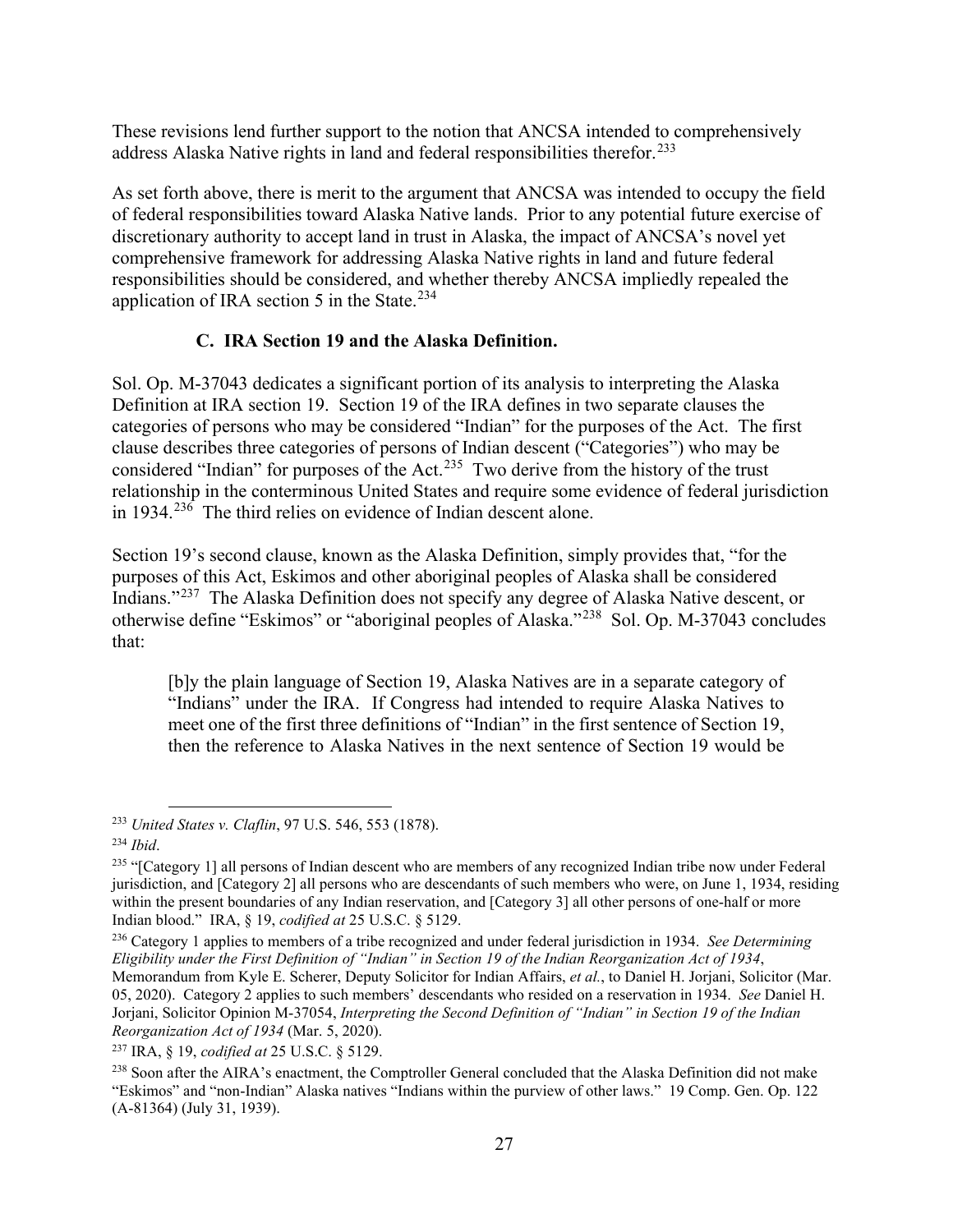surplusage, as eligible Alaska Natives would have already met one of the other three definitions. $239$ 

While Sol. Op. M-37043 attempts to engage with the history of conflicting interpretations of this provision, it does not consider a reasonable alternative that may explain the drafting choices of Assistant Solicitor Cohen, the primary author of the IRA. Almost immediately after the Alaska IRA's enactment, OIA officials expressed uncertainty as to how the Categories and the Alaska Definition related to one another.<sup>[240](#page-30-1)</sup> In response to questions from OIA leadership, Assistant Solicitor Cohen twice concluded that the Alaska Definition should be "read into" the Categories. First, in an undated, hand-written memorandum to Fred H. Daiker, Assistant to the Commissioner of Indian Affairs, he stated:

It seems to me that sec. 19 puts Eskimos on the same basis as Indians. To qualify for the benefits of the [IRA] they must meet one of 3 criteria: tribal affiliation, tribal descent plus residence on a reservation, or the half-blood test.<sup>[241](#page-30-2)</sup>

Then, in the year following enactment of the AIRA, Assistant Solicitors Cohen, Kenneth Meiklejohn, and Charlotte Westwood revisited the issue, jointly responding to various questions regarding the application of the Alaska IRA from OIA Field Agent William Paul. In an internal memorandum addressing this matter, they concluded that "as a matter of construction and necessity," the Alaska Definition "should be read in conjunction" with the Categories, since otherwise "there would be no law as to what persons of Indian blood were eligible for benefits and organization."[242](#page-30-3) This opinion, dated October 5, 1937, appears to be the last time the Solicitor's Office considered the issue until publication of Sol. Op. M-37043. Sol. Op. M-37043 minimizes this early advice from the Solicitor's Office, instead elevating conflicting views presented by others in the Department, including those of Field Agent Paul<sup>[243](#page-30-4)</sup> and  $\overline{D}$ <sup>2</sup>Arcy McNickle, then serving in the OIA's Indian Organization Division.<sup>[244](#page-30-5)</sup>

I give significant weight to the opinion of Assistant Solicitor Cohen as one of the IRA's primary authors. Whereas Sol. Op. M-37043 concludes that the Alaska Definition is "surplusage," $^{245}$  $^{245}$  $^{245}$  an examination of the historical context points to a different result. It seems probable that the

<span id="page-30-0"></span><sup>239</sup> Sol. Op. M-37043 at 13-14.

<span id="page-30-1"></span><sup>240</sup> *See, e.g.*, *Alaska Organization Issues*, Memorandum signed by Felix S. Cohen, Charlotte T. Westwood, and Kenneth Meiklejohn at 4 (Oct. 5, 1937) [hereinafter "*Alaska Organization Issues*"]; *Legal Issues Affecting Alaska Organization*, Memorandum signed by Felix S. Cohen, Charlotte T. Westwood, and Kenneth Meiklejohn (Oct. 5, 1937) [hereinafter "*Alaska Legal Issues*"]; Felix S. Cohen, Handwritten Note captioned "Memo for Mr. Daiker" (n.d.) [hereinafter "Cohen Handwritten Note"] (on file with Solicitor's Office-Division of Indian Affairs) (asserting that IRA § 19 puts Alaska Natives "on the same basis as Indians," and that to qualify for IRA benefits, "they must meet one of 3 criteria: tribal affiliation, tribal descent plus residence on a reservation, or the half-blood test."). 241 Cohen Handwritten Note.

<span id="page-30-4"></span><span id="page-30-3"></span><span id="page-30-2"></span><sup>&</sup>lt;sup>242</sup> *Alaska Legal Issues* at 3.<br><sup>243</sup> Letter from William L. Paul, Field Agent, at 6 (Feb. 26, 1937) ("Section 19 defines the word 'Indian' and the word 'tribe' and the words 'adult Indians.' By so many words 'Eskimos and other aboriginal peoples of Alaska shall be considered Indians', and so the limitation of one-half blood or more does not apply to Alaska."). <sup>244</sup> Memorandum from D'Arcy McNickle, Indian Organization Division to Fred H. Daiker, Assistant to the Commissioner of Indian Affairs (June 15, 1937).

<span id="page-30-6"></span><span id="page-30-5"></span><sup>245</sup> Sol. Op. M-37043 at 14.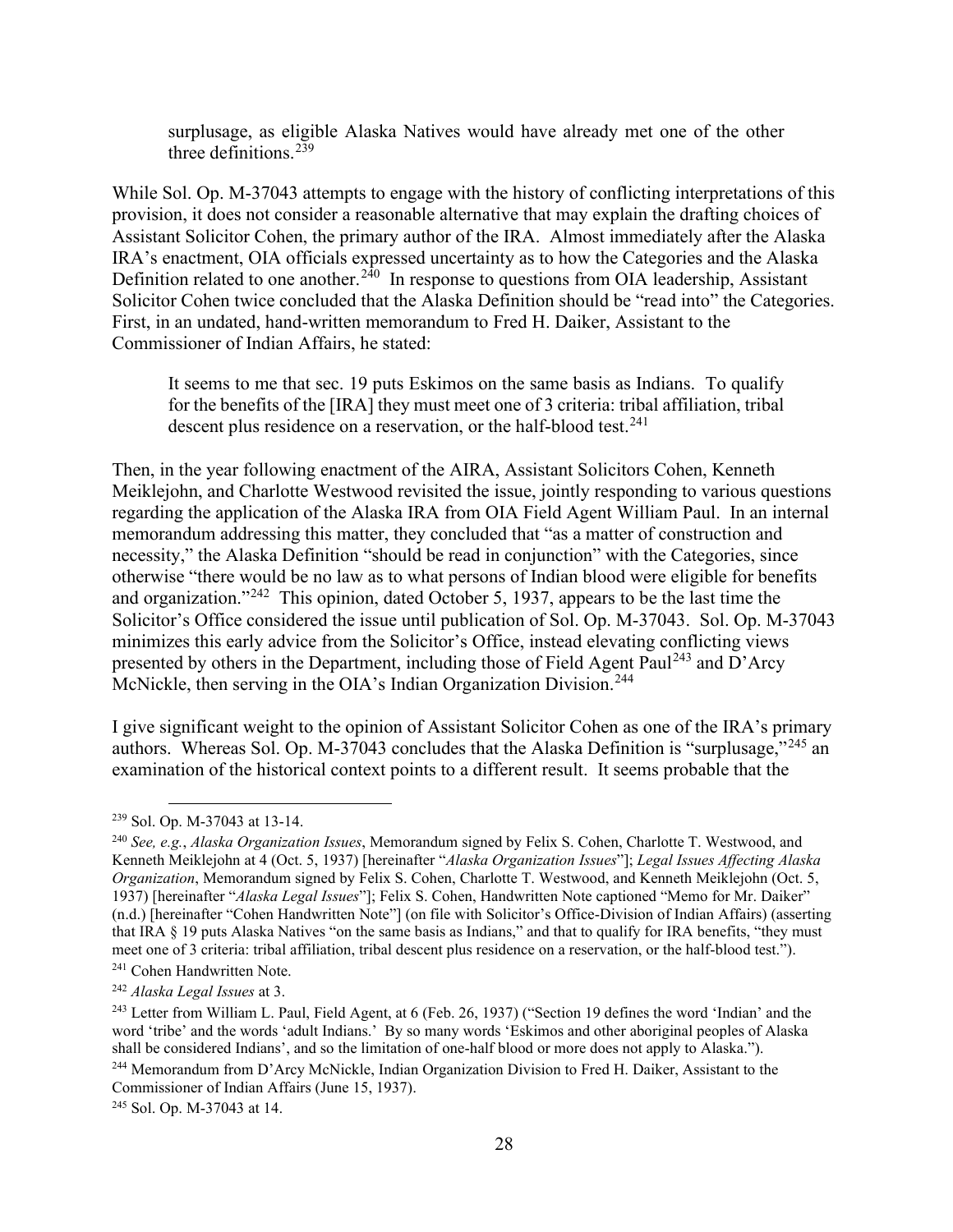Alaska Definition was intended to bring clarity to an issue of active legal debate. The Solicitor had opined in 1894 that Alaska Natives did not enjoy the same trust relationship with the United States as did Indians in the conterminous United States.<sup>246</sup> This view continued into the early 20th century, where it was not uncommon for federal statutes to distinguish "Eskimos" from "Indians." In the Alaska Native Allotment Act, for example, Congress in 1906 provided for land in restricted fee "to any Indian or Eskimo of full or mixed blood…."[247](#page-31-1) Similarly, in 1926, the Alaska Native Townsite Act provided for a deed to be issued to "a tract claimed or occupied by an Indian or Eskimo of full or mixed blood."[248](#page-31-2) Through inclusion of the disjunctive conjunction "or," it is clear that Congress then considered the term "Indian" to be distinct from "Eskimo." This was the view elsewhere within the federal government, as well, with the Census Bureau having long-classified Alaska "aboriginal stock" as including "Aleut, Eskimo, [and] Indian."<sup>[249](#page-31-3)</sup> Relatedly, and as discussed above, the jurisdiction of the OIA had not been extended to the Alaska Territory until 1931.

The legal implications of this ethnographic distinction were also on contemporaneous display, as the Supreme Court of Canada considered this very issue in 1938, with the Government of Canada arguing that "Eskimos" were not, in fact, "Indians" for the purposes of the foundational British North America Act, 1867.<sup>[250](#page-31-4)</sup> It is inconceivable that Assistant Solicitor Cohen would have been unfamiliar with these academic and legal conversations. As such, and against this historical backdrop, it is probable that he intended the Alaska Definition to simply remove any doubt as to the availability of certain benefits to "Eskimos" under the *Indian* Reorganization Act. Through this lens, the Alaska Definition then functions as a defined term.

Interpreting the Alaska Definition in this manner also avoids the challenges associated with Sol. Op. M-37043's unconstrained, stand-alone definition. As described by the Department's three Assistant Solicitors in their joint opinion on the matter, reading the Alaska Definition into the Categories provides necessary limits "as to what persons of [Alaska Native] blood were eligible for benefits and organization."[251](#page-31-5) Viewed in this light, one begins to see the reasonableness of Assistant Solicitor Cohen's insistence that the Alaska Definition be incorporated into the Categories.

Sol. Op. M-37043's analysis of IRA section 19 wholly neglected to consider this alternative, ethnographic-based justification for the Alaska Definition. Given the significance of IRA section 19 in determining eligibility, until there has been a thorough consideration of how to interpret the relationship between the Alaska Definition and the Categories, the Secretary should refrain from accepting land in trust in Alaska pursuant to IRA section 5.

<span id="page-31-0"></span><sup>246</sup> John Brady, *et al*., Alaska-Legal Status of Natives, 19 L.D. 323 (1894).

<span id="page-31-1"></span><sup>247</sup> Alaska Native Allotment Act.

<span id="page-31-2"></span><sup>248</sup> *Ibid*.

<span id="page-31-3"></span><sup>249</sup> Bureau of the Census, Howard G. Brunsman, "General Characteristics: Alaska," *United States Census of Population: 1950*, (Washington, DC: Government Printing Office, 1952).

<span id="page-31-4"></span><sup>250</sup> *Reference whether "Indians" includes "Eskimo"* [1939] 2 DLR 417; [1939] SCR 104.

<span id="page-31-5"></span><sup>251</sup> *Alaska Legal Issues* at 3.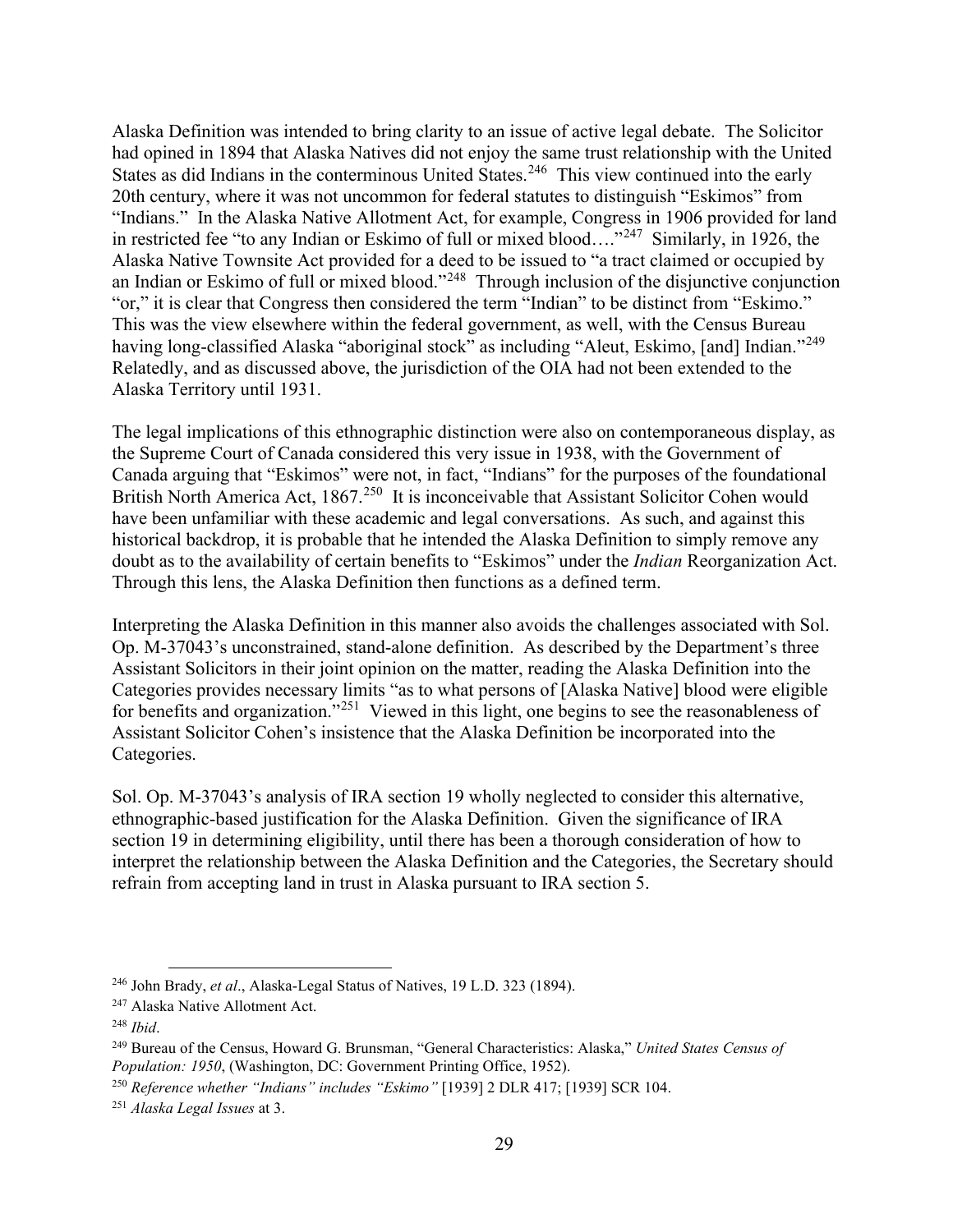## **D. The AIRA and IRA Section 5 Eligibility.**

In addition and further to the lengthy discussion in Sol. Op. M-37043 regarding the Alaska Definition, Sol. Op. M-37043 separately cites to a footnote in the United States Supreme Court's ("Supreme Court") opinion in *Carcieri v. Salazar*[252](#page-32-0) to conclude that "Interior need not render a determination whether Alaska Native tribes fit within any of the other definitions of 'Indian' in Section 19 of the IRA  $(...)$ ."<sup>[253](#page-32-1)</sup> In context, Justice Thomas, writing for the majority, observed that:

In other statutory provisions, Congress chose to expand the Secretary's authority to particular Indian tribes not necessarily encompassed within the definitions of "Indian" set forth in [IRA section 19].<sup>[254](#page-32-2)</sup>

To this sentence was appended a footnote, which read:

*See, e.g.*, [AIRA § 1] ("Sections … [5] … and [19] of [the IRA] shall after May 1, 1936, apply to the Territory of Alaska"); §1041e(a) ("The [Shawnee] Tribe shall be eligible to have land acquired in trust for its benefit pursuant to section 465 of this title …"); §1300b-14(a) ("[IRA sections 5 and 19] hereby made applicable to the [Texas] Band [of Kickapoo Indians] ..."); §1300g-2(a) ("[IRA sections 5 and 19] shall apply to the members of the [Ysleta Del Ser Pueblo] tribe, the tribe, and the reservation").<sup>[255](#page-32-3)</sup>

Given the complicated history of the IRA and AIRA, it is unlikely that the Supreme Court intended to make a pronouncement regarding trust acquisition eligibility in Alaska through such an illustrative, non-explanatory footnote. And with respect to Sol. Op. M-37043, it is my opinion that it is an overstatement to assert that "[t]he Supreme Court endorsed" its view that "the plain language of the Alaska IRA provides its own express authority for the Secretary to take land into trust for Alaska Natives."[256](#page-32-4)

It is certainly true that AIRA section 1, by its terms, extended IRA section 5 to the Territory of Alaska. As discussed above, such a specific inclusion of applicable provisions was necessary to overcome the Territorial Prohibition of IRA section 13. It does not follow, however, that the extension of the Secretary's trust acquisition authority over a geographic area makes all Alaska Natives therein residing eligible to petition the Secretary to take land in trust. In this context, it seems significant that AIRA section 1 also extended to Alaska section 19 of the IRA. The list of IRA provisions identified in AIRA section 1 functions as an expansion of the Alaska Proviso, which when read together delimit the IRA provisions that are available in Alaska. As such, it is reasonable to conclude that section 19 functions as a statutory constraint on the Secretary's trust acquisition authority in Alaska in the same manner it does in the conterminous United States. This view is lent support by the fact that the Department's Assistant Solicitors felt compelled to

<span id="page-32-0"></span><sup>252</sup> 555 U.S. 379 (2009).

<span id="page-32-1"></span><sup>253</sup> Sol. Op. M-37043 at 11.

<span id="page-32-2"></span><sup>254</sup> 555 U.S. at 392.

<span id="page-32-3"></span><sup>255</sup> *Ibid*.

<span id="page-32-4"></span><sup>256</sup> Sol. Op. M-37043 at 10-11.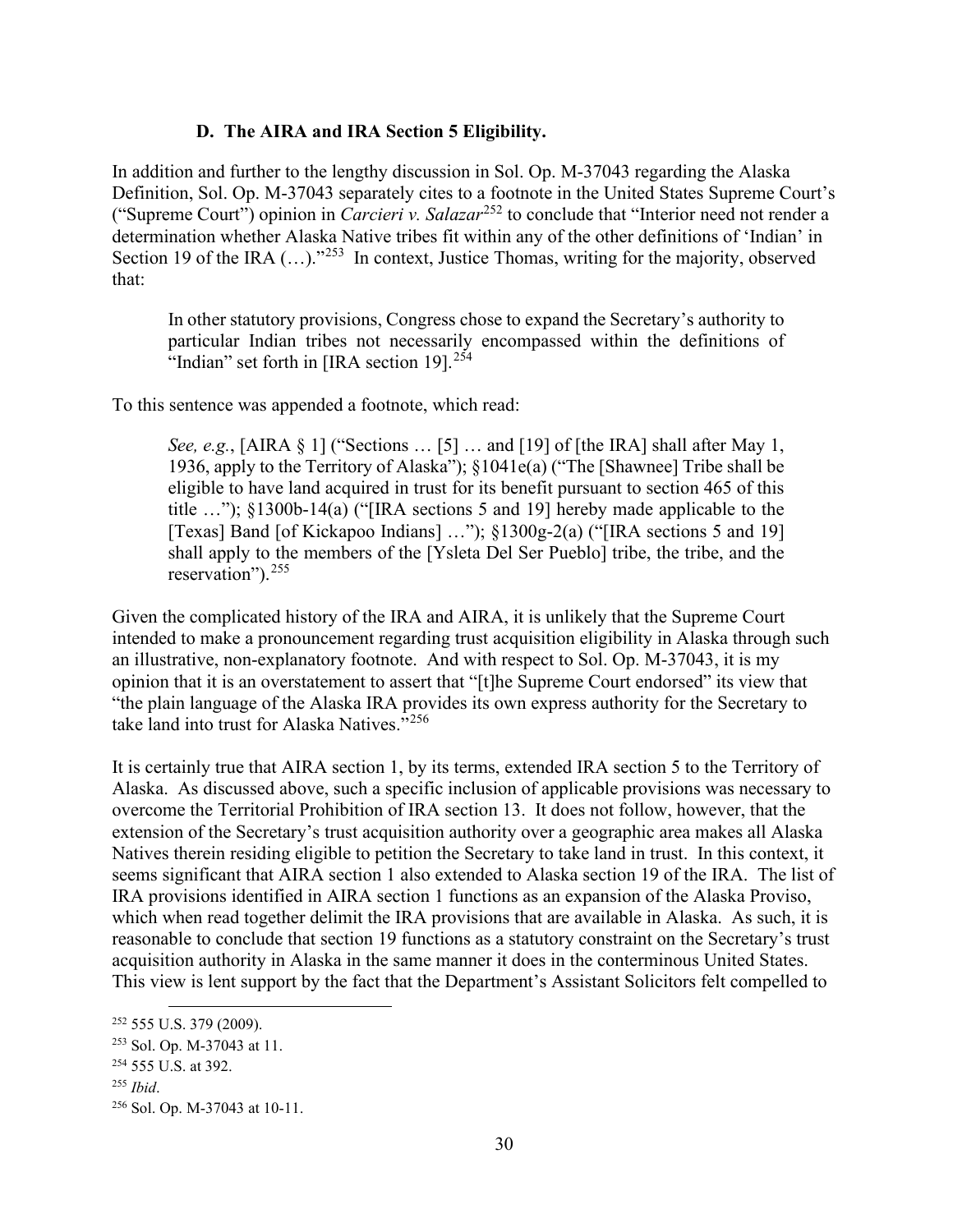provide their opinion on the scope of the Alaska Definition in 1937. If inclusion on the list of provisions identified in AIRA section 1 functions as described in Sol. Op. M-37043, there would have been no need for such an interpretation of IRA section 19 from the Solicitor's Office. The Department's interpretation of the statutory language during the AIRA's early implementation should be given great weight, particularly when considering the impact of the AIRA's "definitions" provision to Alaska.

#### **1. AIRA Criteria.**

In reviewing the work of the Solicitor's Office in their examination of the AIRA and its history, an additional concern that was not addressed in Sol. Op. M-37043 or other Department advice merits attention. AIRA section 1 states:

Sections 1, 5, 7, 8, 15, 17, and 19 of the [IRA] shall hereafter apply to the Territory of Alaska: *Provided*, That groups of Indians in Alaska not heretofore recognized as bands or tribes, but having a common bond of occupation, or association, or residence within a well-defined neighborhood, community, or rural district may organize to adopt constitutions and bylaws and to receive charters of incorporation and Federal loans under section 16, 17, and 10 of the  $[IRA]$ <sup>[257](#page-33-0)</sup>

As discussed above, the "common bond" or AIRA Criteria was adopted to address "the peculiar nontribal organizations under which the Alaska Indians operate...,"<sup>[258](#page-33-1)</sup> with "no tribal organizations as the term is understood generally."[259](#page-33-2) AIRA section 1 introduces the AIRA Criteria by referring to "groups of Indians in Alaska not heretofore recognized as bands or tribes." As such, there was an awareness within Congress and the Department that certain groups in Alaska were "heretofore recognized," meaning that prior to May 1, 1936, the federal government had taken actions toward a band or tribe on a more-or-less sovereign-to-sovereign basis, or had clearly acknowledged a trust responsibility.<sup>[260](#page-33-3)</sup> That these groups existed in Alaska is readily apparent, in that Congress by land reservation and statute had "recognized" the Metlakatla Indian Community at Annette Island in 1891,<sup>[261](#page-33-4)</sup> and the Tlingit and Haida Indians in 1935.[262](#page-33-5) 

Further, prior to 1936, the President or Secretary had on numerous occasions withdrawn public lands for the use and occupancy of Alaska Natives.<sup>[263](#page-33-6)</sup> In contrast to these "bands or tribes" of Alaska Natives that the Department understood to be "recognized," there were other groups that were encouraged to organize under the AIRA "*regardless* of past tribal or community

<span id="page-33-0"></span> $257$  AIRA, § 1.

<span id="page-33-1"></span><sup>258</sup> H.R. Rep. No. 74-2244 at 1.

<span id="page-33-2"></span><sup>259</sup> *Id.* at 1-2.

<span id="page-33-3"></span><sup>260</sup> Deputy Solicitor's Memorandum at 9.

<span id="page-33-4"></span><sup>261</sup> Act of Mar. 3, 1891.

<span id="page-33-5"></span><sup>262</sup> Act of June 19, 1935, ch. 275, 49 Stat. 388.

<span id="page-33-6"></span><sup>&</sup>lt;sup>263</sup> Whether the establishment of such reservations constitute "recognition" of an Alaska Native band or tribe requires a thorough examination of the circumstances of the land withdrawal.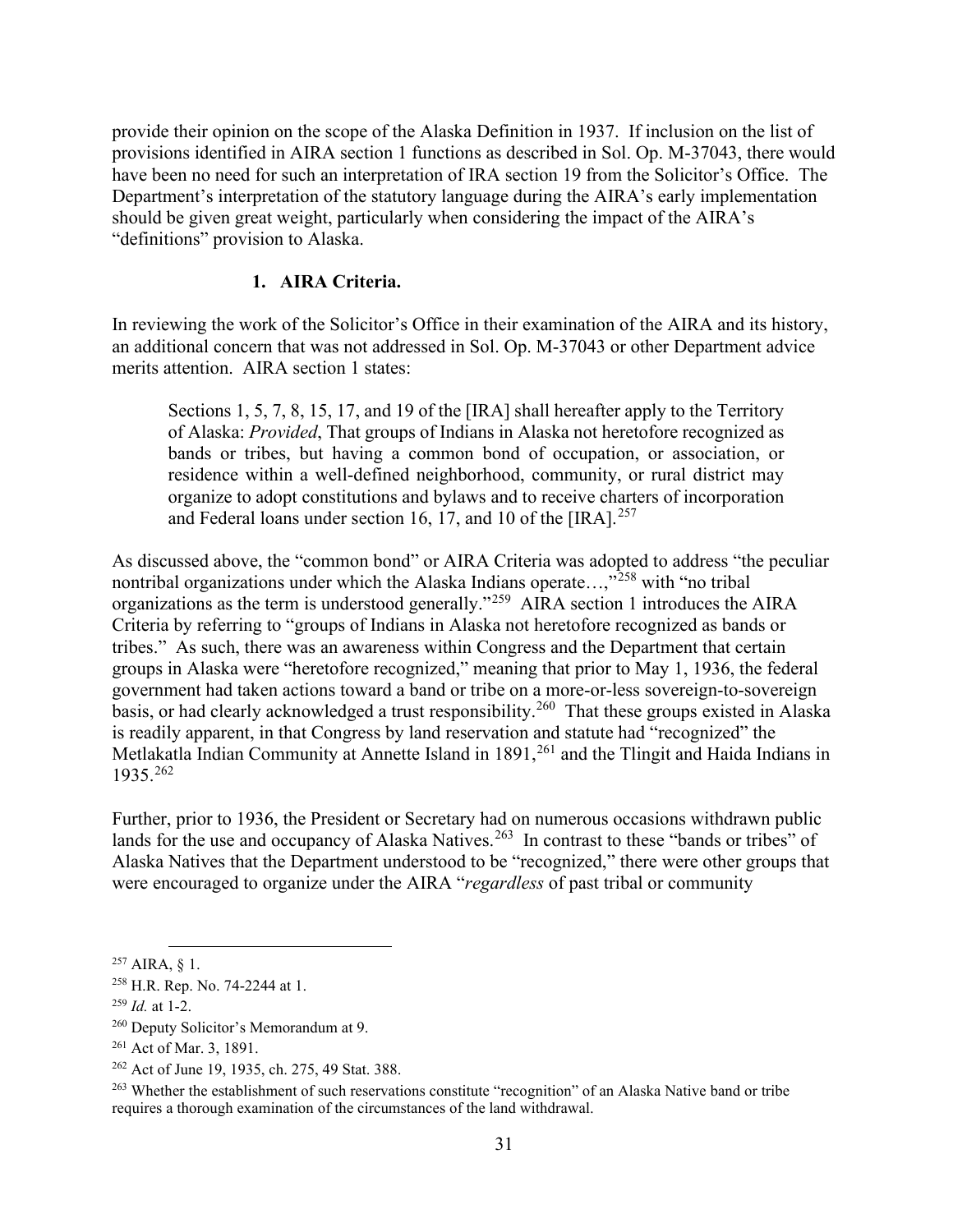affiliations."[264](#page-34-0) In these cases, organization was possible through the AIRA Criteria's "common bond" standard. For such groups, AIRA section 1 specifically identifies IRA sections 10, 16, and 17 as provisions available to entities so organized. Again, these three specifically identified provisions relate to adoption of a constitution and bylaws, corporate charters, and corporate loans. The interpretation of AIRA section 1 discussed below, in light of the historical context, may impact eligibility for IRA section 5 trust acquisitions, should such authority ultimately be found to still exist.

The Privileges and Immunities Amendments enacted in 1994 prohibit the Department from treating federally recognized tribes dissimilarly through "regulation or administrative decision or determination." $265$  Congress, however, is not bound by this restriction, and may limit the applicability of certain statutory provisions as against particular tribes, as it has on several occasions.[266](#page-34-2) Sol. Op. M-37043 did not address the District Court's finding in *Akiachak Native Community v. Jewell* that the Alaska Prohibition in the Department's fee-to-trust regulations violated the IRA's Privileges and Immunities Amendments.<sup>[267](#page-34-3)</sup> In relevant part, the Privileges and Immunities Amendments state:

Any regulation or administrative decision or determination of a department or agency of the United States that is in existence or effect on May 31, 1994, and that classifies, enhances, or diminishes the privileges and immunities available to a federally recognized Indian tribe relative to the privileges and immunities available to other federally recognized tribes by virtue of their status as Indian tribes shall have no force or effect. $268$ 

While recognizing the District Court's decision as persuasive authority, <sup>[269](#page-34-5)</sup> its conclusions rely on the premise that IRA section 5 was made generally applicable in Alaska in the same way as in the conterminous United States, and that the Department's regulations created the problematic administrative distinctions among federally recognized tribes. Whether this is accurate or not turns on the conclusions to the various issues raised in this Opinion. To be clear, the issue is not whether a particular Alaska Native group is federally recognized, but whether a federally recognized group also meets the statutory requirements Congress established for eligibility. The District Court in *Akiachak* did not consider, and the parties did not brief, whether or how Congress may have intended to distinguish eligibility for trust lands and other IRA benefits in Alaska.

The Department's early implementation of the AIRA indicates that it viewed Congress as limiting application of the IRA to groups organizing under the AIRA Criteria to IRA sections 10,

<span id="page-34-0"></span><sup>264</sup> Memorandum, Felix Cohen, Assistant Solicitor, to Mr. [Allen G.] Harper[, Special Assistant to the Commissioner of Indian Affairs] (Dec. 18, 1936) (emphasis added).

<span id="page-34-1"></span> $265$  25 U.S.C. § 5123(g).

<span id="page-34-2"></span><sup>266</sup> *See, e.g*., IRA § 19, *codified as amended at* 25 U.S.C. § 5129; Maine Indian Claims Settlement Act of 1980, Pub. L. No. 96-420, 94 Stat. 1785; Catawba Indian Tribe of South Carolina Land Claims Settlement Act of 1993, Pub. L. No. 103-116; Texas Band of Kickapoo Act of 1983, Pub. L. No. 97-429, 96 Stat. 2269.

<span id="page-34-4"></span><span id="page-34-3"></span><sup>267</sup> *Akiachak Native Cmty. v. Jewell*, 995 F. Supp. 2d 1 (D.D.C. 2013), *vacated*, 827 F.3d 100 (D.C. Cir. 2016).  $268$  25 U.S.C. § 5123(g).

<span id="page-34-5"></span><sup>269</sup> *Koi Nation*, 361 F. Supp. 3d at 52.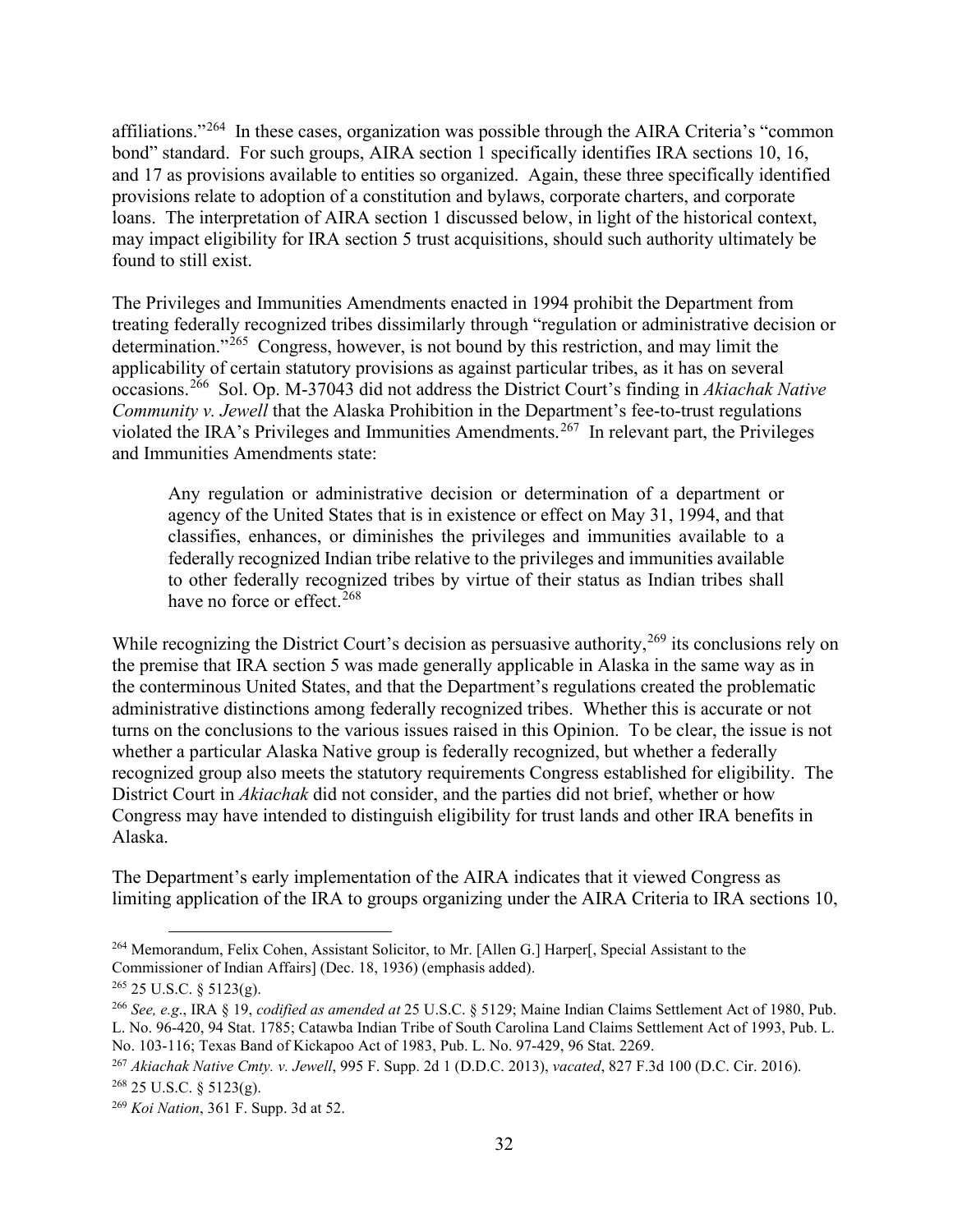16, and 17. As distinct from those "heretofore recognized" tribes or bands of Alaska Natives, "[t]he criterion of organization [under the AIRA Criteria] was adopted from section 9 of the Federal Credit Union Act, and the interpretation of this language by the authorities administering that act [was] looked to for guidance in determining the eligibility of native groups seeking to organize."[270](#page-35-0) This focus on economic development is further expressed in the Department's instructions on organizing groups under the AIRA Criteria ("Alaska Instructions"), approved by the Secretary in December 1937.<sup>[271](#page-35-1)</sup>

The Alaska Instructions set forth three potential forms of organization under the AIRA Criteria: (1) groups comprising all Alaska Native residents of a locality seeking to carry out municipal and public activities, as well as economic enterprises; (2) groups comprising all Alaska Native residents of a locality seeking to organize solely for economic purposes; and (3) groups not comprising all Alaska Native residents of a locality but seeking to organize solely for economic purposes based on a common bond of occupation or association. From 1938 to 1971, the Department organized nearly 70 such groups, and would vary the powers contained in their respective constitutions depending on whether they established themselves for a commercial purpose, or for "self-government with a status similar to a municipal corporation," in which case they "would either be restricted or broad."[272](#page-35-2)

Based on this history, there is an argument that Congress intended to extend certain provisions of the IRA in Alaska based on the circumstances of Alaska Native organization. Before the Secretary considers accepting land in trust in Alaska pursuant to IRA section 5, this seeming incongruity should be addressed using traditional tools of statutory construction and interpretation along with detailed analysis of the impact of the Privileges and Immunities Amendments.

# **V. Conclusion.**

As detailed above, uncertainty over the effect of the Statehood Act on the Secretary's underlying statutory authority, the relationship between the Alaska Definition and IRA section 19's Categories, the impact of the Alaska Criteria on eligibility under the AIRA, and the effect of ANCSA on federal responsibilities over Alaska Native lands, all caution against the Secretary implementing IRA section 5 in Alaska pursuant to 25 C.F.R. Part 151. Without further clarification or direction from Congress and given the near certainty of future litigation, further substantial legal analysis is required before concluding that IRA section 5 authorizes the Secretary to take land in trust for any particular Alaska Native tribe.

A departure from the original policy of the Department that the Secretary not exercise his or her discretionary authority to accept land in trust in Alaska should be strongly supported by weighty legal analysis, informed by legislative history, the Department's contemporaneous interpretations of the scope of the Secretary's authority, and the views of Alaska Native leadership in the period immediately surrounding ANCSA's enactment, none of which Sol. Op. M-37043 clearly provided.

<span id="page-35-0"></span><sup>270</sup> Cohen 1942 at 414.

<span id="page-35-1"></span><sup>271</sup> *Ibid*.

<span id="page-35-2"></span><sup>272</sup> As discussed above, Congress eliminated such distinctions in 1994. *See infra* n.110.